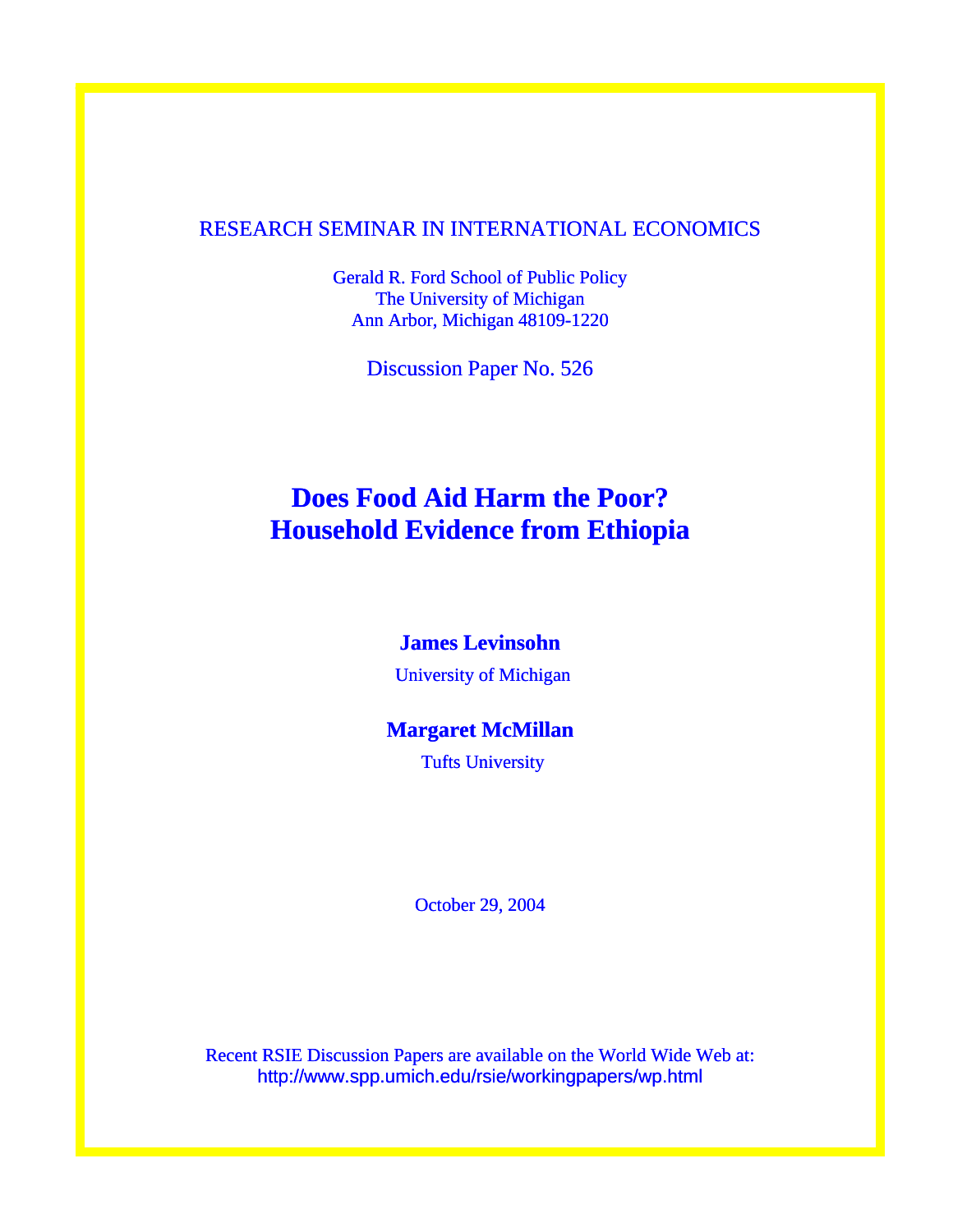Does Food Aid Harm the Poor? Household Evidence from Ethiopia

by

James Levinsohn *University of Michigan National Bureau of Economic Research*

> Margaret McMillan *Tufts University*

Address: Levinsohn: Department of Economics and School of Public Policy, University of Michigan, Ann Arbor, MI 48109. jamesL@umich.edu; McMillan: Department of Economics, Tufts University, 304 Braker Hall, Medford, MA 02155. mmcmilla@tufts.edu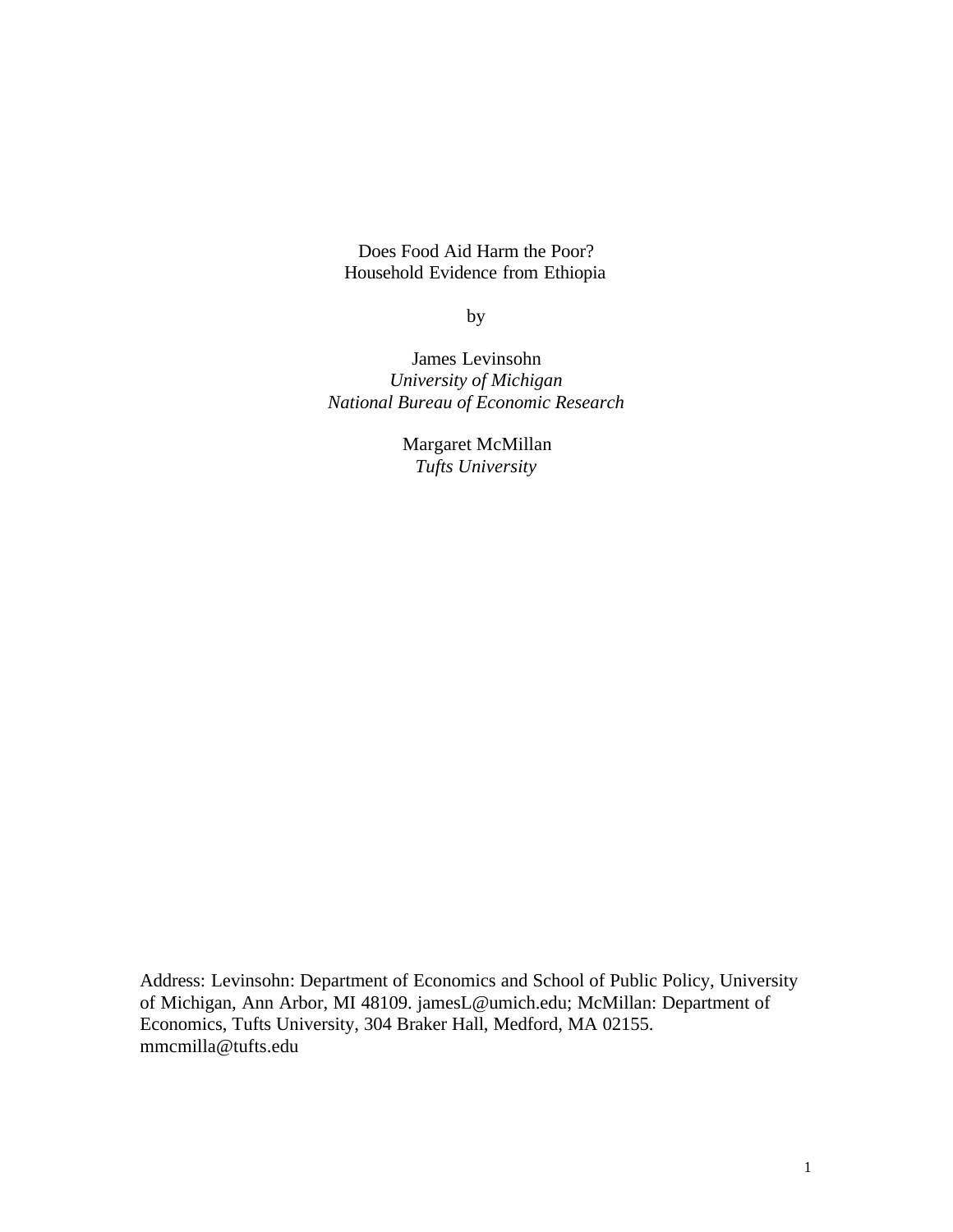Does Food Aid Harm the Poor? Household Evidence from Ethiopia<sup>1</sup>

by

James Levinsohn *University of Michigan National Bureau of Economic Research*

> Margaret McMillan *Tufts University*

*In developing countries, food aid undermines local agriculture and creates dependence on imports. Many of the US's biggest markets – from Egypt to Colombia and Nigeria – once received large amounts of food aid. The arrival of US surpluses effectively drove down local prices, undermined investment in farming and created this dependence on imports."*

Kevin Watkins, Head of Research, Oxfam (The Independent, October, 18, 2003)

*"Food aid is a unique resource for addressing hunger and nutrition problems, addressing emergency food needs, supporting development programs, and directly feeding vulnerable groups. The United States is continuing its efforts to better target and increase the effectiveness of its food aid programs, while continuing their fundamental humanitarian nature."*

Ann M. Veneman, U.S. Secretary of Agriculture, (Economic Perspectives, March, 2002)

Food aid is supposed to provide relief for the poor. Yet, by increasing the supply of food, food aid may actually reduce prices and farmers' incomes and ultimately discourage domestic production<sup>2,3</sup>. In developing countries, since the poor tend to be

<sup>&</sup>lt;sup>1</sup> We thank Nzinga Broussard for excellent research assistance, participants in the NBER conference on Globalization and Poverty and especially Rohini Pande for helpful comments.

 $2$  Though food aid can take several different forms, some part of all types of food aid (including emergency relief) is sold on local markets and therefore either competes against domestic production or reduces the demand for commercial imports (Abbott et al, 2003).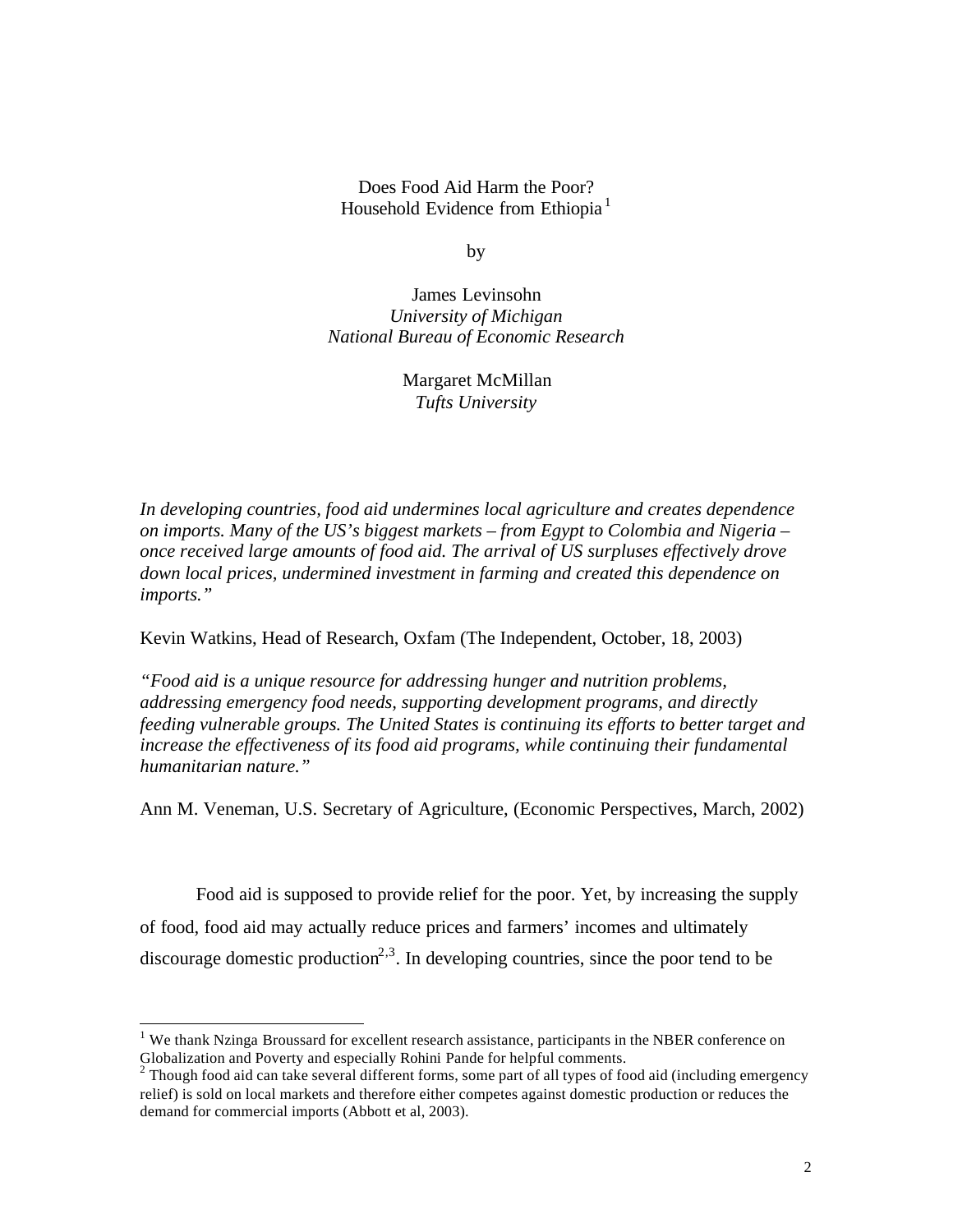farmers and concentrated in rural areas, most people assume that the negative impact of food aid will be felt disproportionately by the poor. However, most food aid is a byproduct of policies designed to aid farmers in *rich* countries, by disposing of surplus agricultural commodities. Thus, far from being created to help the poor, these policies are actually part of the overall agricultural policies of the rich countries. Such policies have been severely criticized during the most recent round of WTO negotiations, and many researchers claim that food aid policies are responsible for keeping the poor, poor.

However, as Panagariya notes (Arvind Panagariya, 2002), the claim that these interventions in agriculture in the OECD countries are hurting poor countries is not grounded in facts. Forty-eight of the world's sixty-three poorest countries were actually net food importers during the period 1995-97 (Valdes and McCalla, 1999), thus, the removal of wealthy countries' subsidies on food products would lead to welfare losses for most of the world's poorest countries. This still leaves unanswered the question of what happens to the poorest members of the poor countries. Within any country, households that are net buyers of cereals would be hurt by a price increase, while households that are net sellers of cereals would see their welfare increase with cereals prices. Thus, the effect of a change in price on the poor depends on whether poor households are net buyers or net sellers of cereals. Therefore, one way to study the impact of these policies on the poor is to use the household as the unit of analysis.

Broadly speaking, the existing research on food aid can be divided into two areas – research on the disincentive effects of food aid and research on the efficacy with which food aid has been targeted. The work on the disincentive effects of food aid typically uses aggregate data to estimate country-level supply and demand equations. These estimates are then used to derive multipliers for determining the cumulative impact of food aid on

<sup>&</sup>lt;sup>3</sup> The idea that food aid could harm the poor was raised as a theoretical possibility by Nobel laureate Theodore Schultz (Schultz, 1960). In the United States, the potential disincentive effects of food aid were officially recognized by the Bellmon Amendment to Public Law  $480<sup>3</sup>$  which sets out the following criteria for approving a food aid program: "1. The distribution of commodities in the recipient country will not result in a substantial disincentive or interference with domestic production or marketing in that country; and 2. Adequate storage facilities are available in the recipient country at the time of exportation of the commodity to prevent the spoilage or waste of the commodity." (Amendment to Section 401 (b) of United States Public Law 480, 1977)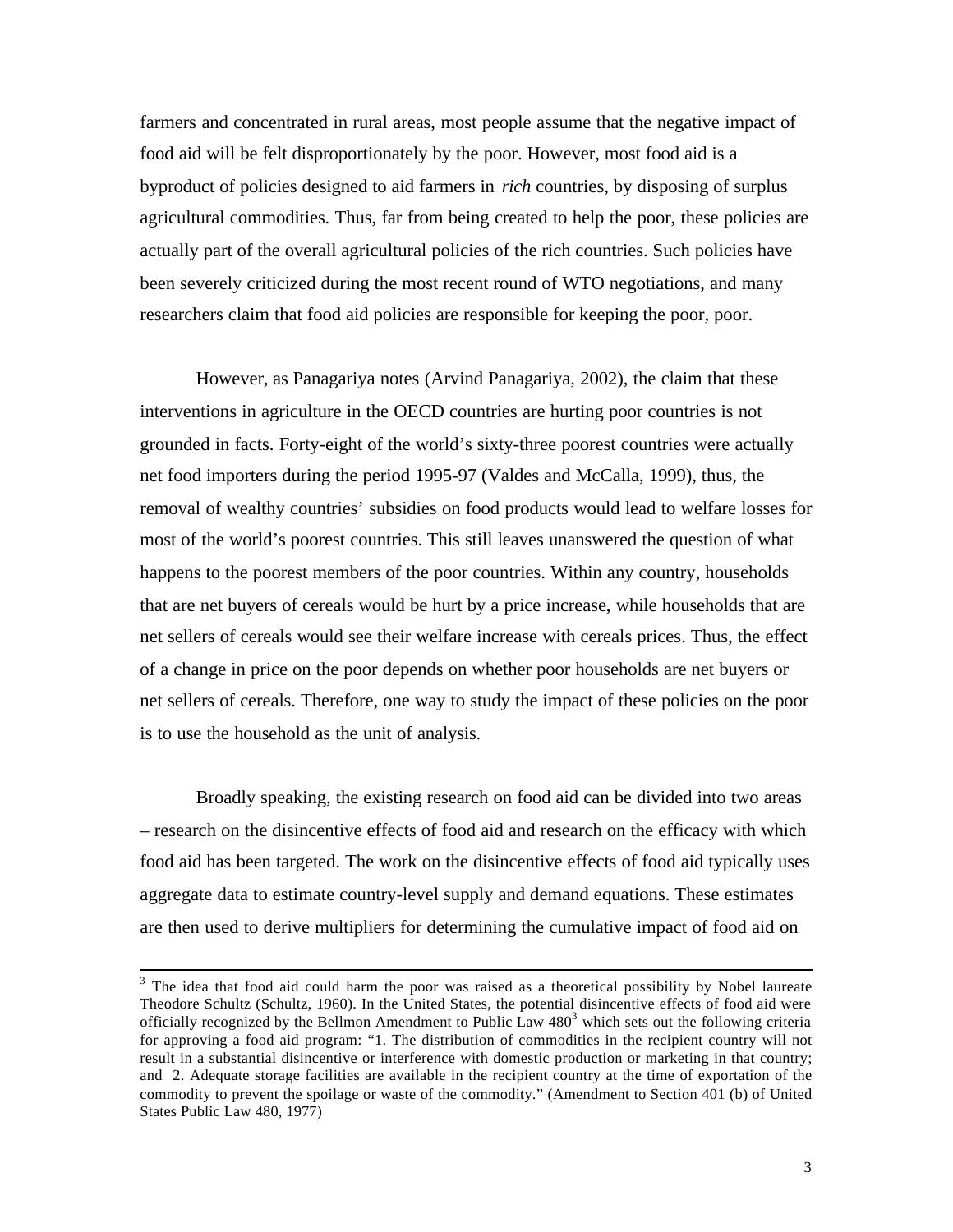domestic production and trade via the impact of food aid on the domestic price (see for example Bezuneh et al,  $2003)^4$ . Less work has been done on the issue of targeting, at least in part because household data on the receipt of food transfers is usually unavailable (Jayne et al, 2002). The work that has been done typically uses household data and asks who is getting food aid and why. Our work is most closely related to recent work by Jayne et al (2002) who study the targeting of food aid in rural Ethiopia. These authors use nationally representative rural household data from Ethiopia collected in 1996 to study the extent to which food aid is targeted to poor households and communities. They find that food aid does not tend to go to the poorest households and that there tends to be inertia in the distribution of food aid.

We ask a slightly different question – does food aid have the potential to help the poor in Ethiopia? In other words, who are the poor and are they selling the items distributed by food aid programs. In theory, food aid could still hurt the poor if it lowered prices for poor net sellers of food *and* markets were sufficiently segmented that it didn't lower prices for poor net buyers of food. This theoretical possibility seems practically implausible for at least two reasons. First, according to Harrison (2002), there is a high degree of serial and spatial correlation between producer and consumer prices of grain<sup>5</sup>. And second, though Jayne et al (2002) and Dercon et al (2003) find evidence of imperfect targeting, they do find that poorer households are significantly more likely to receive food aid. They also find that women, children and the elderly are more likely to receive food aid.

In addition, we use more recent data (1999/2000) and a sample that includes not just rural households, but also urban households. Including urban households is particularly important for our study because one of the criticisms of food aid is that it is used to feed the relatively better off urban residents at the expense of poor rural farmers.

 $4$  A body of work similar to this although using less sophisticated econometric techniques is reviewed by Maxwell and Singer (1970) who conclude that price disincentives can be avoided by an appropriate mix of policy.<br><sup>5</sup> One drawback of the analysis by Harrison (2002) and others is that they are based on prices between

major wholesale centers. According to Gabre-Madhin, there is some evidence that markets in remote areas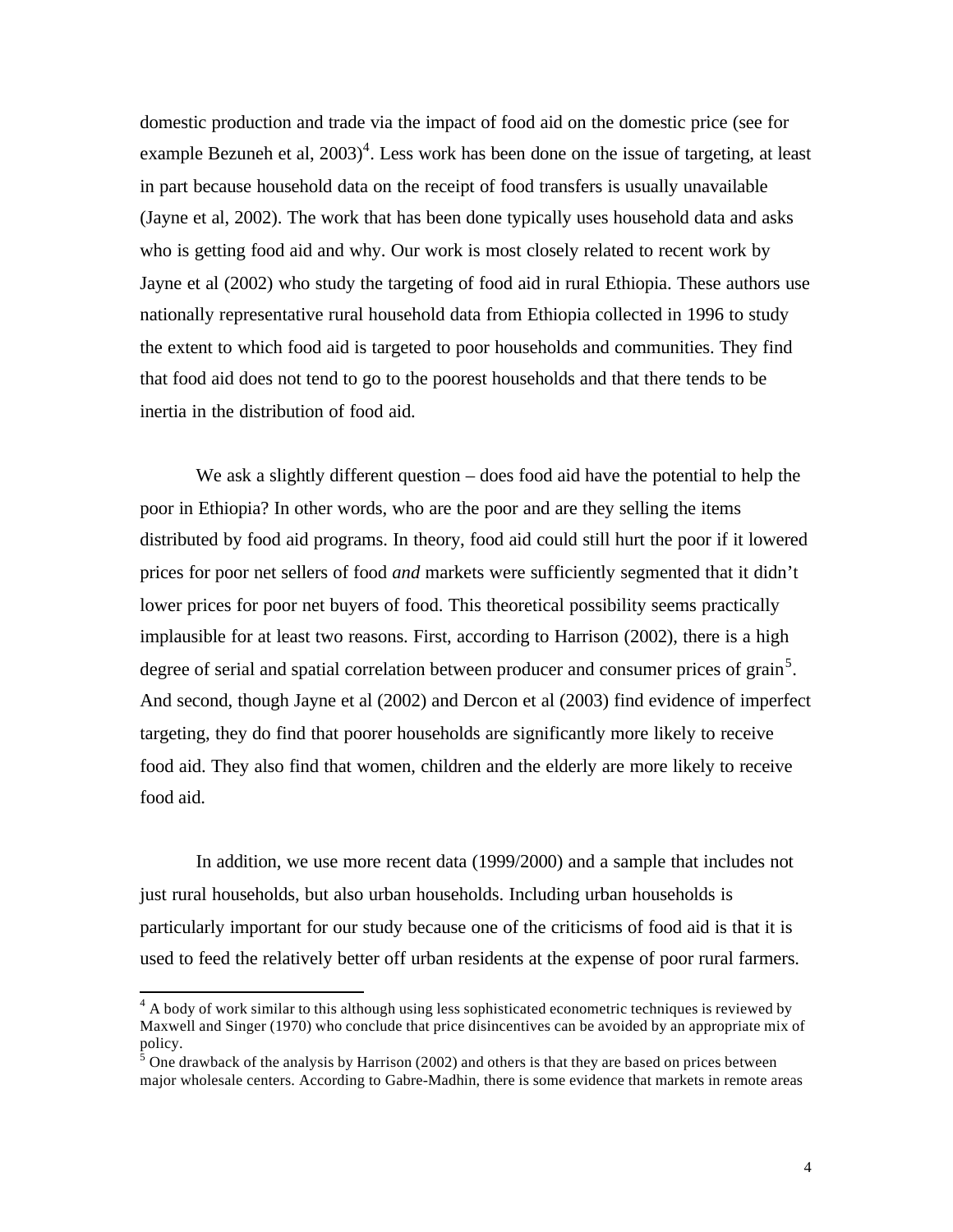Finally, we obtain empirical estimates of the likely impact of food aid on cereals prices using a standard supply and demand framework.

We choose to focus on Ethiopia for several reasons. Ethiopia receives more food aid than almost any other country in the world. Food aid reached 15% of annual cereal production in 2003 and typically represents between 5 to 15 percent of total annual cereal production (Jayne et al., 2002, WFP, 2004). At the same time, it is widely recognized that raising the productivity and profitability of smallholder agriculture is essential for poverty reduction in Ethiopia. In 1992, the Ethiopian government launched its' poverty reduction strategy of Agricultural Development Lead Industrialization (ADLI). The centerpiece of this strategy has been a massive extension program aimed at diffusing agricultural technology dubbed PADETES for Participatory Demonstration and Training Extension System. Recent work by the Ethiopian Economic Association (EEA)<sup>6</sup> suggests that the results of ADLI have been somewhat disappointing. For most crops, average yields have remained stagnant, in spite of increased imports of agricultural inputs. Average farm size has declined and prices have fallen, leaving many farmers worse off than they were when ADLI began (Hamory and McMillan, 2002). While it is unlikely that food aid alone is responsible for the failure of PADETES, it is conceivable that food aid has contributed to the decline in prices.

Interestingly, at the most recent meetings of the Ethiopian Economics Association (June, 2004), in a presentation titled "Globalization, Its' Promises and Perils to the Ethiopian Economy," author, Amdetsion GebreMichael claimed that:

"One major problem facing farmers has been the absence of appropriate policy instruments to stabilize farm gate price and to safeguard the income of small farmers. In the case of cereal prices, the absence of such a policy combined with uncoordinated food aid flows, has led to depressed cereal farm gate prices – often to levels below costs of production."

are not as well integrated. In future work, we plan to test this hypothesis using HICE data on unit values appropriately adjusted for quality.

 $6$  Annual Report on the Ethiopian Economy, Vols. I and II.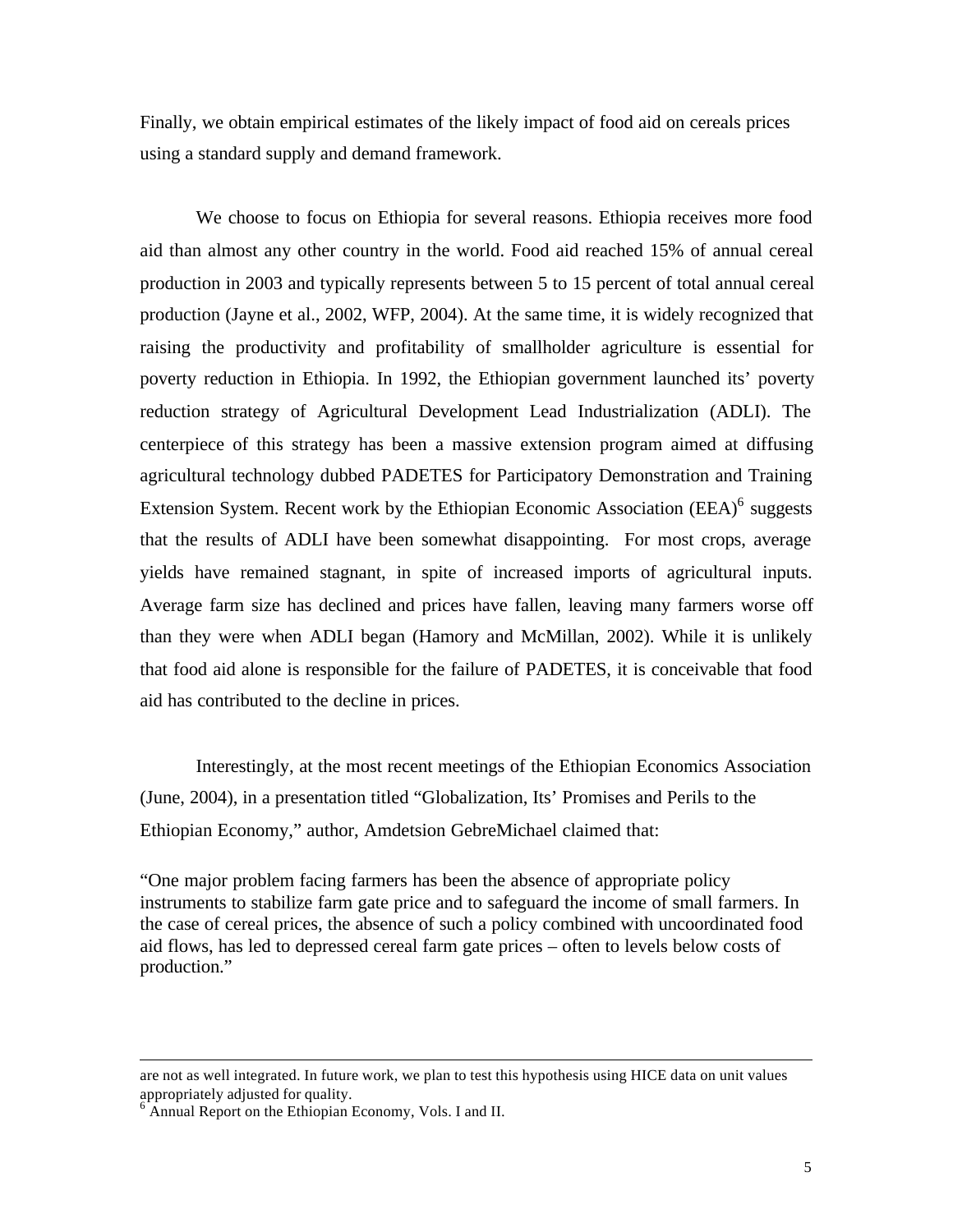GebreMichael goes on to argue that the downward pressure on cereals prices owing in part to the uncoordinated delivery of food aid has undoubtedly reduced farmers' incentives to enhance productivity and increase output. The author provides no evidence for this statement, but does cite a report by a consultant to the World Bank that makes the same claim (Harrison, 2002).

We take the household as our basic unit of analysis and we ask whether households are net buyers or sellers of the basic foodstuffs typically distributed in the form of food aid. The first order approximation of the welfare effect of food aid is net production of the commodity multiplied by the change in the price of the commodity caused by food aid (see Deaton (1989, 1997) for a more detailed discussion). Thus, if a household buys more wheat than it sells, we call that household a net buyer of wheat. Since food aid is expected to depress food prices, food aid will benefit net food buyers and harm net food sellers. To determine the poverty impact of food aid, we then classify households according to expenditure per capita on an adult equivalency basis and ask whether the households classified as poor are net buyers or net sellers of food.

Finally, we obtain some rough estimates of the magnitude of the price change caused by food aid and hence the magnitude of the first order welfare effects of an increase in the price of food. To do this, we use supply and demand elasticities for cereals, combined with information on total cereals production and cereals food aid to identify the equilibrium price and quantity of cereals in the absence of food aid. Using the equilibrium price and quantity in the absence of food aid and the observed prices and quantities, we obtain an estimate of the aggregate welfare effects of the price change associated with eliminating food aid<sup>7</sup>. In future work we hope to refine this analysis by using the household data to compute regional elasticity estimates and by using regional data on food aid and food production to compute welfare effects by region.

 $<sup>7</sup>$  The Ethiopian government has no official restrictions on commercial imports of wheat or other grains.</sup> However, Ethiopia imports virtually no grains on a commercial basis. In 1999, commercial imports of wheat amounted to only six percent of all wheat imports – these were imported by four large food processing companies based in Addis Ababa. Ethiopia does not import wheat or any other grain on a commercial basis because transport costs are prohibitive. Thus, "dumping" of food aid will depress market prices. This hypothesis has been tested and confirmed in a recent review of grain marketing in Ethiopia (Harrison (2002)).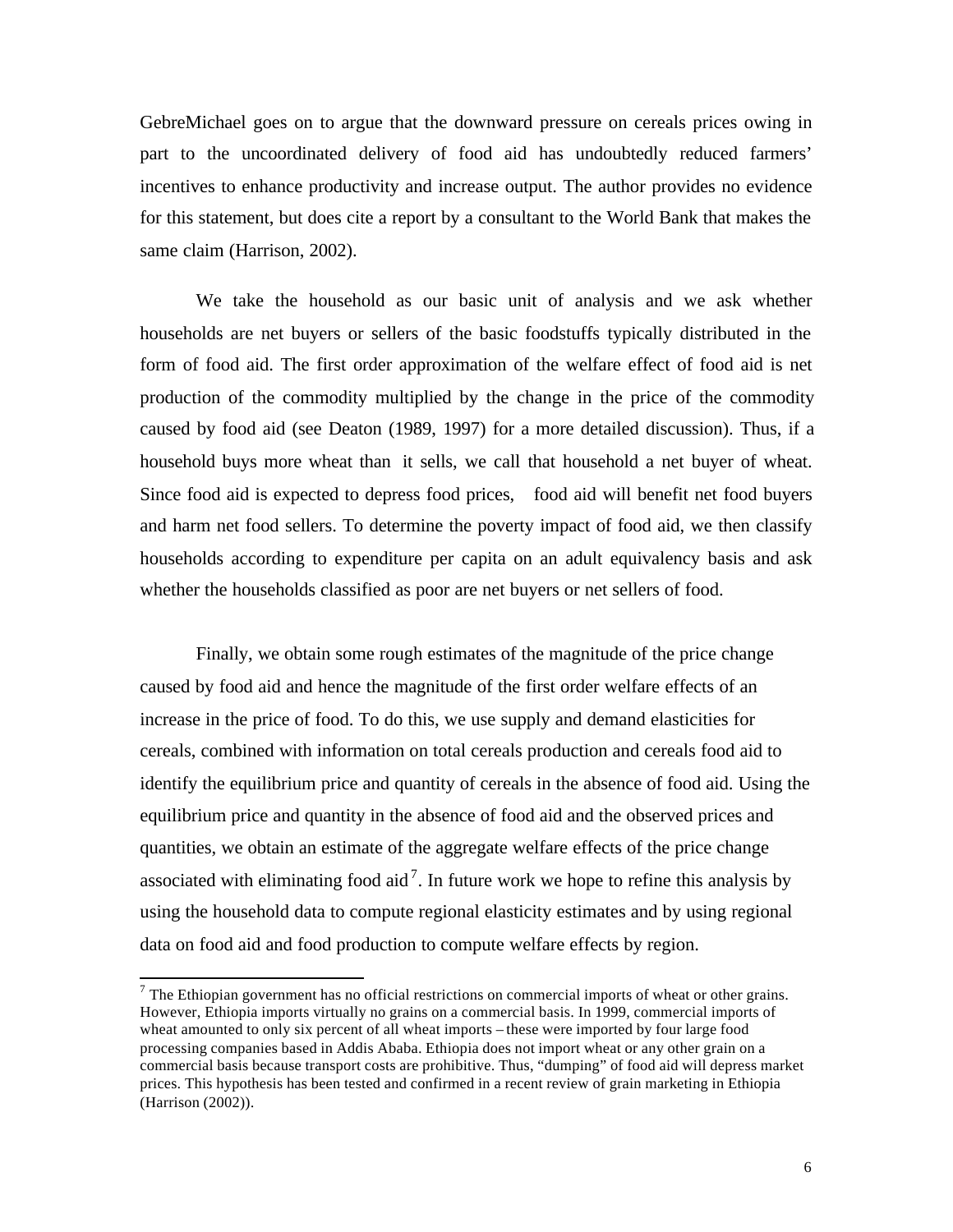Our household data come from two surveys conducted by the Central Statistical Authority (CSA) of the Government of Ethiopia. The Household Consumption and Expenditure Survey 1999/2000 is a nationally representative survey that covers 17,332 households. The Welfare Monitoring Survey is also nationally representative and covers 25,917 households. Our food aid data comes from Ethiopia's Disaster Prevention and Preparedness Committee and the World Food Programme. Our data on national cereals production comes from the CSA.

Our results indicate that (i) net buyers of wheat are poorer than net sellers of wheat, (ii) there are more buyers of wheat than sellers of wheat at all levels of income, (iii) the proportion of net sellers is increasing in living standards and (iv) net benefit ratios are higher for poorer households indicating that poorer households benefit proportionately more from a drop in the price of wheat. In light of this evidence, it appears that households at all levels of income benefit from food aid and that – somewhat surprisingly - the benefits go disproportionately to the poorest households. Several caveats must be kept in mind. First, even the non-parametric regressions are averages by income category and so could mask underlying trends. The extent to which these averages reflect the true effects of price changes on poverty depend on whether these averages truly represent the typical household, or whether there is a significant amount of variation *among* poor households even at the poorest income levels. Second, it is important to note that we do not attempt to quantify the possible dynamic effect of higher food prices. It is possible that higher food prices, by increasing the incentives to invest in agriculture, could eventually lead to lower food prices.

In interpreting our results, it is also important to note that we are considering only the effects of food aid that is imported into the country and not food aid that is purchased from local farmers and redistributed. An increasing amount of food aid is purchased locally. However, the most donors do not purchase any food aid locally but rather purchase the food from their own farmers for distribution in Ethiopia. It may be that local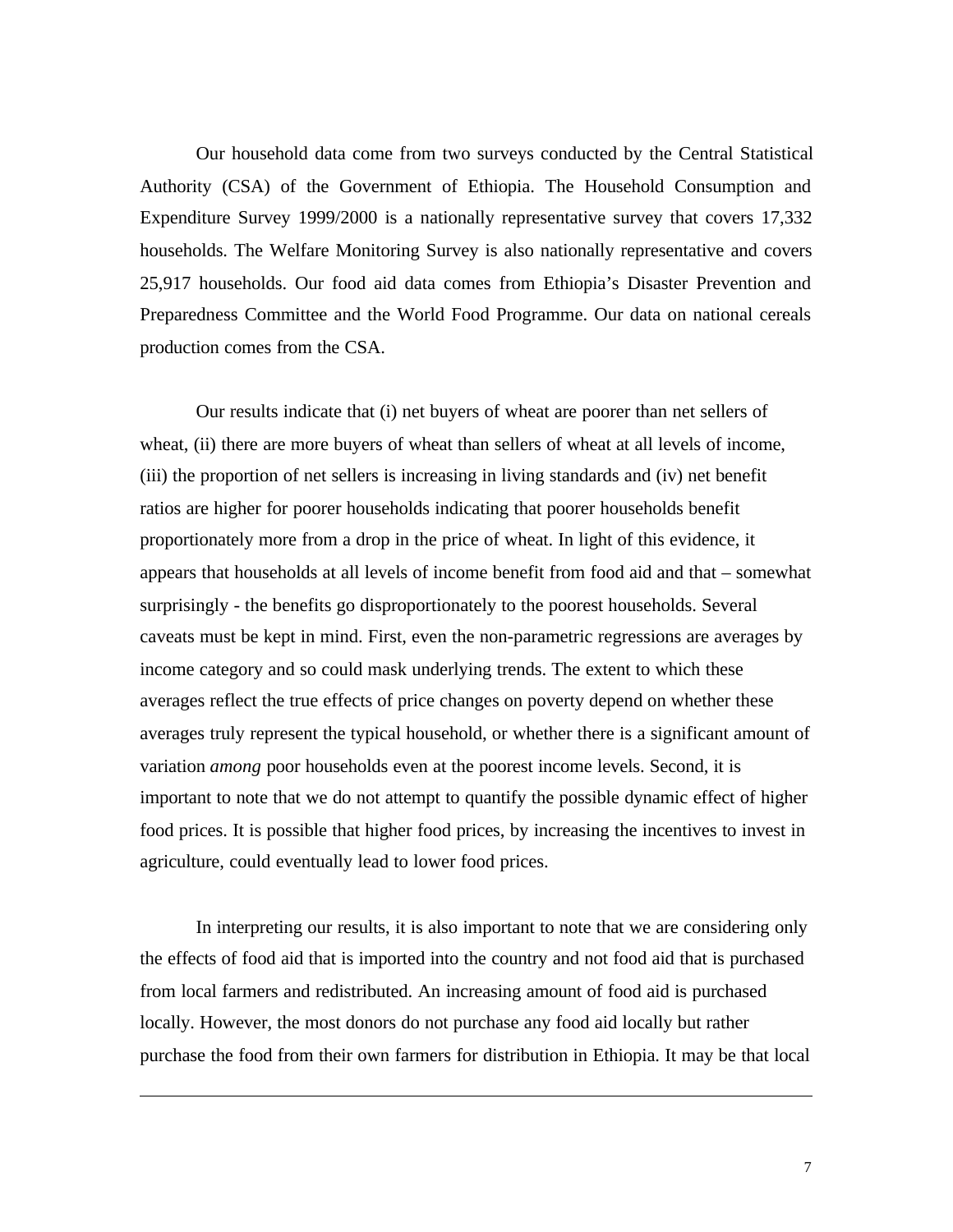purchase is a preferable alternative for Ethiopians, however, at least so far, it has not been deemed a politically feasible option for the majority of the donating countries.

Recently, the United States has been heavily criticized for refusing to purchase food aid locally. However, it is important to note that this appears to be a widespread sentiment not reserved for the United States. For example, in 1999, 663 thousand metric tonnes of wheat food aid were imported into Ethiopia while only 30 thousand metric tonnes of wheat food aid were purchased locally. Of the 663 thousand M/T that were imported, only 21% came directly from the United States – 31% came from the World Food Programme, and 32% from the European Community. In 2000, the numbers look similar – 1,074 thousand M/T of wheat food aid were imported and only 59 thousand M/T were purchased  $locally<sup>8</sup>$ .

The remainder of the paper is organized as follows: Section 2 describes our methodology. Section 3 describes our data and presents descriptive statistics. Section 4 presents our results. Section 5 considers the impact of food aid on cereals prices and Section 6 synthesizes our conclusions.

## **2. Methodology**

The approach we use follows Deaton (1989) and considers the impact of changes in cereals prices on the distribution of income. In general, households that are net sellers of cereals will gain from higher prices while net buyers will lose. Changes in these prices will affect the distribution of real income between urban and rural areas as well as the distribution within sectors depending on the relationship between living standards and the net consumption and production of cereals.

Many rural households are both producers and consumers of these products and the empirical strategy takes this into account. Following Deaton (1989) we model the effects of price changes using an indirect utility function in which the household's utility is

<sup>&</sup>lt;sup>8</sup> See Table 3 for details and sources.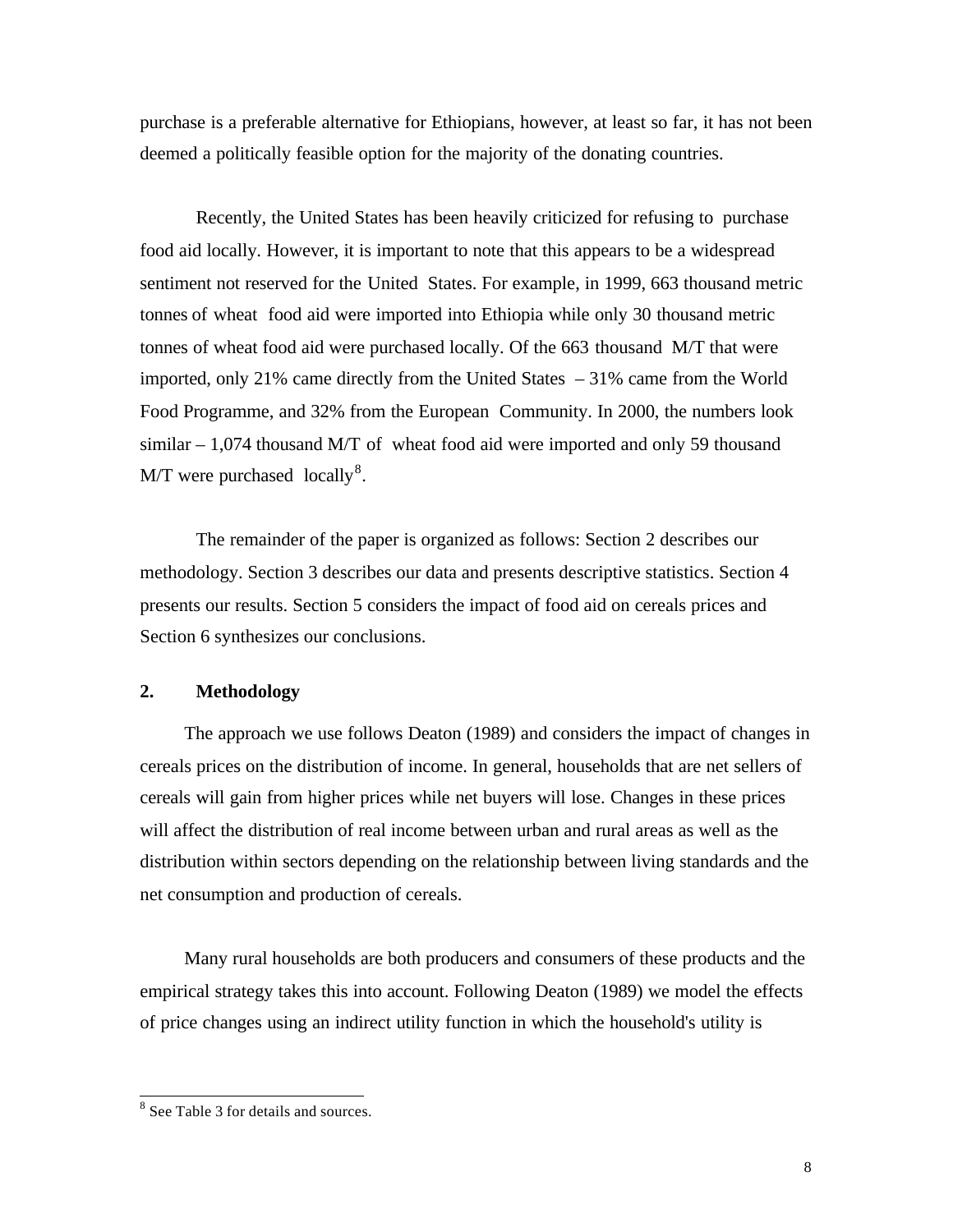written as a function of its income and prices. (Note that we ignore savings.) These effects can be summarized in the following way:

(1) 
$$
\frac{\partial W}{\partial \ln p_{\text{cereal}}} = \sum_{h} \bm{q}_h(x_h, z_h) p_{h,\text{cereal}}(y_{h,\text{cereal}} - c_{h,\text{cereal}}) / x_h
$$

where, W is the social welfare function, theta captures the social marginal utility of money, h is household, x is the household's total consumption, z are household characteristics, y is household production of the food crop and c is household consumption of the food crop. The general approach is to calculate net benefit ratios for each household and to examine the distribution of these ratios in relation to living standards and region<sup>9</sup>. As noted by Deaton, higher food prices are likely to redistribute real income from the urban to rural sectors. What is less obvious is how price changes redistribute real income between the rich and poor within the rural sector.

Note that these are only the first order effects of price changes that ignore both the partial equilibrium effects of food price changes on quantities demanded and supplied as well as the general equilibrium effects on employment patterns, wages, the price of other factors and technological innovation. Accounting for these effects would require a general equilibrium model similar to that employed by Porto (2003).

Our approach is best thought of as a good approximation to what would happen in the short run (see Panagariya 2000, Barett 1996). We focus on these short run changes for several reasons. First and most importantly, using short run changes seems to be most appropriate for studying the impact of price changes on the poor, who as Barrett and Dorosh (August 1996) say are "likely to be teetering on the brink of survival" and less able to take advantage of supply side effects of price changes. We are also limited by our data. To the extent that food aid drives prices down, food aid may act as a disincentive to food production over the long run. We do not have time series data and so are unable to

 $9^9$  For a complete discussion of this type of analysis and its limitations see The Analysis of Household Surveys: A Microeconometric Approach to Development Policy, World Bank 1997.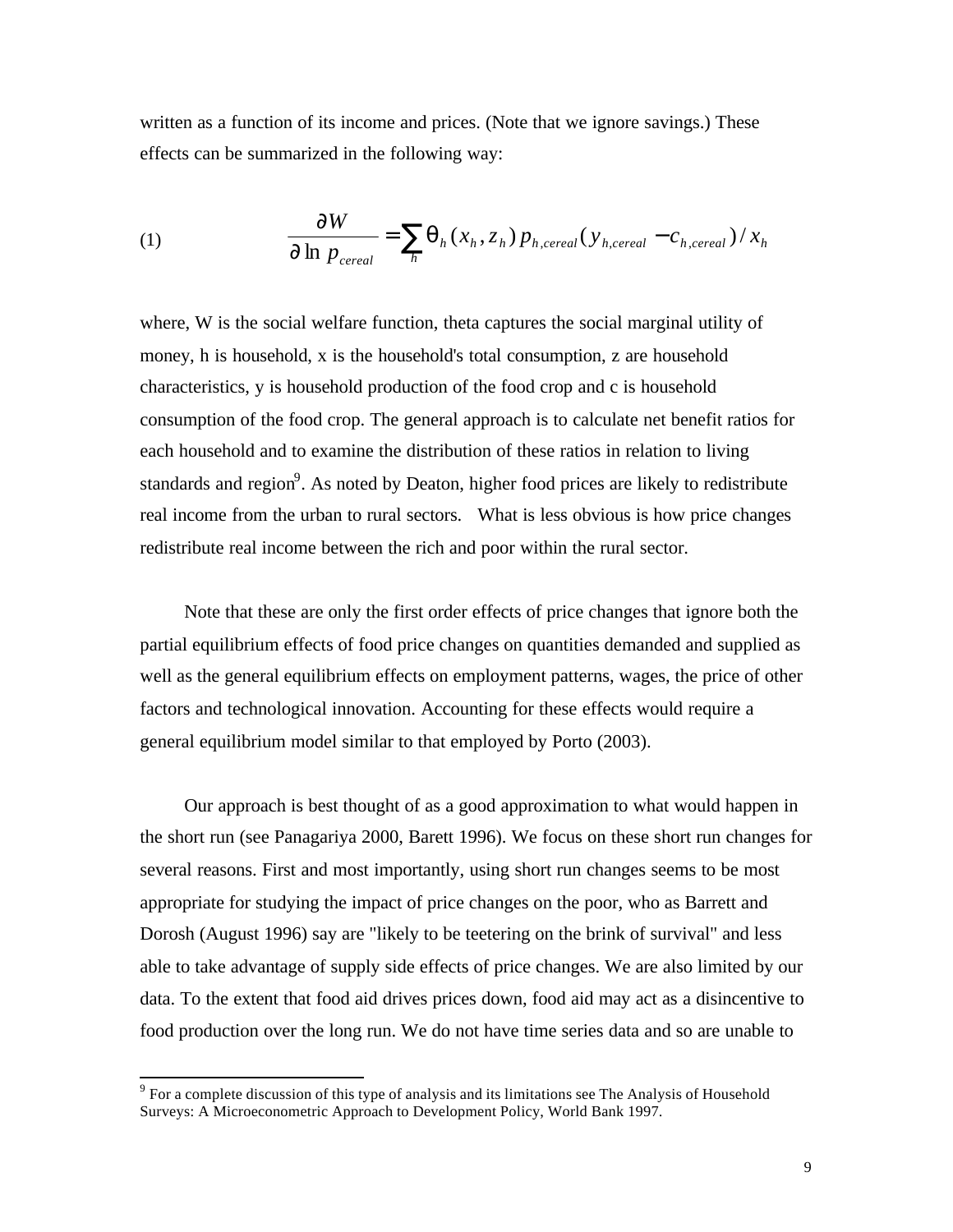directly test this hypothesis. However, for all five cereals produced in Ethiopia, there is an upward trend in production over the period 1980-2000 (Hamory and McMillan, 2001).

As we mentioned earlier, it is important to disaggregate the analysis. Though the agricultural sector might benefit as a whole from higher food prices, aggregation could disguise a highly concentrated intrasectoral distribution of the benefits and costs of food price changes. Following standard procedure, we use per capita consumption as a conditioning variable. In future work, we intend to condition on land holdings and per capita income.

Our approach is to study the way in which the net benefit ratio varies according to living standards. The ratio is unitless and measures the elasticity of real income with respect to a price change. The manner in which the net benefit ratio varies across the income distribution tells us something about how the price change affects households across the distribution of income. For this reason, we estimate the net benefit ratio relative to measures of per capita expenditure or the conditional expectation of the net benefit ratio given a household's expenditure.

Note, that we could simply run a linear regression with the net benefit ratio as the dependent variable and per capita expenditure as the explanatory variable. However, to avoid the problems associated with specifying a functional form, we choose instead to analyze the net benefit ratios using the nonparametric techniques introduced by Angus Deaton (1989). The advantage of using nonparametric techniques is that it "lets the data do the talking." Readers are directed elsewhere for a comprehensive treatment of the nonparametric techniques employed here.

We also estimate density functions of the per capita expenditure (adult equivalent) according to whether individuals are net buyers or sellers of cereals. In the univariate case, the best way to conceptualize what we are doing is to imagine first creating a histogram where the heights of the bars represent the proportion of the population falling within a given band. The problem with the histogram is the arbitrariness of the choice of

10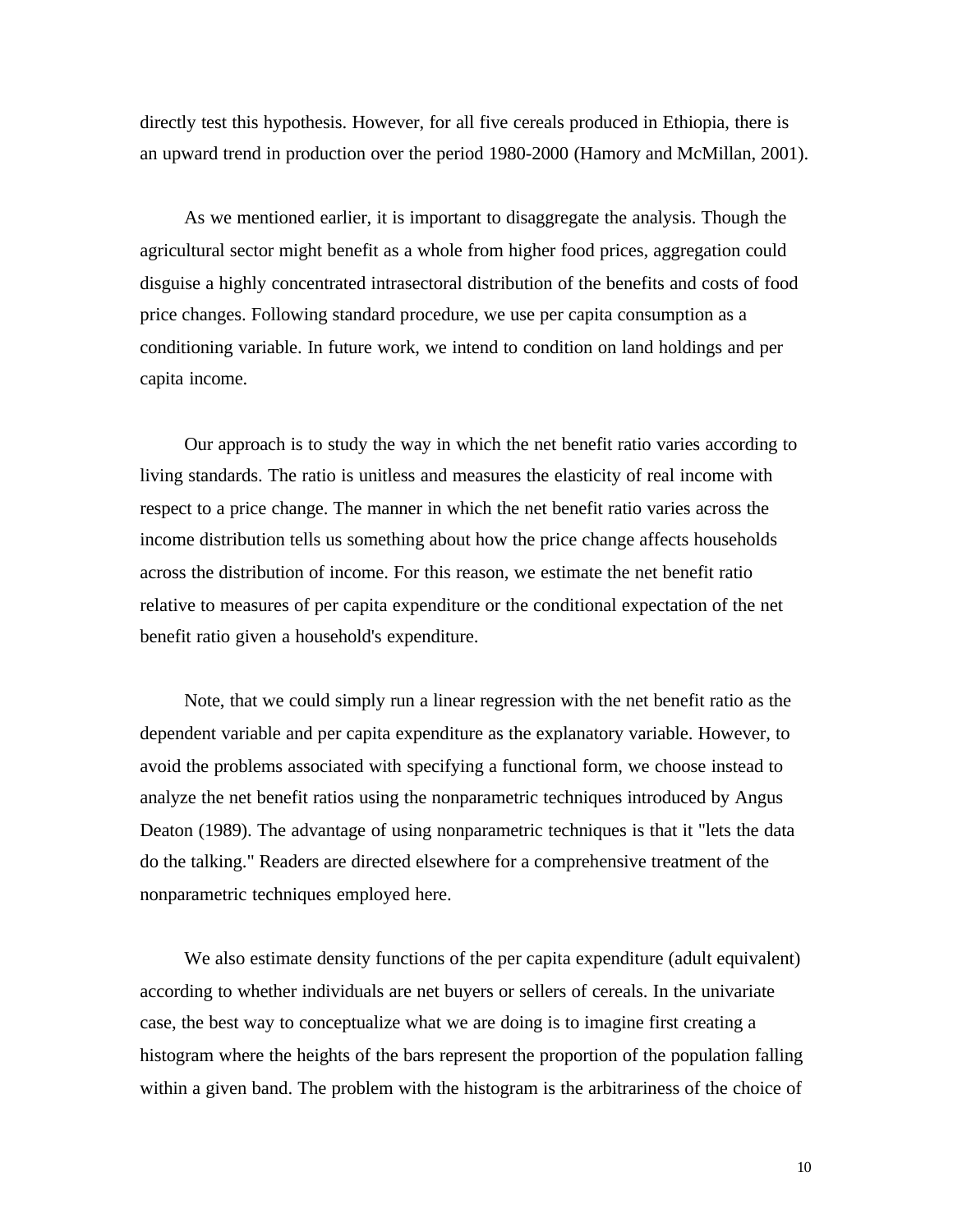the number of bands and their width. Kernel estimates of the density function allow us to "smooth" the histogram and place confidence intervals around the distribution. In the univariate case, the kernel estimate of the density function of per capita expenditure, x, is given by:

(2) 
$$
\hat{f}(x) = \frac{1}{nh} \sum_{i=1}^{n} K \left[ \frac{(x - x_i)}{h} \right]
$$

Where n is the number of households, h is the bandwidth, and K is the kernel. The kernel function K and the bandwidth h are chosen with the efficiency bias tradeoff in mind. A larger bandwidth will generate a smoother estimate and reduce the variance but increase the bias.

To determine whether an increase in the price of food would be regressive or progressive, we use a non-parametric regression. This regression is the conditional expectation corresponding to the joint densities computed for expenditure and net benefit ratios and hence contains no new information. However, the regression does provide the answer to the question of by how much the people at each level of per capita expenditure would lose from the increase in the price of food. Since the net benefit ratio expresses the net benefit as a fraction of total household expenditure, a flat line would indicate that all rural households benefit proportionately, an upward sloping line that richer households benefit proportionately more and a downward sloping line that poor households benefit disproportionately. The kernel regression estimator can be written as follows:

(3) 
$$
\hat{\boldsymbol{b}}(x) = \sum_{i=1}^{n} y_i K \left[ \frac{(x - x_i)}{h} \right] / \sum_{i=1}^{n} K \left[ \frac{x - x_i}{h} \right]
$$

#### **3. Data**

Our household data is taken from two nationally representative surveys administered by Ethiopia's Central Statistical Authority during the period 1999/2000, the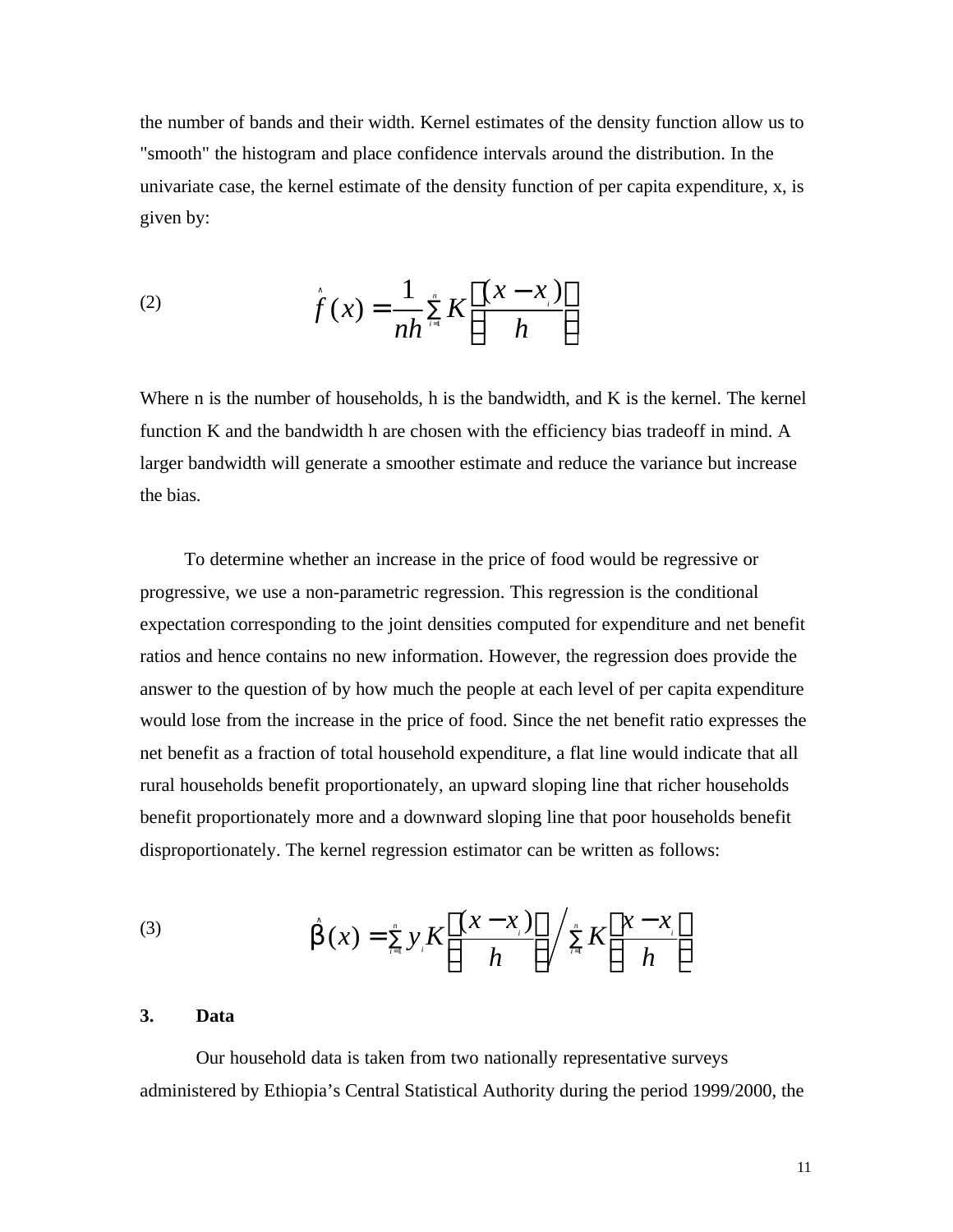Welfare Monitoring Survey (WMS) and the Household Income, Consumption and Expenditure Survey (HICES). The WMS was introduced in 1994 with the explicit purpose of monitoring poverty in Ethiopia and is conducted every two years. The WMS 2000 covered 25,917 households and 123,735 individuals. The HICES, also introduced in 1994, covers a subset of the households surveyed in the WMS and collects more detailed information on consumption and expenditure by product by household than the WMS. One of the primary purposes of the HICES is to provide a basis for computing national accounts statistics. The HICES covered 17,332 households in 1999/2000.

Table 1 describes the size and structure of the two datasets employed to study whether or not households are net buyers or sellers of various crops. Both datasets employ standard clustered samples, derived from a two-stage sampling procedure. The first stage of sampling selected a random sample of small geographic units called enumeration areas (EAs), or neighborhoods of around 200 (100) households in urban (rural) areas. In the second stage, random samples of 12 to 35 households were selected from within each EA, as described in the table. The sample frame for both of these datasets excludes the non-sedentary populations concentrated in the regions of Afar and Somali. For details on sample design and data collection, see CSA (2001) and CSA (1999).

Ethiopia's sedentary population is about 14% urban and 86% rural (CSA 2001a). According to the CSA, urban includes the capitals of Regions, Zones and Weredas, any locality that is within an Urban Dweller's Association (or Kebele), any locality with 2000 or more residents, and any locality with 1000 or more residents whose residents are "primarily engaged in non-agricultural activities." Our merged dataset includes 8,212 urban and 8,308 rural households. Ethiopia is administratively divided into eleven regions, called Killils. Certain killils correspond with urban areas, such as Addis Ababa, Harari, and Dire Dawa. The other killils contain a combination of urban and rural areas.

Our measures of total expenditure are taken from the HICES. Because the version of the HICES that provides information on prices and quantities of crops purchased and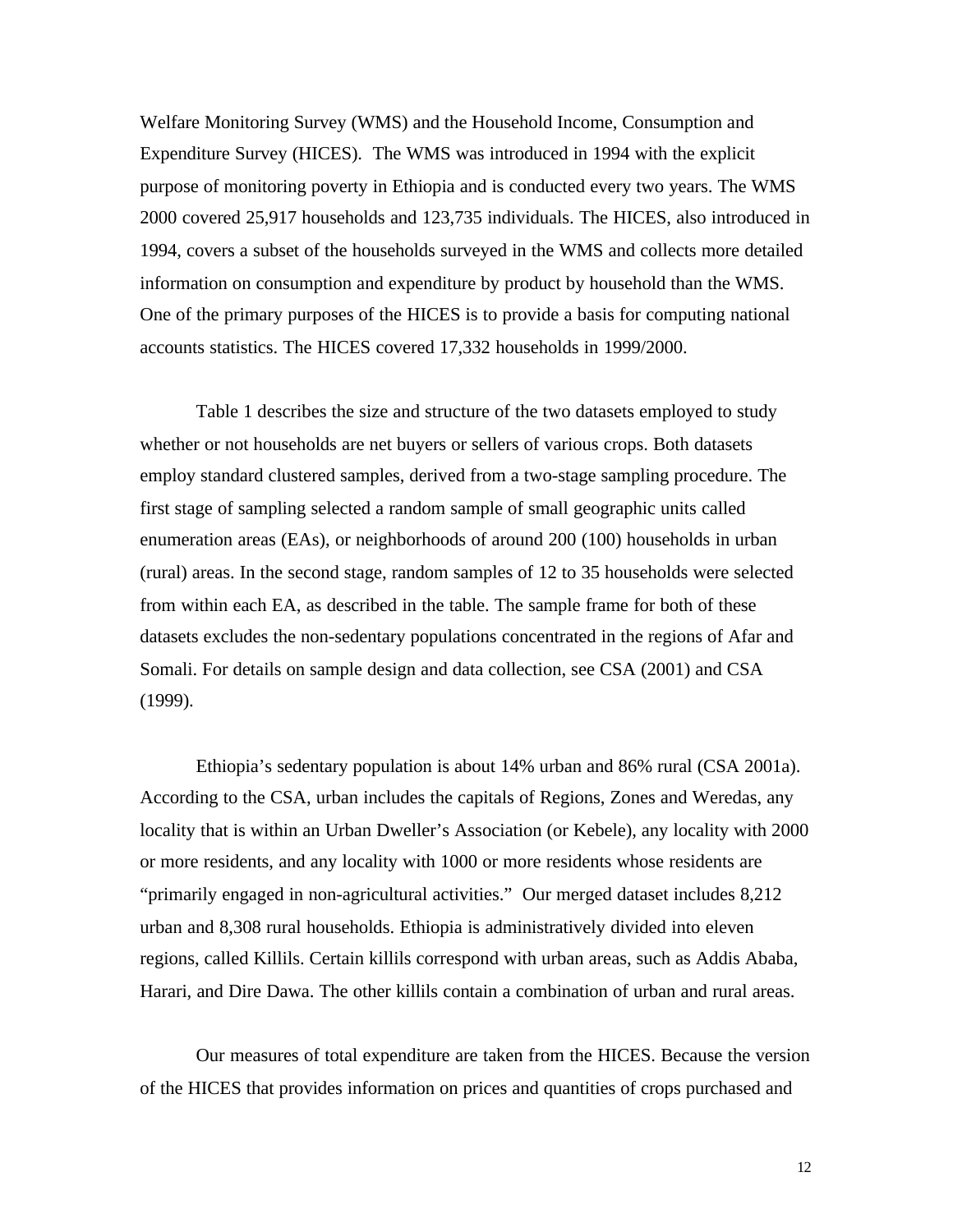sold is not yet available to the public, we use information from the WMS on total income and total expenditure by crop to compute net buyer status. The WMS includes two measures each for income and expenditure: for each cereal, it records the income in the past month, income in the past six months, expenditure in the past week, and expenditure in the past month. We use income in the past six months supplemented by income in the past month times six when income in the past six months is missing and expenditure in the past month times six supplemented by expenditure in the past week times 24 when expenditure in the past month is missing to measure net expenditure. Because the WMS covers only a subset of the HICES, we end up with a sample of 16,520 households after merging the two datasets.

To obtain measures of income and expenditure that can be meaningfully compared across households, we adjust for variations in regional prices and household composition. First, we deflate nominal values of income and expenditure by a regional price index computed by the CSA and reported in the "Poverty Profile of Ethiopia." (WMU, March 2002). Next, it is useful to recognize that the same total household expenditure may feed more (fewer) members of a family with relatively more (fewer) children (adults) and relatively more (fewer) women. Thus, we convert our measure of real household expenditure to a measure of real per capita expenditure on an adult equivalency basis using the East African adult equivalency scale developed by  $Dercon<sup>10</sup>$ .

The WMS 2000 was conducted from January to February, 2000. Therefore, the variable for six-month income covers the main harvesting season, which is September to December. Thus, the six-month income variable that we use to calculate net expenditure measures income from the latter half of the year and so includes the harvest months as well as the months immediately preceding the harvest, when cereals are least plentiful. Therefore, it is likely to be "representative" of annual cereals consumption. However, because the period of data collection immediately follows the harvest, the weekly and

 $10$  Thanks are due to Julie Schaffner for providing the adult equivalency scale and regional index programs for Stata. The adult equivalency scale is for East Africa and is based on a program provide by Stefan Dercon.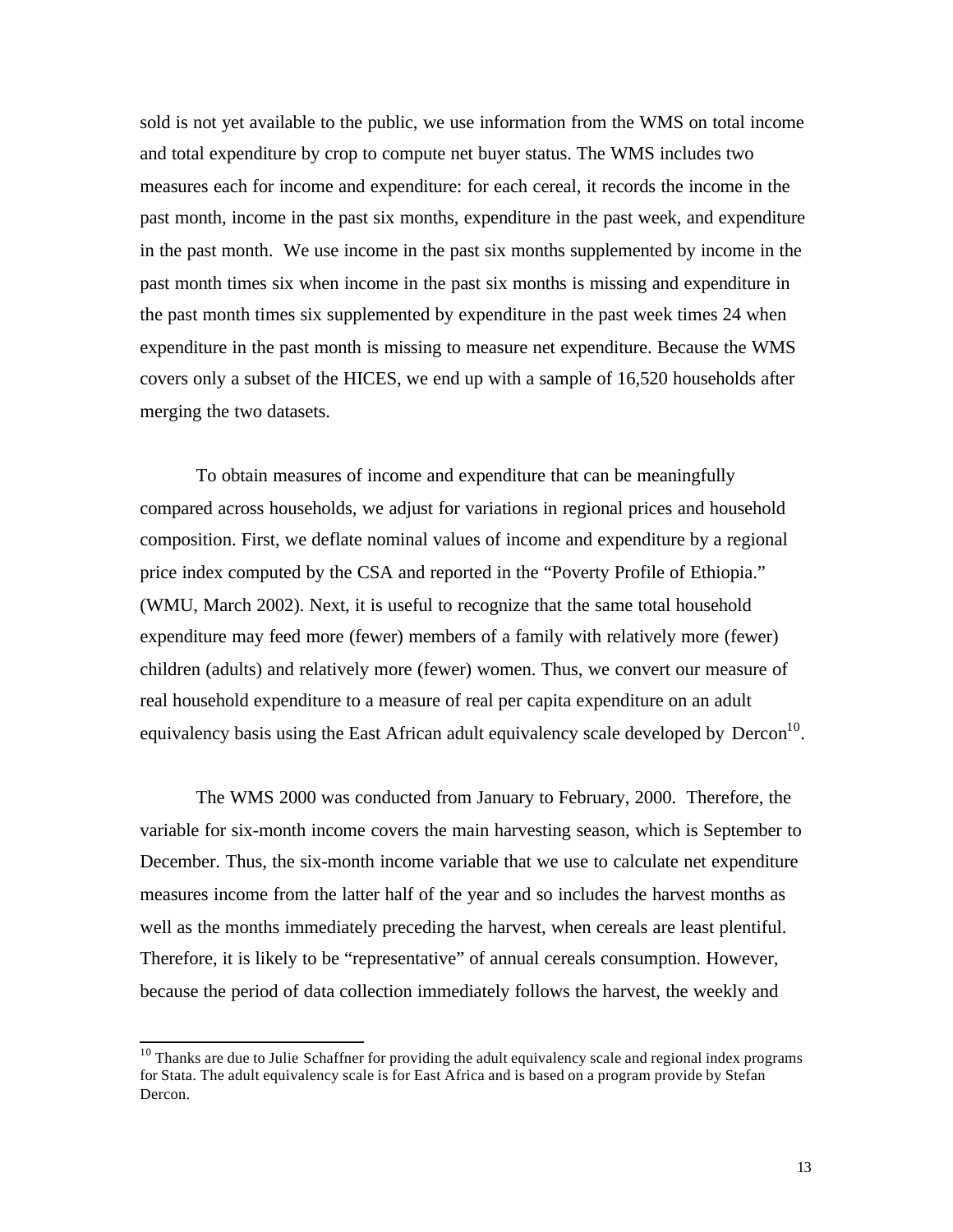monthly expenditure variables may overstate average cereals consumption. However, since prices of cereals are likely to be lower during this same period, this bias is likely to be minimal.

The HICES was conducted to capture the seasonality aspect of agriculture in Ethiopia. Each household was visited 8 times – 4 times (once a week over the period of a month) during the rainy or lean season when stocks are low (June 11, 1999 – August 7, 1999) and then 4 times during the harvest period when stocks are plentiful (January 3,  $2000$  – February 26, 2000)<sup>11</sup>. Monthly totals for the two periods are then averaged to obtain monthly annual average household consumption expenditure and income.

 Table 2 presents means of the main variables of interest. We use total real household expenditure per adult equivalent (rexpae) as our primary measure of household living standards. It is measured as total consumption expenditure per adult equivalent per year adjusted for regional variations in prices. Not surprisingly, judging by this standard, urban households enjoy a higher standard of living than rural households. In addition, there are marked variations across regions with Addis Ababa recording the highest rexpae of 2,232 birr and Tigray recording the lowest rexpae of 1,310 birr. Using the 1999 average nominal dollar birr exchange rate of 8.23, these translate into \$271 and \$159 respectively. The poorest regions in Ethiopia (Amhara, Oromiya, SNNPR and Tigray) also produce the majority of the nation's cereals. However, these regions are vast and agro-ecological conditions and hence poverty varies widely within the regions. Note also that the poorer regions tend to have larger households and that there appears to be no systematic variation in the age of household heads.

The second and third panels of Table 2 show the regional distribution of total real annual income and expenditure from the various cereals and coffee. We include coffee as a point of interest since it is widely consumed in Ethiopia and is Ethiopia's largest source of export earnings. For each crop, three items are reported: the mean across all

 $11$  There are two rainy seasons in Ethoipia. The main rainy season – meher – falls between May and September. The secondary rainy season – belg – falls between Feruary and May.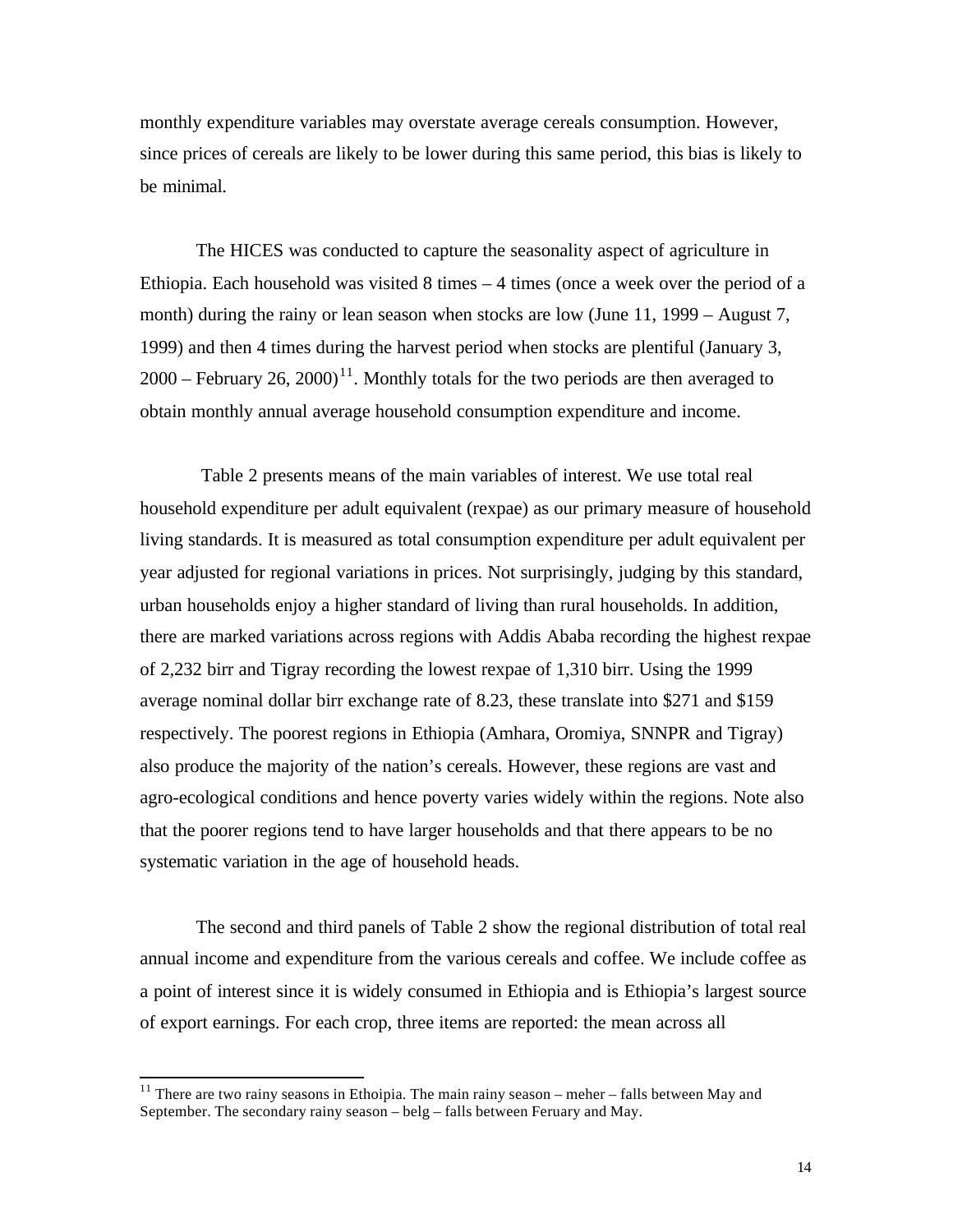households, the mean across only households who report receiving income from that crop and the percent of households reporting positive income from this crop. Based on these data, it appears that households tend to earn income from only one or two cereals, probably based on agro-ecological conditions. Looking at panel two, we see that rural households rely much more heavily on income from cereals than do urban households with 21% of rural households reporting positive income from teff, 12% from wheat, 10% from barley, 24% from maize, 11% from sorghum and 12% from coffee. For urban households, these same figures are 2%, 1%, .6%, 3% 1% and .8% respectively.

Panel three presents information on total real expenditure per household. On average, expenditures exceed income for all crops and a much larger share of the population reports positive expenditures on the various crops with more than half reporting that they spent some money on teff, for example. There is a marked difference between urban and rural with a much larger percent of the urban population (76%) reporting expenditure on the most expensive cereal, teff, than the rural population (33%). The most widely consumed cereals in the rural sector are maize (57%), sorghum (40%), teff (33%), wheat (32%) and barley (22%). The most widely consumed cereals in the urban sector are teff (76%), wheat (39%), maize (28%), sorghum (22%) and barley  $(14\%)$ .

Panel 4 presents data on budget shares for all households and then only for those households who report spending anything on that particular item. These figures indicate that households spend a large fraction of their annual income on cereals ranging from 26% to 12% for rural households and 16% to 5% for urban households. Thus, changes in cereals prices can have substantial welfare effects and reduction in cereals prices is likely to transfer real income from urban households to rural households. Only 12% of rural households in the survey received any income from wheat, the only cereal imported in the form of food aid, and it is these households that stand to gain from an increase in the price of wheat.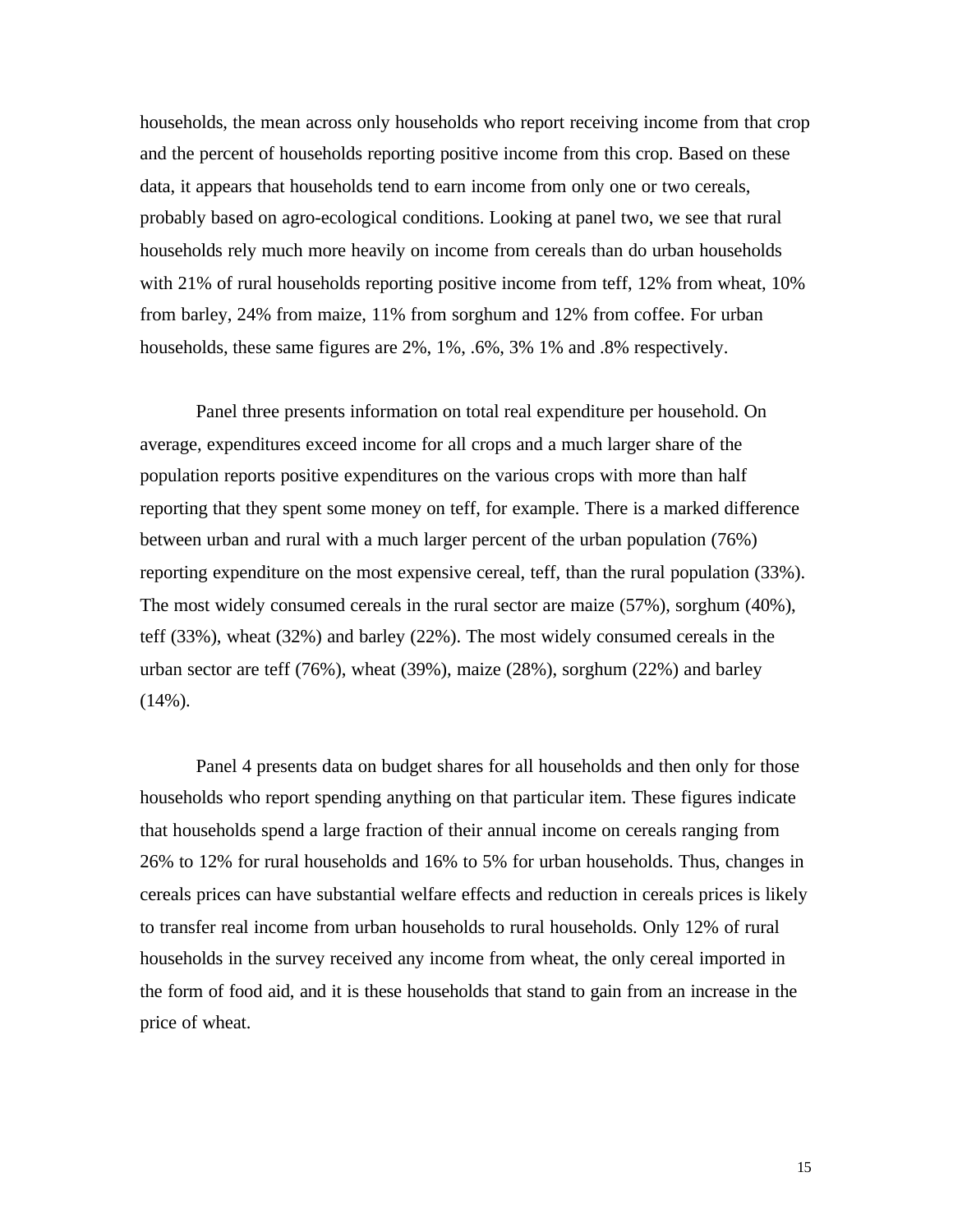The fact that mean expenditures on cereals exceed mean income from cereals naturally leads to the following question - what are the other sources of income in Ethiopia? Also using these data, Peacemaker-Arrand (2004) reports that rural respondents predominantly describe themselves as subsistence farmers, with 87% reporting that the households' main source of income is subsistence farming. Interestingly, she finds that the most widespread source of income among these rural households is livestock. Only 4.1% of rural households support themselves with formal employment, while 2.4% rely on "casual labor." Moreover, the picture is very different in urban areas where the majority of households' report main income source as formal employment, while an additional 10% rely on casual labor. Interestingly, she also finds that urban residents rely more on pensions, rent and family remittances than rural households.

Our data on food aid come from the World Food Programme (WFP) and Ethiopia's Disaster Preparedness and Prevention Centre (DPPC). Table 3 presents cereals production and cereals food aid from 1995 to 2001. Several facts are worth noting. First, virtually all imported cereals food aid comes in the form of wheat. Second, though the US provides a substantial share of the wheat food aid (42.5% in 1999), the *majority* of the imported wheat comes from a variety of other donors, mostly European. This is notable because of the European's tendency to blame these phenomenons on the U.S. Third, although some food aid is purchased locally, the majority of food aid is imported and the majority of food aid is wheat. Over the period 1995-2001, an average of 20% of cereals food aid was purchased locally. Locally purchased food aid consists primarily of wheat, maize and sorghum and accounts for a tiny fraction of the total production of each of these commodities. By contrast, 663 thousand tonnes of wheat food aid were imported in 1999 while only 1,114 tonnes were produced locally. Thus, wheat food aid accounted for more than a third of the total supply of wheat and potentially had a significant effect on the price of wheat.

## **4. Who Benefits from Food Aid?**

Since all imported cereals food aid is wheat, we now restrict our attention to the impact of an increase in the price of wheat that would likely result if there were no food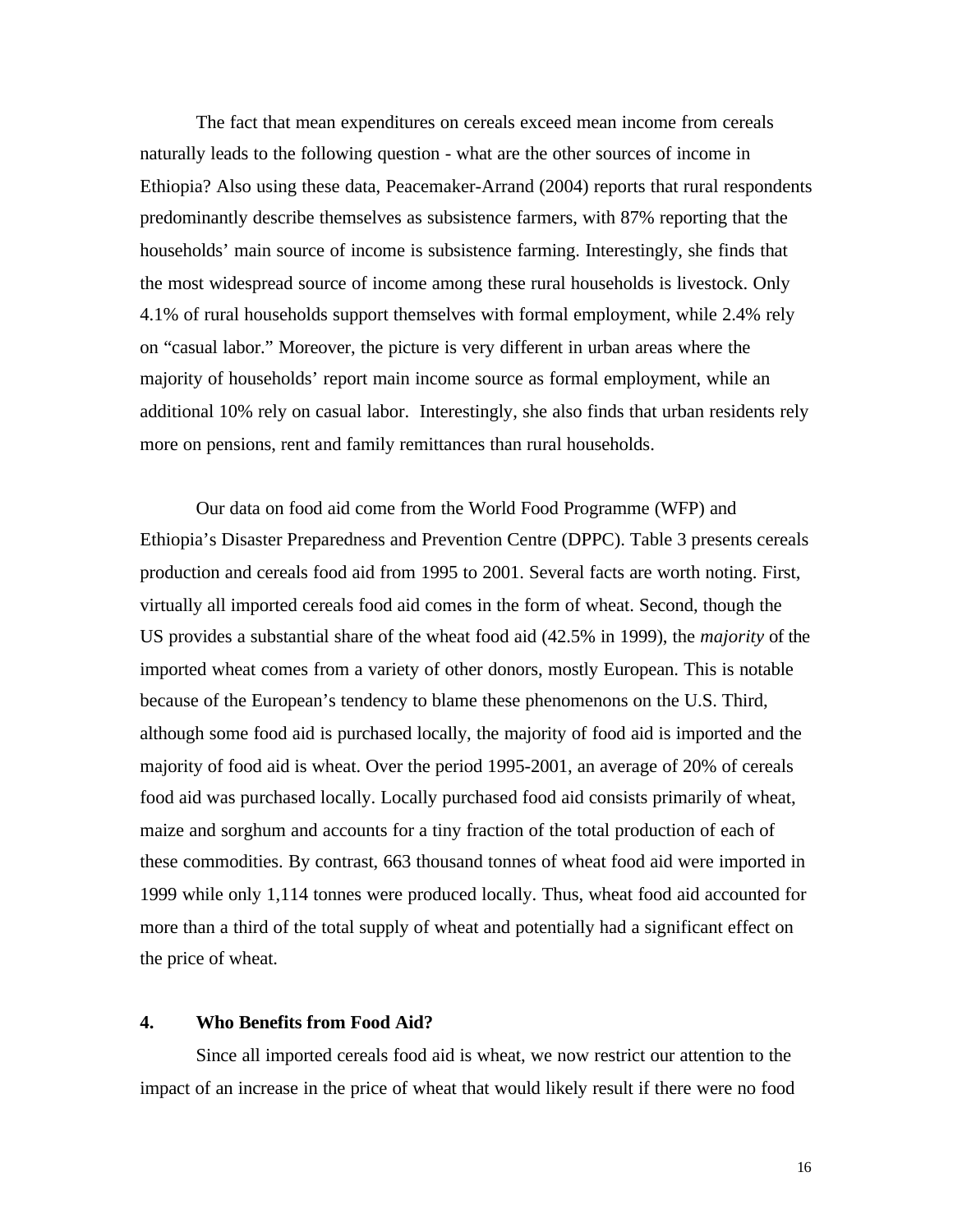aid. The averages reported in Table 2 do not tell us anything about production and consumption patterns of wheat according to income level. We are specifically interested in the impact of changes in the price of wheat on the poor, thus, we need to know whether the poor earn more or less income from wheat than rich households. We would also like to know whether they spend more or less on wheat than rich households. In what follows, we examine the living standards of buyers and sellers of wheat. We also examine who is most likely to benefit in proportional terms from a reduction in wheat prices.

Figures 1 through 3 show estimates of the distribution of real per adult equivalent expenditure across households that are net buyers of wheat and across households that are net sellers of wheat. Since the distribution for the entire population is almost identical to the distribution of net buyers, we do not overlay this density function on Figures 1 through three. Rather, the densities for the entire population are presented in Appendix 1. Figure 1 is the distribution for the entire population, Figure 2 is the distribution for the rural population and Figure 3 is the distribution for the urban population. All three graphs show the estimated density functions of the logarithm of household per adult equivalent expenditure by whether a household is classified as a net seller or buyer of wheat. The log transformation is chosen because the distribution of expenditure per capita is strongly positively skewed and taking logs introduces something closer to symmetry.

The most striking feature of Figure 1 is the similarity of the two distributions. The modal net seller is only slightly wealthier than the modal net buyer: modal expenditure per capita per adult equivalent of the net buyer is  $1,096$  Birr  $(\$134)^{12}$  compared to 1,211 Birr (\$148) for net sellers. Though the patterns are similar, the differences are slightly more pronounced once the sample is split into urban and rural. Figure 2 shows that for rural households, modal expenditure per capita per adult equivalent of the net buyer is 1,096 Birr (\$134) compared to 1,339 Birr (\$163) for net sellers. Figure 3 shows that the differences are most pronounced for urban households where the modal expenditure per capita per adult equivalent of the net buyer is 1,212 Birr (\$148) compared to 2,981 Birr (\$364) for net sellers. Figures 2 and 3 confirm the fact that urban households tend to

 $12$  All dollar figures are obtained using the nominal average exchange rate of 8.2 Birr per USD in 1999.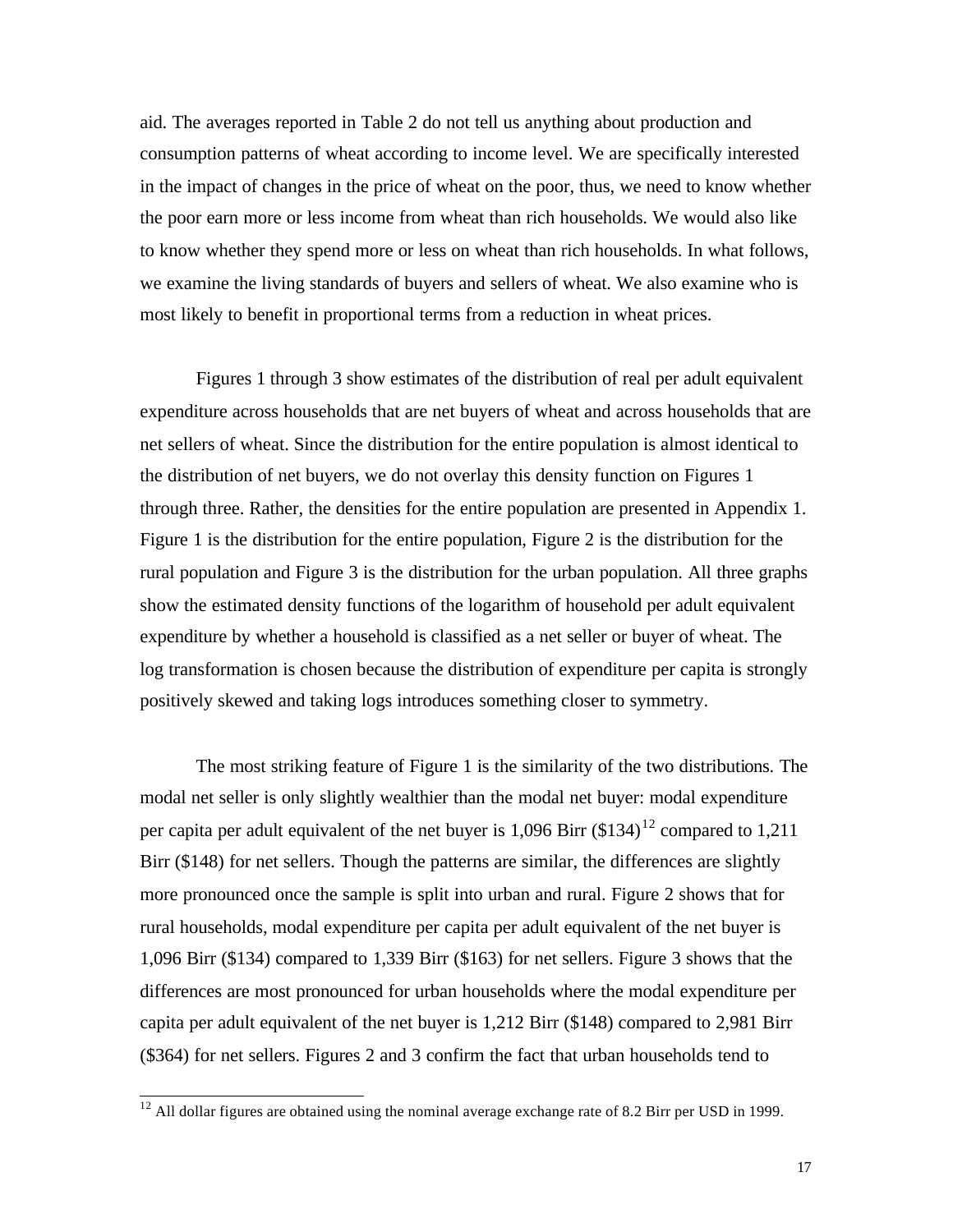enjoy a higher standard of living and that there is more diversity among the urban population.

Figures 4-11 show results of non-parametric regressions of buyers and sellers of wheat by expenditure category. Each graph contains two lines. The line that is connected by squares shows the proportion of households out of all households that report spending any money on wheat. The line that is connected by diamonds shows the proportion of households out of all households that report earning any income from selling wheat. These are the results of two separate non-parametric regressions where the dependent variable takes a value of one if the household reports purchasing (selling) any wheat and zero otherwise and the explanatory variable is expenditure per adult equivalent divided into thirty quantiles. The bottom third of the expenditure per adult equivalent distribution ranges between 1,113 Birr (\$136) and 2,302 Birr (\$\$281), the middle third of the distribution ranges between 2,417 Birr (\$295) and 3,718 Birr (\$453). The top third of the distribution ranges between 3,933 Birr (\$480) and 10,762 (\$1,312). For each quantile, these graphs tell us the proportion of households that report spending any money on wheat and the proportion of households that report purchasing any wheat. The graphs provide more detail on the structure of our data. In Figure 4, we report this information for the entire country. We then present results for rural and urban populations and for several regions separately.

All eight figures show that at all levels of income, there are more buyers than sellers of wheat. This is important because it means that at all levels of living standards, more households will benefit from food aid (a reduction in wheat prices) than will be hurt. This is consistent with the fact that Ethiopia is a net importer of food. However, even though Ethiopia is a net food importer, it is not the case that among the poor, the majority of households are net sellers of food. Thus, it is not the case that food imports benefit only the relatively better off urban population.

For the population as a whole, the proportion of households that sells wheat hovers around 10% until it drops sharply at the very highest levels of income. The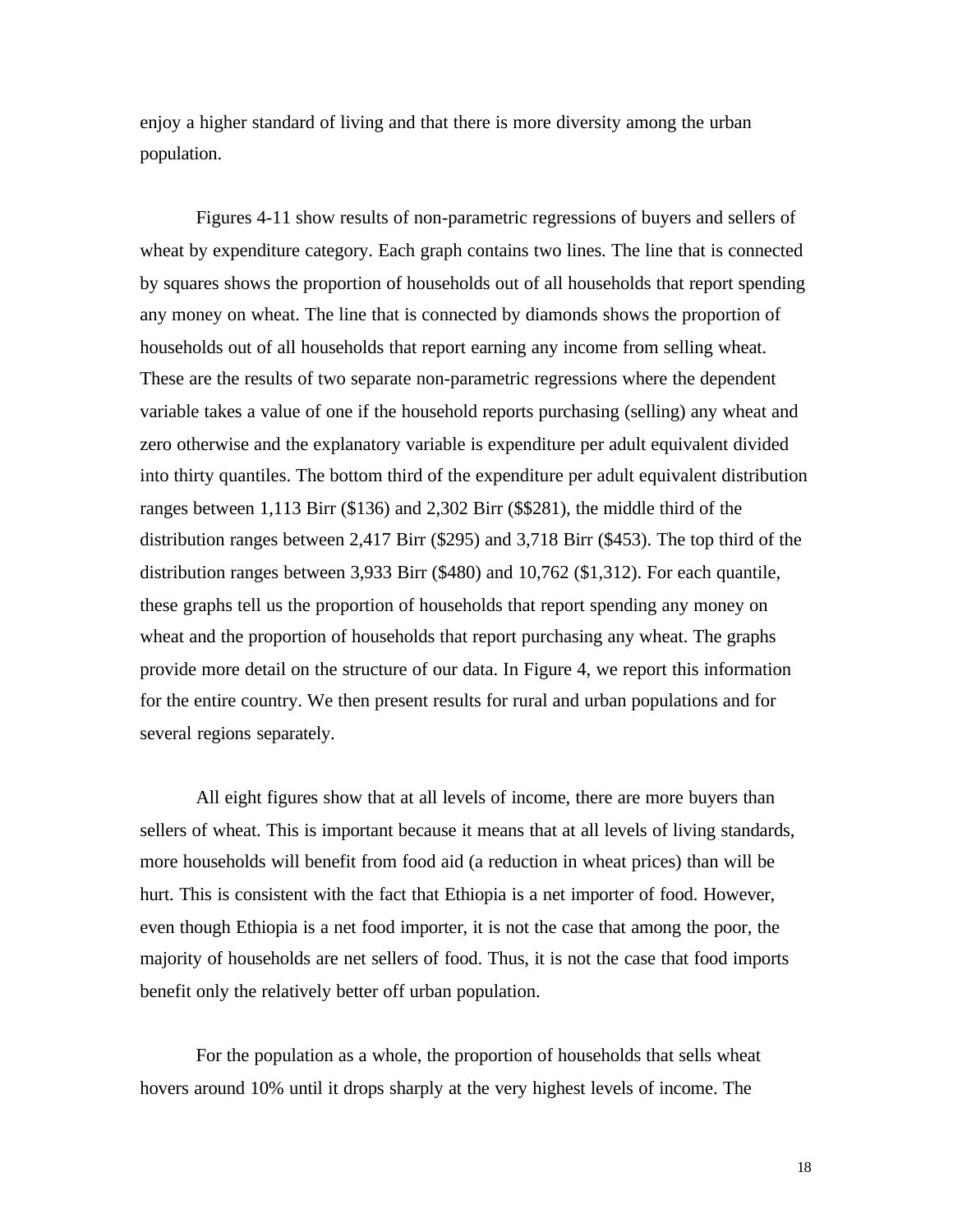proportion of households that purchase wheat tends to increase with income starting at around 25% and tapering off at around 35% until it too falls – though less sharply – at the very highest levels of income.

Figure 5 shows that among the rural population, the proportion of households that sell wheat is increasing in income. The proportion of households that buys wheat is also increasing in income and goes from around 20% for the poorest households to almost 40% for the wealthiest households. Figure 6 shows that among urban households, there is no significant relationship between living standards and the proportion of buyers and sellers of wheat – except at the very highest levels of income where both taper off. A comparison between figures 5 and 6 yields some interesting insights. There is much more diversity among rural households and – at all levels of income – more rural households are engaged in selling wheat than are urban households.

Figures 7 through 11 confirm that the importance of wheat also varies by region. Figure 7 confirms the statistics in Table 2 which suggest that wheat is most important in Tigray where more than 11% of households report earning income from wheat and 49% of households report spending any money on wheat. Interestingly, Tigray is also the poorest region and the region from which most of the current government originates. The pattern of income in Tigray appears to be slightly different from the pattern for the rest of the country. The proportion of households reporting income from wheat increases with income and then begins to taper off after the tenth quantile suggesting that more poorer households in Tigray rely on wheat as a source of income than do richer households – though the differences are not large (20% vs. 15%). On the income side, the pattern is similar, with one interesting difference: even among the very poorest households – roughly 40% spend money on wheat. This compares with between 10 and 30% for the remaining regions and 20% for the country as a whole. Thus, Tigray is the region most likely to be affected by changes in wheat prices.

The next step is to combine the information on income and expenditure of wheat and to examine net sellers of wheat by expenditure category. Net sellers of wheat are the

19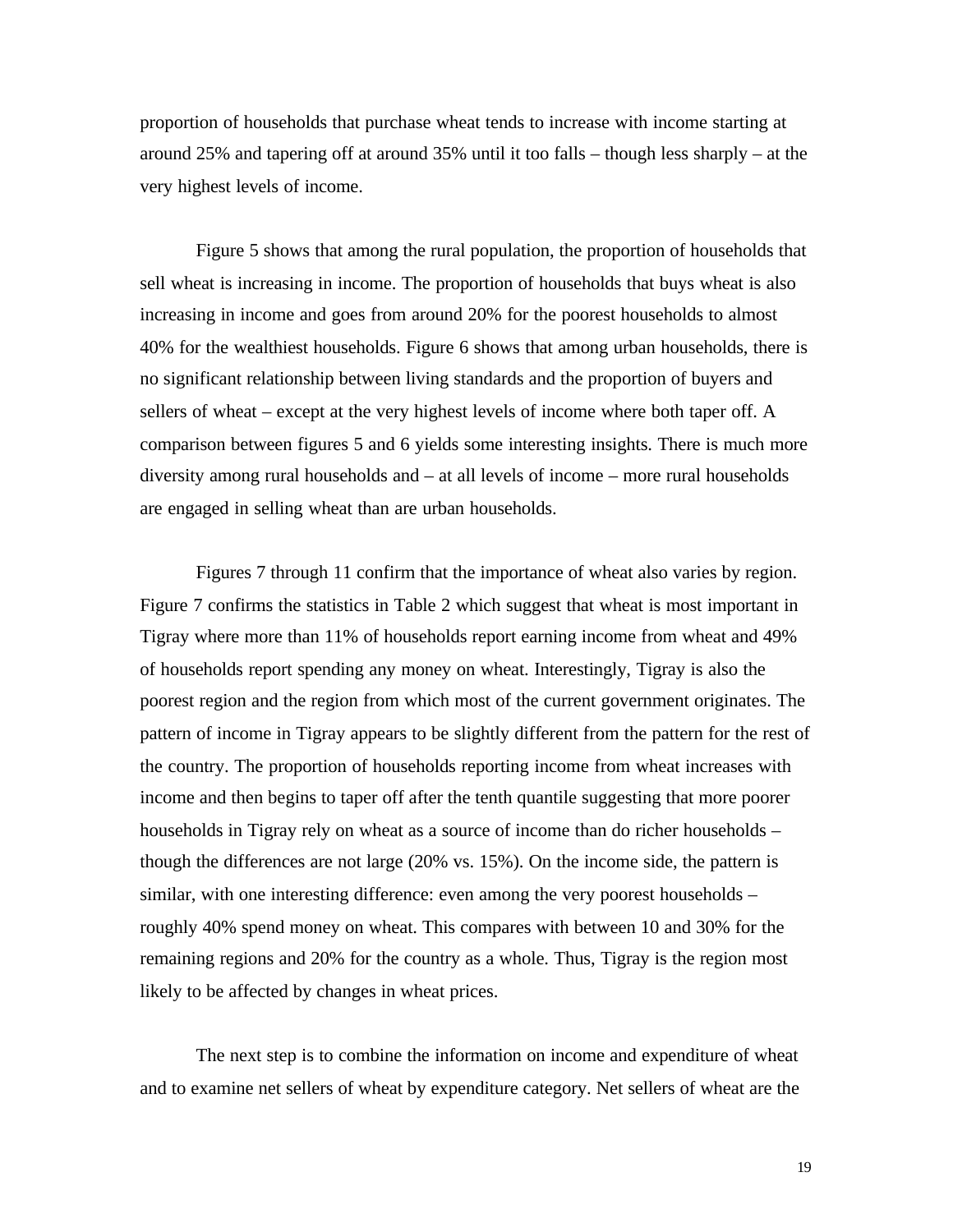households that would be hurt by the reduction in wheat prices associated with food aid. Figure 12 presents these results for the entire population while Figure 13 presents results for the rural population and Figure 14 for the urban population. These figures are results of a non-parametric regression where the dependent variable takes a value of one if the household is a net seller and zero otherwise and the explanatory variable is expenditure quantiles. The shape of the line in Figure 12 is clearly driven by the households in the upper tail of the expenditure categories, so we turn immediately to Figures 13 and 14 which are easier to interpret. Figure 13 shows that there is a positive relationship between whether or not a household is a net seller of wheat and living standards. Among the rural population, contrary to popular wisdom, there are more net sellers of wheat among the richer households and the relationship is close to linear. Figure 13 also makes it clear that roughly 85% of the poorest households are net buyers of wheat. Figure 14 shows that net seller status among urban households is also increasing in income for the first two terciles of the distribution. Among the wealthiest urban households net sellers of wheat drop off quickly. Not surprisingly, a comparison of Figures 13 and 14 show that at all levels of income, there are proportionately more net sellers among the rural population.

Figures 15-17 show results of regressions of the net benefit ratio on quantiles of per adult equivalent expenditure<sup>13</sup>. The net benefit ratio is defined as total household expenditure on wheat per year less total household income from wheat per year divided by total household expenditure per year. Thus, a ratio greater than zero indicates that the household is a net buyer of wheat and expresses the household's deficit as a fraction of total household expenditure. These figures show by how much Ethiopians at each level of living would benefit from a reduction in the price of wheat. Since the ratio expresses the net benefit as fraction of total household consumption, a flat line would show that all rural households benefit proportionately, thus, the change is neither regressive nor progressive. Our data show that a reduction in the price of wheat would benefit poor households disproportionately and hence be progressive. This is true for the population as a whole (Figure 15), for the rural population (Figure 16) and for the urban population

 $13$  Note that these figures exclude households who report both zero income from wheat and zero expenditure on wheat.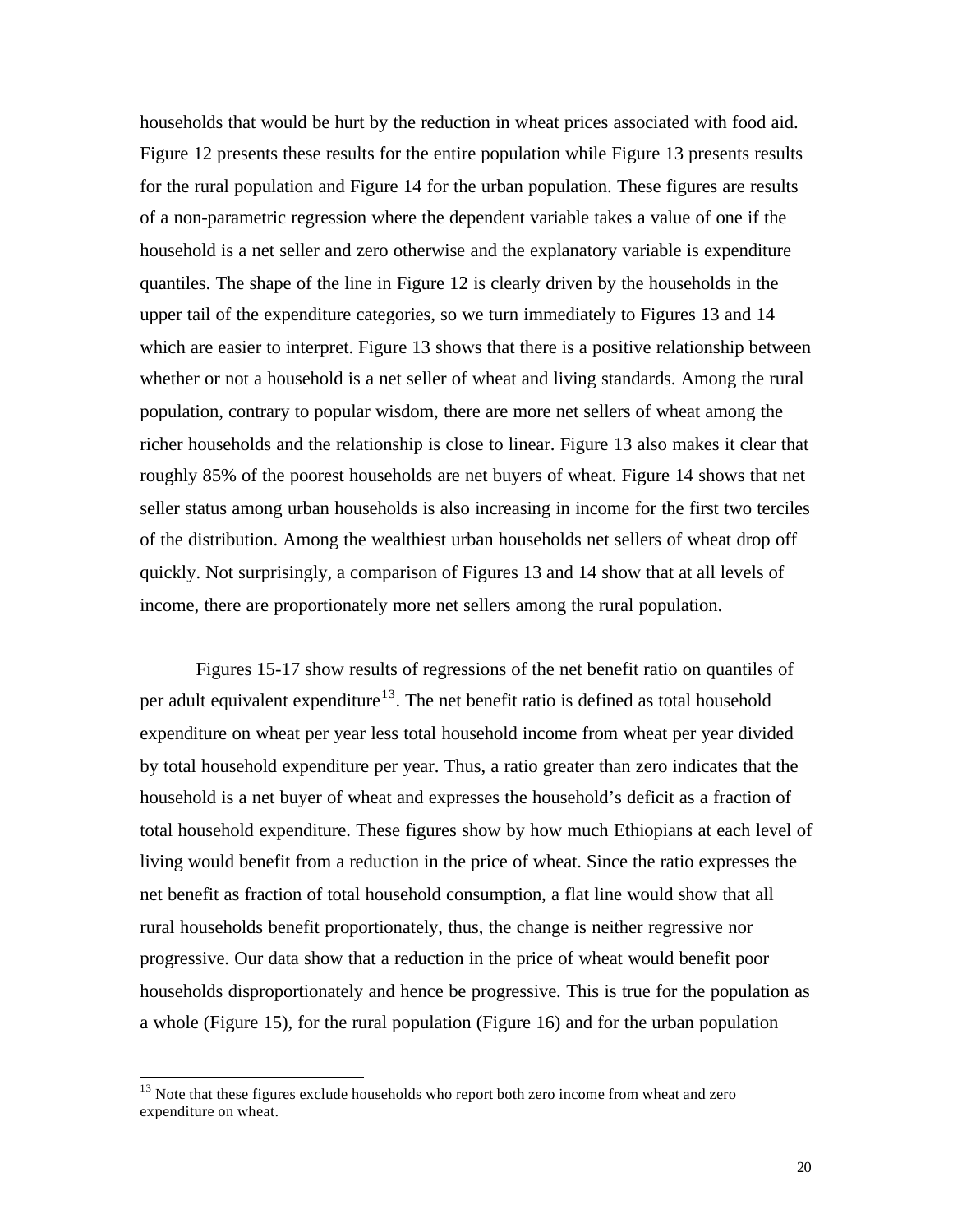(Figure 17). These figures also suggest that the magnitude of the deficit as a share of total expenditure is fairly large for the poorest households (slightly higher than 8%) close to insignificant for the richest households (between 1 and 2%).

In summary, our analysis indicates that (i) net buyers of wheat are poorer than net sellers of wheat, (ii) there are more buyers of wheat than sellers of wheat at all levels of income, (iii) the proportion of net sellers is increasing in living standards and (iv) net benefit ratios are higher for poorer households indicating that poorer households benefit proportionately more from a drop in the price of rice. In light of this evidence, it appears that the *average* household at all levels of income benefits from food aid and that – somewhat surprisingly - the benefits go disproportionately to the poorest households. Several caveats must be kept in mind. First, even the non-parametric regressions are averages by income category and so could mask underlying trends. The extent to which these averages reflect the true effects of price changes on poverty depend on whether these averages truly represent the typical household, or whether there is a significant amount of variation *among* poor households even at the poorest income levels. Second, we have not considered dynamic effects. It is possible that higher wheat prices could increase the incentive to invest in agriculture and eventually lead to lower wheat prices.

We have established that food aid is likely to help the poor disproportionately. We have also established that for the poorest households, the deficit is large at around 8% and so the overall impact of food aid on household welfare can have a substantial impact on the poorest households. What we still do not know is whether food aid has a significant impact on prices. We turn now to this issue.

## **5. Does Food Aid Depress Wheat Prices?**

To answer this question, we use the supply/demand framework presented in Figure 18. For simplicity, we assume constant-elasticity demand and supply functions,

$$
D=k_0P^{-\epsilon} \qquad \text{and } S=k_1P^{\nu}
$$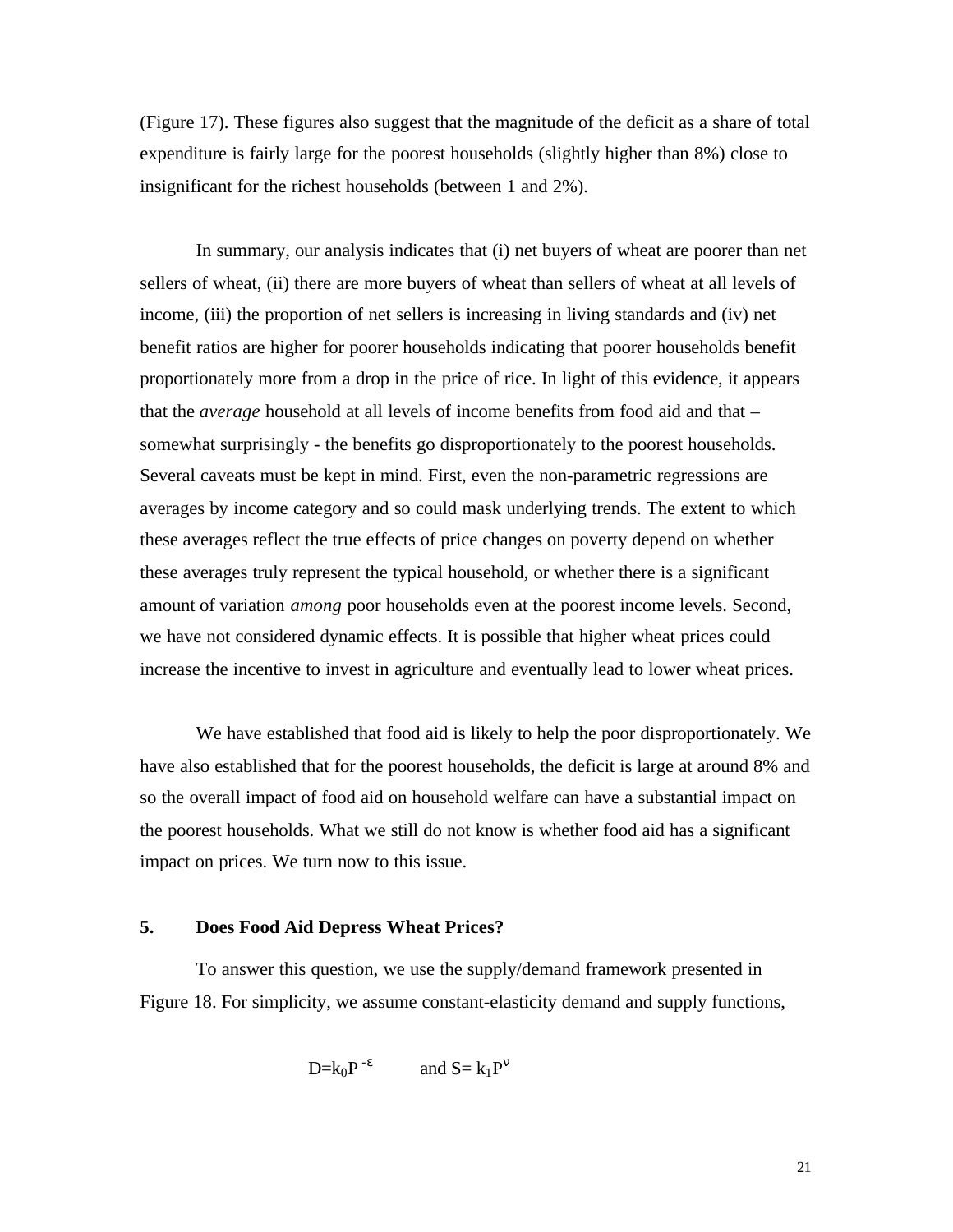where  $k_0$  and  $k_1$  are parameters, P is the market price of wheat, and  $\varepsilon$  and  $v$  are demand and supply elasticities, respectively. Our estimate of P is a production weighted regional average of wheat producer prices for 1999. Our estimate of the elasticity of supply is 0.45 and is based on Soledad Bos (2002). Our estimate of the elasticity of demand is based on Regmi et al (2001), who found that low-income countries have own-price elasticities of demand for cereals of about -.6. Using these estimates and the observed quantities of wheat produced and consumed in Ethiopia, we are able to calibrate the model. The resulting supply and demand for wheat in Ethiopia are given by,

$$
D = 41,325P^{-6} \text{ and } S = 104P^{45}
$$

Using these estimates of the supply and demand functions, we find that the price of wheat would be \$295 per metric tonne in the absence of food aid compared with an average observed price of \$193 per metric tonne in 1999. We also find that the price increase would lead to an increase in producer surplus of around 125 million US dollars and a reduction in consumer surplus of around 159 million US dollars. Overall, the increase in the price of wheat leads to a net welfare loss of approximately 34 million US dollars. There were roughly 12 million households in Ethiopia in 1999 of which 4.3 million reported spending money on wheat and .8 million reported earning income from wheat. Therefore, *on average*, the loss in consumer surplus works out to roughly 37 US dollars per household per year for households that consume wheat and the gain in producer surplus works out to roughly 157 US dollars per household per year for households that sell wheat. In Ethiopia, where the poverty line is roughly 1057 Birr (\$132), these effects are quite large.

## **6. Conclusions**

The argument against developed countries' agricultural subsidies is largely motivated by a desire to improve the living standards of the world's rural poor. Yet, for countries like Ethiopia that are net food importers, a rise in food prices leads to a *net* welfare loss. This might be acceptable if, in the process, real income were being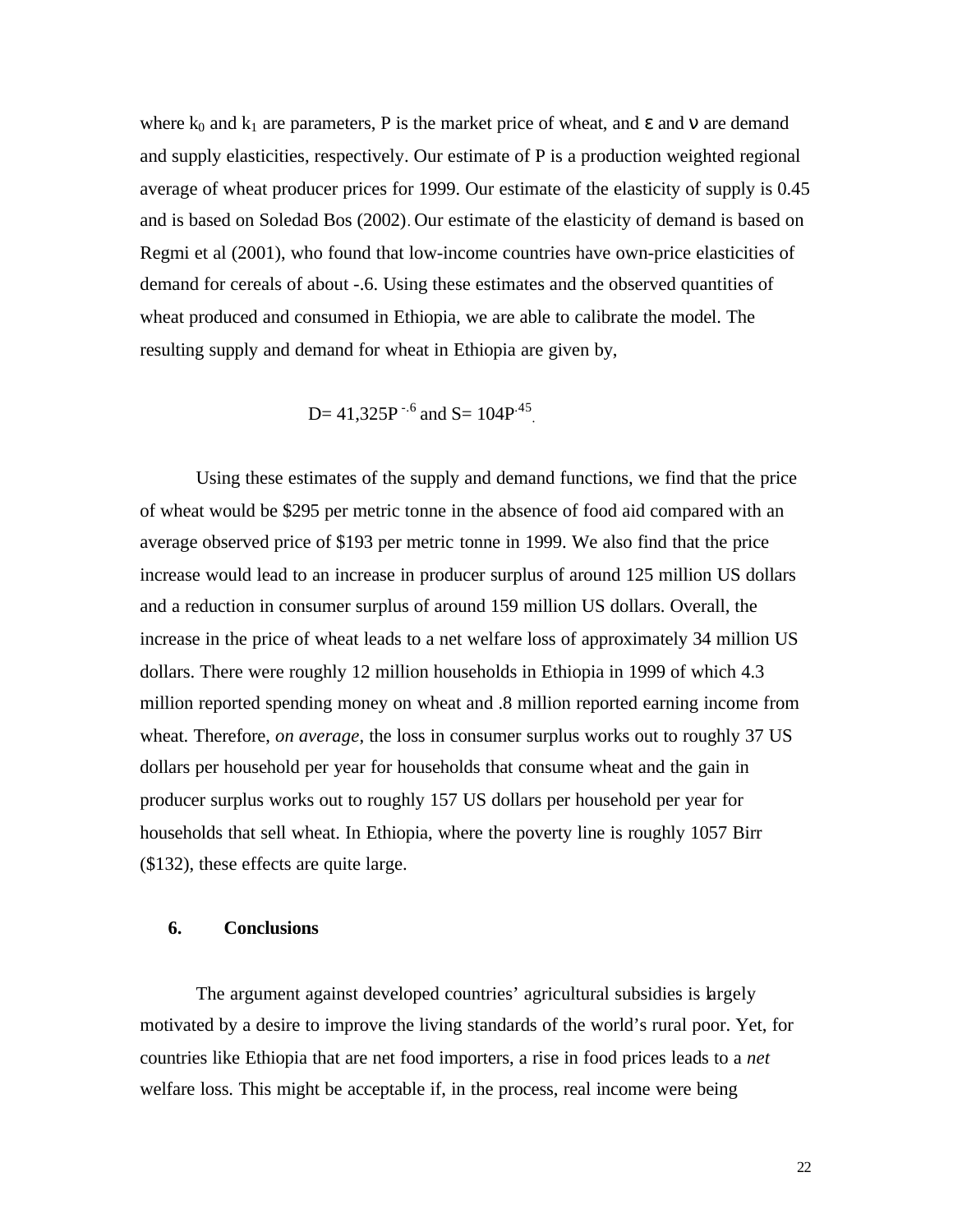transferred from the relatively better off urban population to the rural poor. However, our analysis suggests that this is not the case. Although households at all levels of living standards benefit from a reduction in food prices, the benefits are proportionately larger for the poorest households. Rough estimates of the welfare impact of the price changes associated with food aid suggest that the impacts on net sellers and net buyers of these price changes is substantial.

Because of the magnitude of the average welfare effects per household, we believe that this issue warrants further attention. In particular, it will be important in future work to confirm that prices in remote areas follow the same pattern as prices in major retail centers. To understand better where the price effects of food aid are being felt and how the magnitude of these effects varies across locations, it will also be important to compare food aid deliveries to local production by region or wereda. A somewhat more difficult issue has to do with the timing of food aid deliveries. If food aid is not delivered in a timely manner, it could aggravate the cyclicality of prices associated with the harvesting and lean seasons due to inadequate storage. The most difficult issue has to do with the disincentive effects of food aid. Again, given the magnitude of the price changes associated with food aid and the associated per household welfare implications, this seems like an issue worth exploring.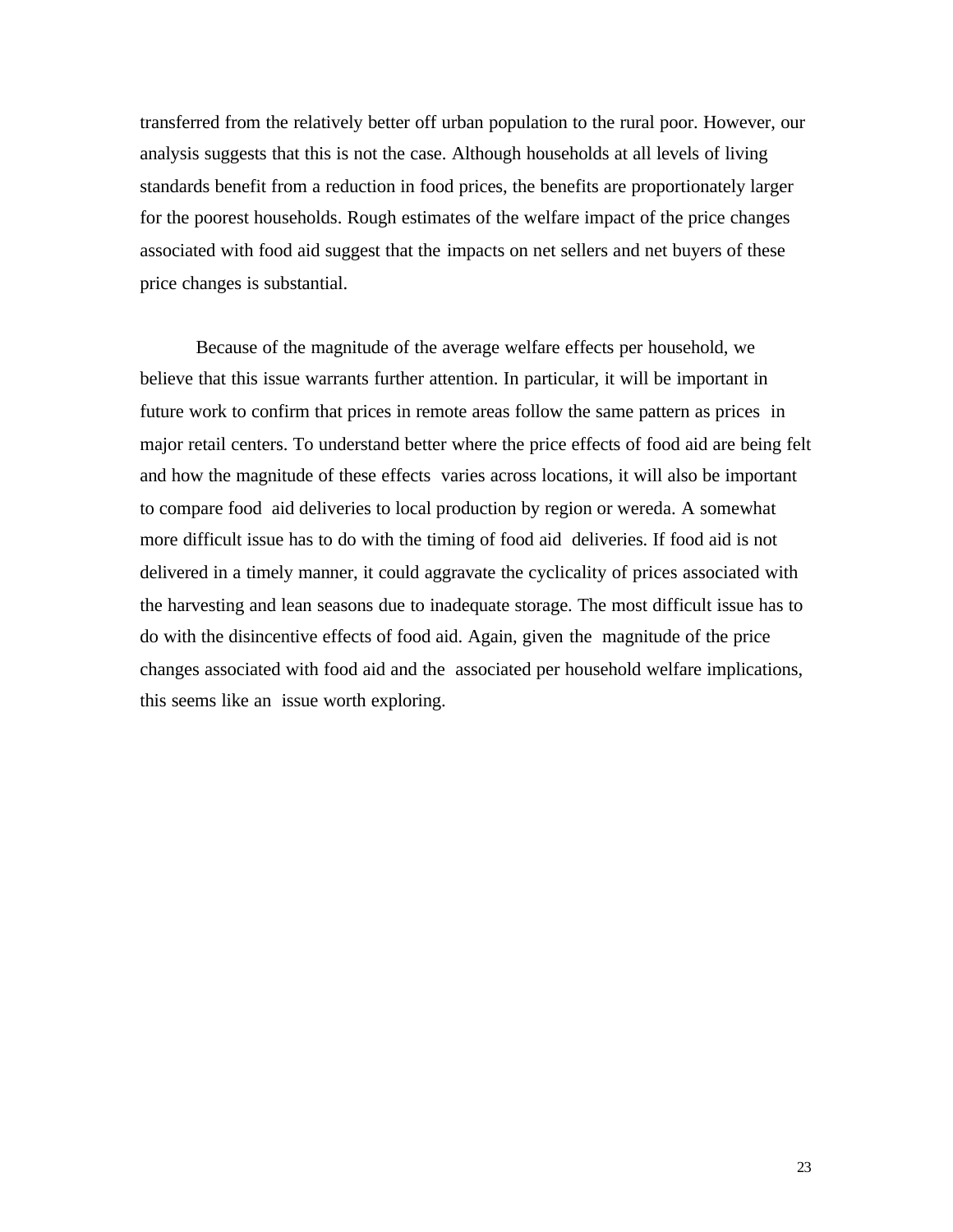|                           |                                       |            |        |       |                              | 1999/2000 Household Income, Consumption and Expenditure |       |        |       |
|---------------------------|---------------------------------------|------------|--------|-------|------------------------------|---------------------------------------------------------|-------|--------|-------|
|                           | <b>Welfare Monitoring Survey 2000</b> |            |        |       |                              | Survey                                                  |       |        |       |
| Regional                  |                                       |            |        |       | Regional                     |                                                         |       |        |       |
| States                    |                                       | -Rural     | -Urban | Total | <b>States</b>                |                                                         | Rural | -Urban | Total |
| Tigray                    | Sample EAs                            | 100        | 43     |       | 143 Tigray                   | Sample EAs                                              |       |        | 90    |
|                           | Sample households                     | 1196       | 687    | 1883  |                              | Sample households                                       |       |        | 1252  |
| Affar                     | Sample EAs                            | 59         | 25     |       | 84 Affar                     | Sample EAs                                              |       |        | 58    |
|                           | Sample households                     | 699        | 400    | 1099  |                              | Sample households                                       |       |        | 792   |
| Amhara                    | Sample EAs                            | 283        | 100    |       | 383 Amhara                   | Sample EAs                                              |       |        | 245   |
|                           | Sample households                     | 3393       | 1593   | 4986  |                              | Sample households                                       |       |        | 3340  |
| Oromia                    | Sample EAs                            | 360        | 119    |       | 479 Oromia                   | Sample EAs                                              |       |        | 271   |
|                           | Sample households                     | 4318       | 1903   | 6221  |                              | Sample households                                       |       |        | 3728  |
| Somalia                   | Sample EAs                            | 56         | 30     |       | 86 Somalia                   | Sample EAs                                              |       |        | 61    |
|                           | Sample households                     | 672        | 480    | 1152  |                              | Sample households                                       |       |        | 852   |
| Benshangul                |                                       |            |        |       | Benshangul                   |                                                         |       |        |       |
| Gumuz                     | Sample EAs                            | 75         | 25     |       | 100Gumuz                     | Sample EAs                                              |       |        | 68    |
|                           | Sample households                     | 900        | 400    | 1300  |                              | Sample households                                       |       |        | 916   |
| SNNP                      | Sample EAs                            | 394        | 48     |       | 442SNNP                      | Sample EAs                                              |       |        | 204   |
|                           | Sample households                     | 4727       | 768    | 5495  |                              | Sample households                                       |       |        | 2640  |
| Gambela                   | Sample EAs                            | 30         | 24     |       | 54 Gambela                   | Sample EAs                                              |       |        | 54    |
|                           | Sample households                     | <b>360</b> | 383    | 743   |                              | Sample households                                       |       |        | 744   |
| Harari                    | Sample EAs                            | 30         | 23     |       | 53 Harari                    | Sample EAs                                              |       |        | 53    |
|                           | Sample households                     | 360        | 368    | 728   |                              | Sample households                                       |       |        | 728   |
| Addis Ababa               | Sample EAs                            | 25         | 75     |       | 100 Addis Ababa              | Sample EAs                                              |       |        | 100   |
|                           | Sample households                     | 300        | 1181   | 1481  |                              | Sample households                                       |       |        | 1500  |
|                           |                                       |            |        |       |                              |                                                         |       |        |       |
| Dire Dawa<br>Adm. council | Sample EAs                            | 30         | 30     |       | Dire Dawa<br>60 Adm. council | Sample EAs                                              |       |        | 60    |
|                           | Sample households                     | 360        | 480    | 840   |                              | Sample households                                       |       |        | 840   |
| <b>Grand Total</b>        | Sample EAs                            | 1442       | 542    |       | 1984 Grand Total             | Sample EAs                                              | 722   | 542    | 1264  |
|                           | Sample households                     | 17285      | 8643   | 25928 |                              | Sample households                                       | 8660  | 8672   | 17332 |

**Table 1: Data Structure**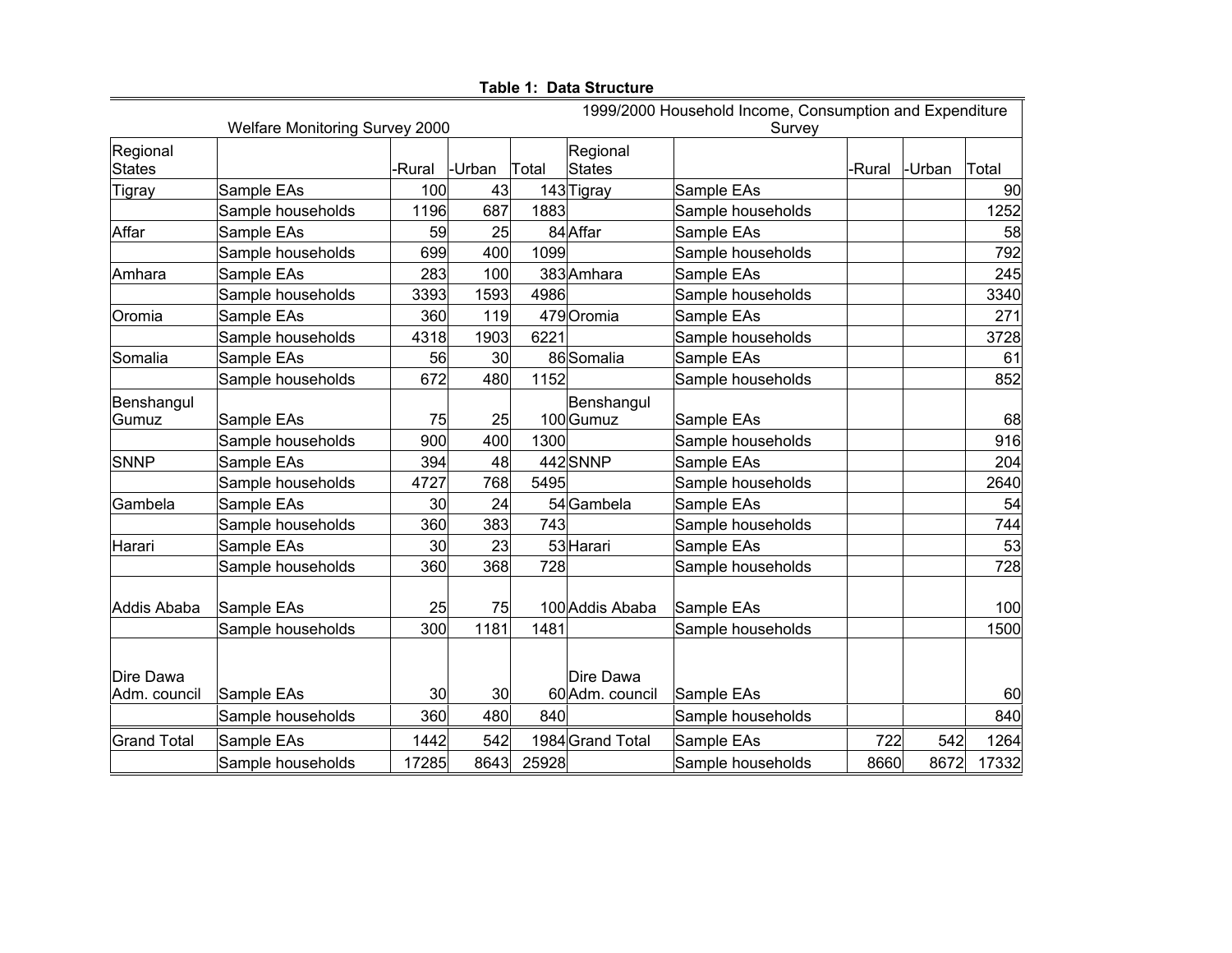Table 2: Means of Variables Used in Analysis

|                                  | All      | Urban    | <b>Rural</b> | tigray   | afar     | amhara   | oromiya  | somali   | benshangu snnpr |          | gambela  | harari   |          | addis aba dire dawa |
|----------------------------------|----------|----------|--------------|----------|----------|----------|----------|----------|-----------------|----------|----------|----------|----------|---------------------|
| <b>Household Characteristics</b> |          |          |              |          |          |          |          |          |                 |          |          |          |          |                     |
| <b>Family Size</b>               | 4.87     | 4.54     | 4.92         | 4.69     | 4.44     | 4.52     | 5.07     | 5.08     | 4.61            | 5.05     | 4.45     | 4.39     | 5.05     | 4.59                |
| Head's Age                       | 43.76    | 43.74    | 43.76        | 48.02    | 40.93    | 44.52    | 43.28    | 42.23    | 41.76           | 42.29    | 39.67    | 44.58    | 45.36    | 43.15               |
| <b>Total Expenditure</b>         | 5,713.02 | 7,336.59 | 5,443.09     | 4,472.35 | 5,835.32 | 5,533.80 | 5,922.37 | 7.089.05 | 4,909.17        | 5,379.48 | 4,833.55 | 6,909.33 | 9.078.13 | 6,814.38            |
| Exp. Per Capita                  | 1,303.63 | 1.859.12 | 1,211.27     | 1.059.23 | 1.578.70 | 1.352.40 | 1.300.83 | 1.718.06 | 1.194.74        | 1.174.44 | 1.288.95 | 1.755.70 | 1.985.57 | 1,737.75            |
| Exp. Per Adult Equiv             | 1,576.31 | 2,146.85 | 1,481.46     | 1,309.74 | 1,819.47 | 1,632.22 | 1,585.12 | 2,028.09 | 1,453.95        | 1,427.88 | 1,514.82 | 2,081.07 | 2,231.76 | 2,042.74            |
| <b>Production Value/Income</b>   |          |          |              |          |          |          |          |          |                 |          |          |          |          |                     |
| Teff                             | 121.07   | 60.89    | 131.07       | 102.13   | 232.15   | 131.98   | 162.81   | 22.28    | 27.42           | 58.33    | 1.06     | 0.17     | 98.95    | 0.96                |
| Mean Inc. from pos.              | 543.16   | 1730.58  | 515.82       | 319.45   | 1236.49  | 422.24   | 774.15   | 1507.87  | 280.62          | 365.77   | 425.55   | 102.88   | 7328.94  | 452.47              |
| Inc.                             |          |          |              |          |          |          |          |          |                 |          |          |          |          |                     |
| % reporting pos.<br>income       | 11.24    | 1.89     | 20.49        | 17.19    | 5.44     | 17.56    | 12.19    | 2.65     | 8.05            | 15.26    | 0.31     | 0.14     | 9.20     | 0.37                |
| Wheat                            | 73.94    | 58.53    | 76.51        | 45.46    | 0.00     | 30.54    | 140.60   | 58.80    | 4.47            | 45.94    | 0.00     | 0.00     | 8.97     | 2.52                |
| Mean Inc. from pos.              | 603.63   | 1928.84  | 555.12       | 263.33   | 0.00     | 277.86   | 978.89   | 952.62   | 343.04          | 371.80   | 0.00     | 0.00     | 1101.92  | 2352.28             |
| Inc.                             |          |          |              |          |          |          |          |          |                 |          |          |          |          |                     |
| % reporting pos.                 | 6.65     | 1.45     | 11.78        | 11.21    | 0.00     | 6.68     | 8.94     | 5.69     | 1.03            | 9.86     | 0.00     | 0.00     | 8.43     | 0.24                |
| income                           |          |          |              |          |          |          |          |          |                 |          |          |          |          |                     |
| Barley                           | 24.53    | 16.32    | 25.89        | 37.85    | 0.17     | 28.18    | 22.51    | 74.97    | 3.50            | 23.34    | 0.88     | 0.00     | 0.29     | 0.64                |
| Mean Inc. from pos.              | 234.88   | 1567.23  | 215.66       | 258.40   | 323.95   | 188.20   | 320.61   | 1247.97  | 299.21          | 190.72   | 594.47   | 0.00     | 317.45   | 188.40              |
| Inc.                             |          |          |              |          |          |          |          |          |                 |          |          |          |          |                     |
| % reporting pos.<br>income       | 5.17     | 0.61     | 9.68         | 9.47     | 0.27     | 9.10     | 4.46     | 3.92     | 1.15            | 9.51     | 0.16     | 0.00     | 0.21     | 0.49                |
| Maize                            | 97.56    | 28.03    | 109.12       | 45.92    | 202.08   | 44.23    | 98.26    | 104.13   | 90.94           | 198.73   | 188.99   | 4.19     | 0.04     | 1.63                |
| Mean Inc. from pos.<br>Inc.      | 427.86   | 1169.62  | 416.57       | 280.73   | 1039.92  | 263.90   | 402.67   | 622.75   | 202.65          | 594.62   | 465.25   | 296.37   | 369.07   | 314.53              |
|                                  | 12.99    | 2.46     | 23.40        | 9.14     | 22.58    | 8.91     | 13.95    | 8.47     | 26.55           | 22.86    | 27.74    | 1.28     | 0.14     | 0.98                |
| % reporting pos.<br>income       |          |          |              |          |          |          |          |          |                 |          |          |          |          |                     |
| Sorghum                          | 28.63    | 45.09    | 25.89        | 51.19    | 23.20    | 32.20    | 34.61    | 94.04    | 67.69           | 6.17     | 24.89    | 7.25     | 0.16     | 19.02               |
| Mean Inc. from pos.              | 358.29   | 2882.77  | 285.78       | 407.94   | 340.27   | 363.16   | 390.43   | 633.79   | 221.78          | 168.77   | 197.43   | 416.85   | 191.51   | 541.22              |
| Inc.                             |          |          |              |          |          |          |          |          |                 |          |          |          |          |                     |
| % reporting pos.<br>income       | 5.95     | 1.23     | 10.62        | 7.56     | 2.26     | 5.29     | 4.84     | 7.21     | 25.63           | 5.63     | 7.99     | 1.71     | 0.07     | 5.61                |
| Coffee                           | 87.20    | 23.67    | 97.77        | 0.35     | 27.91    | 1.53     | 78.27    | 0.00     | 84.56           | 265.16   | 141.50   | 1.16     | 0.00     | 10.09               |
| Mean Inc. from pos.              | 659.33   | 2226.45  | 641.16       | 94.00    | 20240.80 | 143.12   | 611.91   | 0.00     | 1256.08         | 699.64   | 831.54   | 151.93   | 4.79     | 475.34              |
| Inc.                             |          |          |              |          |          |          |          |          |                 |          |          |          |          |                     |
| % reporting pos.<br>income       | 6.57     | 0.78     | 12.29        | 0.33     | 0.40     | 0.90     | 7.90     | 0.00     | 4.60            | 24.50    | 8.93     | 0.86     | 0.07     | 3.41                |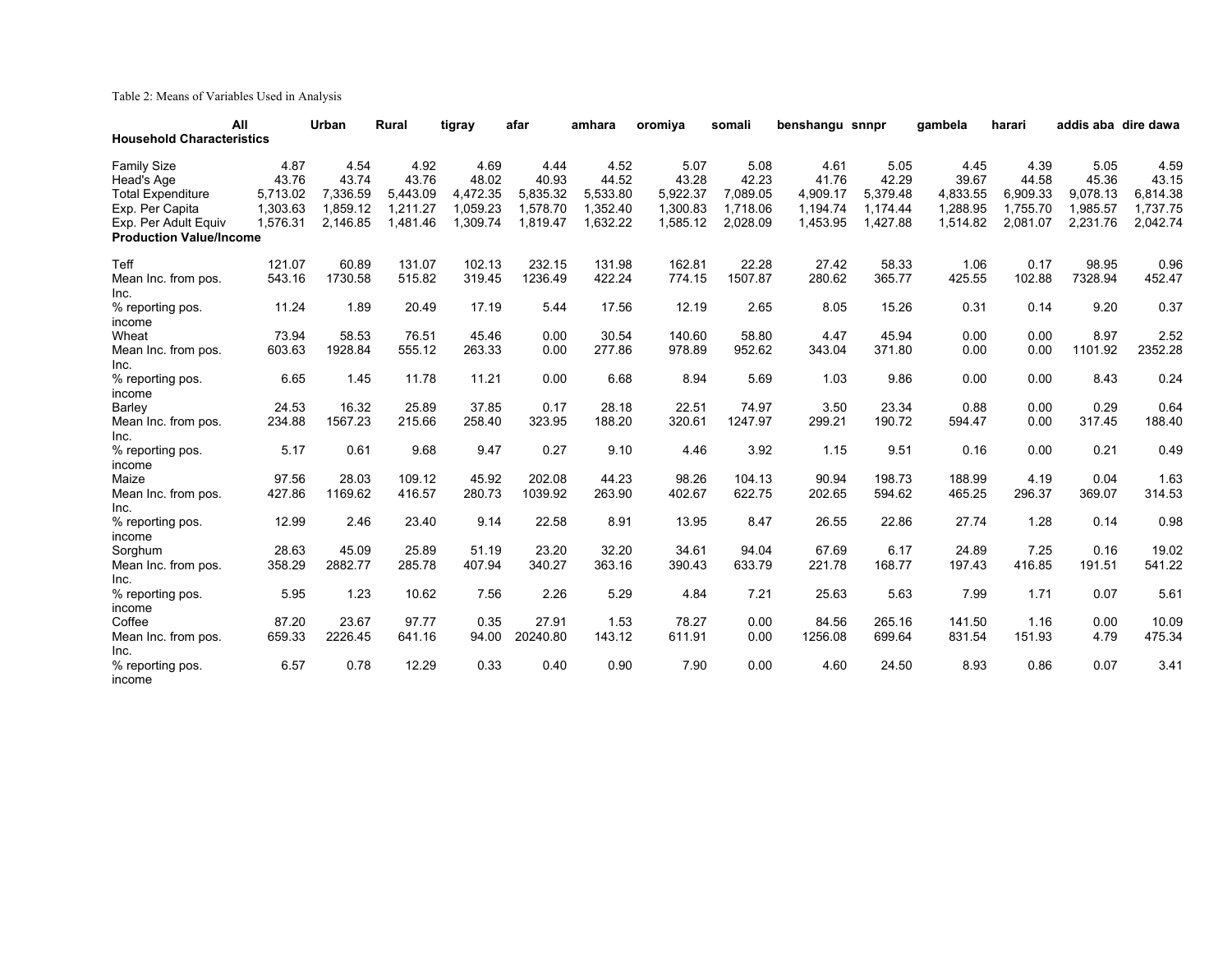| <b>Expenditures</b><br>Teff<br>542.44<br>774.89<br>503.79<br>1065.33<br>673.40<br>959.39<br>370.24<br>167.73<br>104.65<br>167.79<br>362.21<br>966.74<br>377.82<br>161.98<br>852.15<br>1231.02<br>1014.60<br>1302.05<br>2075.05<br>1152.23<br>1529.50<br>879.72<br>1240.76<br>561.05<br>624.58<br>953.42<br>811.33<br>1167.74<br>Mean exp. from pos.<br>exp.<br>35.24<br>33.02<br>61.96<br>42.07<br>31.66<br>39.09<br>% reporting pos.<br>54.56<br>76.36<br>51.00<br>73.76<br>59.82<br>25.54<br>33.85<br>85.02<br>exp.<br>292.28<br>232.35<br>78.21<br>206.47<br>173.24<br>211.99<br>38.13<br>237.98<br>329.55<br>16.04<br>119.09<br>40.96<br>271.30<br>112.77<br>Wheat<br>405.70<br>718.05<br>300.09<br>598.27<br>427.46<br>398.07<br>624.13<br>673.40<br>660.99<br>384.26<br>625.73<br>645.66<br>481.52<br>416.77<br>Mean exp. from pos.<br>exp.<br>39.10<br>49.09<br>22.32<br>% reporting pos.<br>35.65<br>32.25<br>13.15<br>30.15<br>46.70<br>52.72<br>14.02<br>36.10<br>12.70<br>48.50<br>34.56<br>exp.<br>9.57<br>19.75<br>Barley<br>123.82<br>44.34<br>137.04<br>217.58<br>27.01<br>189.64<br>110.11<br>46.25<br>67.17<br>7.30<br>19.32<br>13.23<br>212.27<br>512.60<br>295.45<br>533.71<br>638.18<br>319.20<br>648.28<br>461.37<br>323.45<br>244.48<br>320.75<br>391.90<br>196.91<br>338.28<br>Mean exp. from pos.<br>exp.<br>13.92<br>21.47<br>24.09<br>19.75<br>25.07<br>4.37<br>27.21<br>2.04<br>9.27<br>7.07<br>% reporting pos.<br>17.72<br>7.44<br>15.68<br>4.11<br>exp.<br>87.22<br>289.11<br>116.70<br>317.78<br>233.82<br>481.52<br>171.05<br>352.61<br>299.04<br>380.07<br>522.29<br>163.58<br>25.34<br>562.67<br>Maize<br>691.78<br>380.37<br>582.77<br>641.17<br>890.64<br>515.37<br>608.15<br>776.36<br>428.20<br>759.88<br>309.56<br>Mean exp. from pos.<br>565.45<br>518.90<br>518.17<br>exp.<br>17.80<br>24.92<br>22.50<br>52.23<br>56.78<br>% reporting pos.<br>42.26<br>27.83<br>56.54<br>61.75<br>45.13<br>70.26<br>65.67<br>37.09<br>9.48<br>exp.<br>510.12<br>189.24<br>70.91<br>208.92<br>262.55<br>210.08<br>234.85<br>211.03<br>231.55<br>286.35<br>78.70<br>492.89<br>4.91<br>Sorghum<br>184.85<br>698.62<br>778.62<br>469.54<br>890.60<br>609.07<br>341.83<br>637.21<br>695.64<br>557.35<br>705.92<br>391.48<br>499.48<br>768.37<br>165.09<br>Mean exp. from pos.<br>exp.<br>67.20<br>% reporting pos.<br>30.79<br>21.51<br>39.97<br>28.41<br>13.94<br>22.79<br>30.65<br>30.34<br>71.61<br>26.71<br>31.50<br>68.05<br>2.79<br>exp.<br>105.65<br>Coffee<br>144.58<br>152.45<br>143.28<br>117.44<br>150.66<br>111.67<br>146.36<br>154.00<br>144.07<br>195.78<br>104.10<br>93.00<br>139.40<br>169.27<br>168.34<br>148.73<br>164.99<br>222.15<br>178.50<br>152.49<br>131.60<br>Mean exp. from pos.<br>168.48<br>191.73<br>127.63<br>173.75<br>170.59<br>131.10<br>exp.<br>85.40<br>90.12<br>80.73<br>83.64<br>80.35<br>87.28<br>89.19<br>90.77<br>91.38<br>85.33<br>63.64<br>67.76<br>92.96<br>76.22<br>% reporting pos.<br>exp.<br><b>Budget Shares</b><br>0.06<br>0.12<br>0.10<br>0.28<br>0.15<br>0.18<br>0.02<br>0.03<br>0.02<br>0.03<br>0.14<br>Teff<br>0.10<br>0.06<br>0.06<br>0.29<br>0.15<br>0.17<br>0.13<br>0.24<br>0.16<br>0.26<br>0.54<br>0.26<br>0.15<br>0.09<br>0.11<br>0.16<br>0.13<br>Mean exp. from pos.<br>exp.<br>0.01<br>0.04<br>0.03<br>0.04<br>0.07<br>0.01<br>0.05<br>0.04<br>0.05<br>0.00<br>0.02<br>0.01<br>0.04<br>0.02<br>Wheat<br>0.07<br>0.07<br>0.13<br>0.09<br>0.15<br>0.10<br>0.09<br>0.09<br>0.06<br>0.12<br>0.17<br>0.11<br>0.04<br>0.08<br>Mean exp. from pos.<br>exp.<br>0.00<br>Barley<br>0.03<br>0.01<br>0.03<br>0.06<br>0.01<br>0.04<br>0.02<br>0.01<br>0.00<br>0.01<br>0.00<br>0.00<br>0.00<br>0.03<br>0.05<br>0.12<br>0.17<br>0.08<br>0.14<br>0.10<br>0.06<br>0.03<br>0.07<br>0.09<br>0.03<br>0.04<br>Mean exp. from pos.<br>0.11<br>exp.<br>0.01<br>0.06<br>0.03<br>0.07<br>0.06<br>0.12<br>0.04<br>0.07<br>0.10<br>0.08<br>0.08<br>0.12<br>0.03<br>0.01<br>Maize<br>0.12<br>0.22<br>0.18<br>0.08<br>0.12<br>Mean exp. from pos.<br>0.12<br>0.08<br>0.16<br>0.12<br>0.12<br>0.13<br>0.11<br>0.11<br>0.08<br>exp.<br>0.04<br>0.02<br>0.04<br>0.07<br>0.05<br>0.04<br>0.05<br>0.07<br>0.04<br>0.08<br>0.09<br>0.06<br>0.02<br>0.00<br>Sorghum<br>0.15<br>0.08<br>0.13<br>0.19<br>0.20<br>0.16<br>0.11<br>0.14<br>0.12<br>0.10<br>0.12<br>0.12<br>0.03<br>Mean exp. from pos.<br>0.13<br>exp.<br>0.02<br>0.03<br>Coffee<br>0.03<br>0.03<br>0.03<br>0.03<br>0.02<br>0.03<br>0.02<br>0.03<br>0.04<br>0.02<br>0.02<br>0.02<br>0.02<br>0.03<br>0.03<br>0.04<br>0.04<br>0.04<br>0.03<br>0.03<br>0.03<br>0.04<br>0.05<br>0.04<br>0.02<br>0.03<br>Mean exp. from pos.<br>exp. | All | Urban | Rural | tigray | afar | amhara | oromiya | somali | benshangu snnpr | gambela | harari | addis aba dire dawa |
|------------------------------------------------------------------------------------------------------------------------------------------------------------------------------------------------------------------------------------------------------------------------------------------------------------------------------------------------------------------------------------------------------------------------------------------------------------------------------------------------------------------------------------------------------------------------------------------------------------------------------------------------------------------------------------------------------------------------------------------------------------------------------------------------------------------------------------------------------------------------------------------------------------------------------------------------------------------------------------------------------------------------------------------------------------------------------------------------------------------------------------------------------------------------------------------------------------------------------------------------------------------------------------------------------------------------------------------------------------------------------------------------------------------------------------------------------------------------------------------------------------------------------------------------------------------------------------------------------------------------------------------------------------------------------------------------------------------------------------------------------------------------------------------------------------------------------------------------------------------------------------------------------------------------------------------------------------------------------------------------------------------------------------------------------------------------------------------------------------------------------------------------------------------------------------------------------------------------------------------------------------------------------------------------------------------------------------------------------------------------------------------------------------------------------------------------------------------------------------------------------------------------------------------------------------------------------------------------------------------------------------------------------------------------------------------------------------------------------------------------------------------------------------------------------------------------------------------------------------------------------------------------------------------------------------------------------------------------------------------------------------------------------------------------------------------------------------------------------------------------------------------------------------------------------------------------------------------------------------------------------------------------------------------------------------------------------------------------------------------------------------------------------------------------------------------------------------------------------------------------------------------------------------------------------------------------------------------------------------------------------------------------------------------------------------------------------------------------------------------------------------------------------------------------------------------------------------------------------------------------------------------------------------------------------------------------------------------------------------------------------------------------------------------------------------------------------------------------------------------------------------------------------------------------------------------------------------------------------------------------------------------------------------------------------------------------------------------------------------------------------------------------------------------------------------------------------------------------------------------------------------------------------------------------------------------------------------------------------------------------------------------|-----|-------|-------|--------|------|--------|---------|--------|-----------------|---------|--------|---------------------|
|                                                                                                                                                                                                                                                                                                                                                                                                                                                                                                                                                                                                                                                                                                                                                                                                                                                                                                                                                                                                                                                                                                                                                                                                                                                                                                                                                                                                                                                                                                                                                                                                                                                                                                                                                                                                                                                                                                                                                                                                                                                                                                                                                                                                                                                                                                                                                                                                                                                                                                                                                                                                                                                                                                                                                                                                                                                                                                                                                                                                                                                                                                                                                                                                                                                                                                                                                                                                                                                                                                                                                                                                                                                                                                                                                                                                                                                                                                                                                                                                                                                                                                                                                                                                                                                                                                                                                                                                                                                                                                                                                                                                                                          |     |       |       |        |      |        |         |        |                 |         |        |                     |
|                                                                                                                                                                                                                                                                                                                                                                                                                                                                                                                                                                                                                                                                                                                                                                                                                                                                                                                                                                                                                                                                                                                                                                                                                                                                                                                                                                                                                                                                                                                                                                                                                                                                                                                                                                                                                                                                                                                                                                                                                                                                                                                                                                                                                                                                                                                                                                                                                                                                                                                                                                                                                                                                                                                                                                                                                                                                                                                                                                                                                                                                                                                                                                                                                                                                                                                                                                                                                                                                                                                                                                                                                                                                                                                                                                                                                                                                                                                                                                                                                                                                                                                                                                                                                                                                                                                                                                                                                                                                                                                                                                                                                                          |     |       |       |        |      |        |         |        |                 |         |        |                     |
|                                                                                                                                                                                                                                                                                                                                                                                                                                                                                                                                                                                                                                                                                                                                                                                                                                                                                                                                                                                                                                                                                                                                                                                                                                                                                                                                                                                                                                                                                                                                                                                                                                                                                                                                                                                                                                                                                                                                                                                                                                                                                                                                                                                                                                                                                                                                                                                                                                                                                                                                                                                                                                                                                                                                                                                                                                                                                                                                                                                                                                                                                                                                                                                                                                                                                                                                                                                                                                                                                                                                                                                                                                                                                                                                                                                                                                                                                                                                                                                                                                                                                                                                                                                                                                                                                                                                                                                                                                                                                                                                                                                                                                          |     |       |       |        |      |        |         |        |                 |         |        |                     |
|                                                                                                                                                                                                                                                                                                                                                                                                                                                                                                                                                                                                                                                                                                                                                                                                                                                                                                                                                                                                                                                                                                                                                                                                                                                                                                                                                                                                                                                                                                                                                                                                                                                                                                                                                                                                                                                                                                                                                                                                                                                                                                                                                                                                                                                                                                                                                                                                                                                                                                                                                                                                                                                                                                                                                                                                                                                                                                                                                                                                                                                                                                                                                                                                                                                                                                                                                                                                                                                                                                                                                                                                                                                                                                                                                                                                                                                                                                                                                                                                                                                                                                                                                                                                                                                                                                                                                                                                                                                                                                                                                                                                                                          |     |       |       |        |      |        |         |        |                 |         |        |                     |
|                                                                                                                                                                                                                                                                                                                                                                                                                                                                                                                                                                                                                                                                                                                                                                                                                                                                                                                                                                                                                                                                                                                                                                                                                                                                                                                                                                                                                                                                                                                                                                                                                                                                                                                                                                                                                                                                                                                                                                                                                                                                                                                                                                                                                                                                                                                                                                                                                                                                                                                                                                                                                                                                                                                                                                                                                                                                                                                                                                                                                                                                                                                                                                                                                                                                                                                                                                                                                                                                                                                                                                                                                                                                                                                                                                                                                                                                                                                                                                                                                                                                                                                                                                                                                                                                                                                                                                                                                                                                                                                                                                                                                                          |     |       |       |        |      |        |         |        |                 |         |        |                     |
|                                                                                                                                                                                                                                                                                                                                                                                                                                                                                                                                                                                                                                                                                                                                                                                                                                                                                                                                                                                                                                                                                                                                                                                                                                                                                                                                                                                                                                                                                                                                                                                                                                                                                                                                                                                                                                                                                                                                                                                                                                                                                                                                                                                                                                                                                                                                                                                                                                                                                                                                                                                                                                                                                                                                                                                                                                                                                                                                                                                                                                                                                                                                                                                                                                                                                                                                                                                                                                                                                                                                                                                                                                                                                                                                                                                                                                                                                                                                                                                                                                                                                                                                                                                                                                                                                                                                                                                                                                                                                                                                                                                                                                          |     |       |       |        |      |        |         |        |                 |         |        |                     |
|                                                                                                                                                                                                                                                                                                                                                                                                                                                                                                                                                                                                                                                                                                                                                                                                                                                                                                                                                                                                                                                                                                                                                                                                                                                                                                                                                                                                                                                                                                                                                                                                                                                                                                                                                                                                                                                                                                                                                                                                                                                                                                                                                                                                                                                                                                                                                                                                                                                                                                                                                                                                                                                                                                                                                                                                                                                                                                                                                                                                                                                                                                                                                                                                                                                                                                                                                                                                                                                                                                                                                                                                                                                                                                                                                                                                                                                                                                                                                                                                                                                                                                                                                                                                                                                                                                                                                                                                                                                                                                                                                                                                                                          |     |       |       |        |      |        |         |        |                 |         |        |                     |
|                                                                                                                                                                                                                                                                                                                                                                                                                                                                                                                                                                                                                                                                                                                                                                                                                                                                                                                                                                                                                                                                                                                                                                                                                                                                                                                                                                                                                                                                                                                                                                                                                                                                                                                                                                                                                                                                                                                                                                                                                                                                                                                                                                                                                                                                                                                                                                                                                                                                                                                                                                                                                                                                                                                                                                                                                                                                                                                                                                                                                                                                                                                                                                                                                                                                                                                                                                                                                                                                                                                                                                                                                                                                                                                                                                                                                                                                                                                                                                                                                                                                                                                                                                                                                                                                                                                                                                                                                                                                                                                                                                                                                                          |     |       |       |        |      |        |         |        |                 |         |        |                     |
|                                                                                                                                                                                                                                                                                                                                                                                                                                                                                                                                                                                                                                                                                                                                                                                                                                                                                                                                                                                                                                                                                                                                                                                                                                                                                                                                                                                                                                                                                                                                                                                                                                                                                                                                                                                                                                                                                                                                                                                                                                                                                                                                                                                                                                                                                                                                                                                                                                                                                                                                                                                                                                                                                                                                                                                                                                                                                                                                                                                                                                                                                                                                                                                                                                                                                                                                                                                                                                                                                                                                                                                                                                                                                                                                                                                                                                                                                                                                                                                                                                                                                                                                                                                                                                                                                                                                                                                                                                                                                                                                                                                                                                          |     |       |       |        |      |        |         |        |                 |         |        |                     |
|                                                                                                                                                                                                                                                                                                                                                                                                                                                                                                                                                                                                                                                                                                                                                                                                                                                                                                                                                                                                                                                                                                                                                                                                                                                                                                                                                                                                                                                                                                                                                                                                                                                                                                                                                                                                                                                                                                                                                                                                                                                                                                                                                                                                                                                                                                                                                                                                                                                                                                                                                                                                                                                                                                                                                                                                                                                                                                                                                                                                                                                                                                                                                                                                                                                                                                                                                                                                                                                                                                                                                                                                                                                                                                                                                                                                                                                                                                                                                                                                                                                                                                                                                                                                                                                                                                                                                                                                                                                                                                                                                                                                                                          |     |       |       |        |      |        |         |        |                 |         |        |                     |
|                                                                                                                                                                                                                                                                                                                                                                                                                                                                                                                                                                                                                                                                                                                                                                                                                                                                                                                                                                                                                                                                                                                                                                                                                                                                                                                                                                                                                                                                                                                                                                                                                                                                                                                                                                                                                                                                                                                                                                                                                                                                                                                                                                                                                                                                                                                                                                                                                                                                                                                                                                                                                                                                                                                                                                                                                                                                                                                                                                                                                                                                                                                                                                                                                                                                                                                                                                                                                                                                                                                                                                                                                                                                                                                                                                                                                                                                                                                                                                                                                                                                                                                                                                                                                                                                                                                                                                                                                                                                                                                                                                                                                                          |     |       |       |        |      |        |         |        |                 |         |        |                     |
|                                                                                                                                                                                                                                                                                                                                                                                                                                                                                                                                                                                                                                                                                                                                                                                                                                                                                                                                                                                                                                                                                                                                                                                                                                                                                                                                                                                                                                                                                                                                                                                                                                                                                                                                                                                                                                                                                                                                                                                                                                                                                                                                                                                                                                                                                                                                                                                                                                                                                                                                                                                                                                                                                                                                                                                                                                                                                                                                                                                                                                                                                                                                                                                                                                                                                                                                                                                                                                                                                                                                                                                                                                                                                                                                                                                                                                                                                                                                                                                                                                                                                                                                                                                                                                                                                                                                                                                                                                                                                                                                                                                                                                          |     |       |       |        |      |        |         |        |                 |         |        |                     |
|                                                                                                                                                                                                                                                                                                                                                                                                                                                                                                                                                                                                                                                                                                                                                                                                                                                                                                                                                                                                                                                                                                                                                                                                                                                                                                                                                                                                                                                                                                                                                                                                                                                                                                                                                                                                                                                                                                                                                                                                                                                                                                                                                                                                                                                                                                                                                                                                                                                                                                                                                                                                                                                                                                                                                                                                                                                                                                                                                                                                                                                                                                                                                                                                                                                                                                                                                                                                                                                                                                                                                                                                                                                                                                                                                                                                                                                                                                                                                                                                                                                                                                                                                                                                                                                                                                                                                                                                                                                                                                                                                                                                                                          |     |       |       |        |      |        |         |        |                 |         |        |                     |
|                                                                                                                                                                                                                                                                                                                                                                                                                                                                                                                                                                                                                                                                                                                                                                                                                                                                                                                                                                                                                                                                                                                                                                                                                                                                                                                                                                                                                                                                                                                                                                                                                                                                                                                                                                                                                                                                                                                                                                                                                                                                                                                                                                                                                                                                                                                                                                                                                                                                                                                                                                                                                                                                                                                                                                                                                                                                                                                                                                                                                                                                                                                                                                                                                                                                                                                                                                                                                                                                                                                                                                                                                                                                                                                                                                                                                                                                                                                                                                                                                                                                                                                                                                                                                                                                                                                                                                                                                                                                                                                                                                                                                                          |     |       |       |        |      |        |         |        |                 |         |        |                     |
|                                                                                                                                                                                                                                                                                                                                                                                                                                                                                                                                                                                                                                                                                                                                                                                                                                                                                                                                                                                                                                                                                                                                                                                                                                                                                                                                                                                                                                                                                                                                                                                                                                                                                                                                                                                                                                                                                                                                                                                                                                                                                                                                                                                                                                                                                                                                                                                                                                                                                                                                                                                                                                                                                                                                                                                                                                                                                                                                                                                                                                                                                                                                                                                                                                                                                                                                                                                                                                                                                                                                                                                                                                                                                                                                                                                                                                                                                                                                                                                                                                                                                                                                                                                                                                                                                                                                                                                                                                                                                                                                                                                                                                          |     |       |       |        |      |        |         |        |                 |         |        |                     |
|                                                                                                                                                                                                                                                                                                                                                                                                                                                                                                                                                                                                                                                                                                                                                                                                                                                                                                                                                                                                                                                                                                                                                                                                                                                                                                                                                                                                                                                                                                                                                                                                                                                                                                                                                                                                                                                                                                                                                                                                                                                                                                                                                                                                                                                                                                                                                                                                                                                                                                                                                                                                                                                                                                                                                                                                                                                                                                                                                                                                                                                                                                                                                                                                                                                                                                                                                                                                                                                                                                                                                                                                                                                                                                                                                                                                                                                                                                                                                                                                                                                                                                                                                                                                                                                                                                                                                                                                                                                                                                                                                                                                                                          |     |       |       |        |      |        |         |        |                 |         |        |                     |
|                                                                                                                                                                                                                                                                                                                                                                                                                                                                                                                                                                                                                                                                                                                                                                                                                                                                                                                                                                                                                                                                                                                                                                                                                                                                                                                                                                                                                                                                                                                                                                                                                                                                                                                                                                                                                                                                                                                                                                                                                                                                                                                                                                                                                                                                                                                                                                                                                                                                                                                                                                                                                                                                                                                                                                                                                                                                                                                                                                                                                                                                                                                                                                                                                                                                                                                                                                                                                                                                                                                                                                                                                                                                                                                                                                                                                                                                                                                                                                                                                                                                                                                                                                                                                                                                                                                                                                                                                                                                                                                                                                                                                                          |     |       |       |        |      |        |         |        |                 |         |        |                     |
|                                                                                                                                                                                                                                                                                                                                                                                                                                                                                                                                                                                                                                                                                                                                                                                                                                                                                                                                                                                                                                                                                                                                                                                                                                                                                                                                                                                                                                                                                                                                                                                                                                                                                                                                                                                                                                                                                                                                                                                                                                                                                                                                                                                                                                                                                                                                                                                                                                                                                                                                                                                                                                                                                                                                                                                                                                                                                                                                                                                                                                                                                                                                                                                                                                                                                                                                                                                                                                                                                                                                                                                                                                                                                                                                                                                                                                                                                                                                                                                                                                                                                                                                                                                                                                                                                                                                                                                                                                                                                                                                                                                                                                          |     |       |       |        |      |        |         |        |                 |         |        |                     |
|                                                                                                                                                                                                                                                                                                                                                                                                                                                                                                                                                                                                                                                                                                                                                                                                                                                                                                                                                                                                                                                                                                                                                                                                                                                                                                                                                                                                                                                                                                                                                                                                                                                                                                                                                                                                                                                                                                                                                                                                                                                                                                                                                                                                                                                                                                                                                                                                                                                                                                                                                                                                                                                                                                                                                                                                                                                                                                                                                                                                                                                                                                                                                                                                                                                                                                                                                                                                                                                                                                                                                                                                                                                                                                                                                                                                                                                                                                                                                                                                                                                                                                                                                                                                                                                                                                                                                                                                                                                                                                                                                                                                                                          |     |       |       |        |      |        |         |        |                 |         |        |                     |
|                                                                                                                                                                                                                                                                                                                                                                                                                                                                                                                                                                                                                                                                                                                                                                                                                                                                                                                                                                                                                                                                                                                                                                                                                                                                                                                                                                                                                                                                                                                                                                                                                                                                                                                                                                                                                                                                                                                                                                                                                                                                                                                                                                                                                                                                                                                                                                                                                                                                                                                                                                                                                                                                                                                                                                                                                                                                                                                                                                                                                                                                                                                                                                                                                                                                                                                                                                                                                                                                                                                                                                                                                                                                                                                                                                                                                                                                                                                                                                                                                                                                                                                                                                                                                                                                                                                                                                                                                                                                                                                                                                                                                                          |     |       |       |        |      |        |         |        |                 |         |        |                     |
|                                                                                                                                                                                                                                                                                                                                                                                                                                                                                                                                                                                                                                                                                                                                                                                                                                                                                                                                                                                                                                                                                                                                                                                                                                                                                                                                                                                                                                                                                                                                                                                                                                                                                                                                                                                                                                                                                                                                                                                                                                                                                                                                                                                                                                                                                                                                                                                                                                                                                                                                                                                                                                                                                                                                                                                                                                                                                                                                                                                                                                                                                                                                                                                                                                                                                                                                                                                                                                                                                                                                                                                                                                                                                                                                                                                                                                                                                                                                                                                                                                                                                                                                                                                                                                                                                                                                                                                                                                                                                                                                                                                                                                          |     |       |       |        |      |        |         |        |                 |         |        |                     |
|                                                                                                                                                                                                                                                                                                                                                                                                                                                                                                                                                                                                                                                                                                                                                                                                                                                                                                                                                                                                                                                                                                                                                                                                                                                                                                                                                                                                                                                                                                                                                                                                                                                                                                                                                                                                                                                                                                                                                                                                                                                                                                                                                                                                                                                                                                                                                                                                                                                                                                                                                                                                                                                                                                                                                                                                                                                                                                                                                                                                                                                                                                                                                                                                                                                                                                                                                                                                                                                                                                                                                                                                                                                                                                                                                                                                                                                                                                                                                                                                                                                                                                                                                                                                                                                                                                                                                                                                                                                                                                                                                                                                                                          |     |       |       |        |      |        |         |        |                 |         |        |                     |
|                                                                                                                                                                                                                                                                                                                                                                                                                                                                                                                                                                                                                                                                                                                                                                                                                                                                                                                                                                                                                                                                                                                                                                                                                                                                                                                                                                                                                                                                                                                                                                                                                                                                                                                                                                                                                                                                                                                                                                                                                                                                                                                                                                                                                                                                                                                                                                                                                                                                                                                                                                                                                                                                                                                                                                                                                                                                                                                                                                                                                                                                                                                                                                                                                                                                                                                                                                                                                                                                                                                                                                                                                                                                                                                                                                                                                                                                                                                                                                                                                                                                                                                                                                                                                                                                                                                                                                                                                                                                                                                                                                                                                                          |     |       |       |        |      |        |         |        |                 |         |        |                     |
|                                                                                                                                                                                                                                                                                                                                                                                                                                                                                                                                                                                                                                                                                                                                                                                                                                                                                                                                                                                                                                                                                                                                                                                                                                                                                                                                                                                                                                                                                                                                                                                                                                                                                                                                                                                                                                                                                                                                                                                                                                                                                                                                                                                                                                                                                                                                                                                                                                                                                                                                                                                                                                                                                                                                                                                                                                                                                                                                                                                                                                                                                                                                                                                                                                                                                                                                                                                                                                                                                                                                                                                                                                                                                                                                                                                                                                                                                                                                                                                                                                                                                                                                                                                                                                                                                                                                                                                                                                                                                                                                                                                                                                          |     |       |       |        |      |        |         |        |                 |         |        |                     |
|                                                                                                                                                                                                                                                                                                                                                                                                                                                                                                                                                                                                                                                                                                                                                                                                                                                                                                                                                                                                                                                                                                                                                                                                                                                                                                                                                                                                                                                                                                                                                                                                                                                                                                                                                                                                                                                                                                                                                                                                                                                                                                                                                                                                                                                                                                                                                                                                                                                                                                                                                                                                                                                                                                                                                                                                                                                                                                                                                                                                                                                                                                                                                                                                                                                                                                                                                                                                                                                                                                                                                                                                                                                                                                                                                                                                                                                                                                                                                                                                                                                                                                                                                                                                                                                                                                                                                                                                                                                                                                                                                                                                                                          |     |       |       |        |      |        |         |        |                 |         |        |                     |
|                                                                                                                                                                                                                                                                                                                                                                                                                                                                                                                                                                                                                                                                                                                                                                                                                                                                                                                                                                                                                                                                                                                                                                                                                                                                                                                                                                                                                                                                                                                                                                                                                                                                                                                                                                                                                                                                                                                                                                                                                                                                                                                                                                                                                                                                                                                                                                                                                                                                                                                                                                                                                                                                                                                                                                                                                                                                                                                                                                                                                                                                                                                                                                                                                                                                                                                                                                                                                                                                                                                                                                                                                                                                                                                                                                                                                                                                                                                                                                                                                                                                                                                                                                                                                                                                                                                                                                                                                                                                                                                                                                                                                                          |     |       |       |        |      |        |         |        |                 |         |        |                     |
|                                                                                                                                                                                                                                                                                                                                                                                                                                                                                                                                                                                                                                                                                                                                                                                                                                                                                                                                                                                                                                                                                                                                                                                                                                                                                                                                                                                                                                                                                                                                                                                                                                                                                                                                                                                                                                                                                                                                                                                                                                                                                                                                                                                                                                                                                                                                                                                                                                                                                                                                                                                                                                                                                                                                                                                                                                                                                                                                                                                                                                                                                                                                                                                                                                                                                                                                                                                                                                                                                                                                                                                                                                                                                                                                                                                                                                                                                                                                                                                                                                                                                                                                                                                                                                                                                                                                                                                                                                                                                                                                                                                                                                          |     |       |       |        |      |        |         |        |                 |         |        |                     |
|                                                                                                                                                                                                                                                                                                                                                                                                                                                                                                                                                                                                                                                                                                                                                                                                                                                                                                                                                                                                                                                                                                                                                                                                                                                                                                                                                                                                                                                                                                                                                                                                                                                                                                                                                                                                                                                                                                                                                                                                                                                                                                                                                                                                                                                                                                                                                                                                                                                                                                                                                                                                                                                                                                                                                                                                                                                                                                                                                                                                                                                                                                                                                                                                                                                                                                                                                                                                                                                                                                                                                                                                                                                                                                                                                                                                                                                                                                                                                                                                                                                                                                                                                                                                                                                                                                                                                                                                                                                                                                                                                                                                                                          |     |       |       |        |      |        |         |        |                 |         |        |                     |
|                                                                                                                                                                                                                                                                                                                                                                                                                                                                                                                                                                                                                                                                                                                                                                                                                                                                                                                                                                                                                                                                                                                                                                                                                                                                                                                                                                                                                                                                                                                                                                                                                                                                                                                                                                                                                                                                                                                                                                                                                                                                                                                                                                                                                                                                                                                                                                                                                                                                                                                                                                                                                                                                                                                                                                                                                                                                                                                                                                                                                                                                                                                                                                                                                                                                                                                                                                                                                                                                                                                                                                                                                                                                                                                                                                                                                                                                                                                                                                                                                                                                                                                                                                                                                                                                                                                                                                                                                                                                                                                                                                                                                                          |     |       |       |        |      |        |         |        |                 |         |        |                     |
|                                                                                                                                                                                                                                                                                                                                                                                                                                                                                                                                                                                                                                                                                                                                                                                                                                                                                                                                                                                                                                                                                                                                                                                                                                                                                                                                                                                                                                                                                                                                                                                                                                                                                                                                                                                                                                                                                                                                                                                                                                                                                                                                                                                                                                                                                                                                                                                                                                                                                                                                                                                                                                                                                                                                                                                                                                                                                                                                                                                                                                                                                                                                                                                                                                                                                                                                                                                                                                                                                                                                                                                                                                                                                                                                                                                                                                                                                                                                                                                                                                                                                                                                                                                                                                                                                                                                                                                                                                                                                                                                                                                                                                          |     |       |       |        |      |        |         |        |                 |         |        |                     |
|                                                                                                                                                                                                                                                                                                                                                                                                                                                                                                                                                                                                                                                                                                                                                                                                                                                                                                                                                                                                                                                                                                                                                                                                                                                                                                                                                                                                                                                                                                                                                                                                                                                                                                                                                                                                                                                                                                                                                                                                                                                                                                                                                                                                                                                                                                                                                                                                                                                                                                                                                                                                                                                                                                                                                                                                                                                                                                                                                                                                                                                                                                                                                                                                                                                                                                                                                                                                                                                                                                                                                                                                                                                                                                                                                                                                                                                                                                                                                                                                                                                                                                                                                                                                                                                                                                                                                                                                                                                                                                                                                                                                                                          |     |       |       |        |      |        |         |        |                 |         |        |                     |
|                                                                                                                                                                                                                                                                                                                                                                                                                                                                                                                                                                                                                                                                                                                                                                                                                                                                                                                                                                                                                                                                                                                                                                                                                                                                                                                                                                                                                                                                                                                                                                                                                                                                                                                                                                                                                                                                                                                                                                                                                                                                                                                                                                                                                                                                                                                                                                                                                                                                                                                                                                                                                                                                                                                                                                                                                                                                                                                                                                                                                                                                                                                                                                                                                                                                                                                                                                                                                                                                                                                                                                                                                                                                                                                                                                                                                                                                                                                                                                                                                                                                                                                                                                                                                                                                                                                                                                                                                                                                                                                                                                                                                                          |     |       |       |        |      |        |         |        |                 |         |        |                     |
|                                                                                                                                                                                                                                                                                                                                                                                                                                                                                                                                                                                                                                                                                                                                                                                                                                                                                                                                                                                                                                                                                                                                                                                                                                                                                                                                                                                                                                                                                                                                                                                                                                                                                                                                                                                                                                                                                                                                                                                                                                                                                                                                                                                                                                                                                                                                                                                                                                                                                                                                                                                                                                                                                                                                                                                                                                                                                                                                                                                                                                                                                                                                                                                                                                                                                                                                                                                                                                                                                                                                                                                                                                                                                                                                                                                                                                                                                                                                                                                                                                                                                                                                                                                                                                                                                                                                                                                                                                                                                                                                                                                                                                          |     |       |       |        |      |        |         |        |                 |         |        |                     |
|                                                                                                                                                                                                                                                                                                                                                                                                                                                                                                                                                                                                                                                                                                                                                                                                                                                                                                                                                                                                                                                                                                                                                                                                                                                                                                                                                                                                                                                                                                                                                                                                                                                                                                                                                                                                                                                                                                                                                                                                                                                                                                                                                                                                                                                                                                                                                                                                                                                                                                                                                                                                                                                                                                                                                                                                                                                                                                                                                                                                                                                                                                                                                                                                                                                                                                                                                                                                                                                                                                                                                                                                                                                                                                                                                                                                                                                                                                                                                                                                                                                                                                                                                                                                                                                                                                                                                                                                                                                                                                                                                                                                                                          |     |       |       |        |      |        |         |        |                 |         |        |                     |
|                                                                                                                                                                                                                                                                                                                                                                                                                                                                                                                                                                                                                                                                                                                                                                                                                                                                                                                                                                                                                                                                                                                                                                                                                                                                                                                                                                                                                                                                                                                                                                                                                                                                                                                                                                                                                                                                                                                                                                                                                                                                                                                                                                                                                                                                                                                                                                                                                                                                                                                                                                                                                                                                                                                                                                                                                                                                                                                                                                                                                                                                                                                                                                                                                                                                                                                                                                                                                                                                                                                                                                                                                                                                                                                                                                                                                                                                                                                                                                                                                                                                                                                                                                                                                                                                                                                                                                                                                                                                                                                                                                                                                                          |     |       |       |        |      |        |         |        |                 |         |        |                     |
|                                                                                                                                                                                                                                                                                                                                                                                                                                                                                                                                                                                                                                                                                                                                                                                                                                                                                                                                                                                                                                                                                                                                                                                                                                                                                                                                                                                                                                                                                                                                                                                                                                                                                                                                                                                                                                                                                                                                                                                                                                                                                                                                                                                                                                                                                                                                                                                                                                                                                                                                                                                                                                                                                                                                                                                                                                                                                                                                                                                                                                                                                                                                                                                                                                                                                                                                                                                                                                                                                                                                                                                                                                                                                                                                                                                                                                                                                                                                                                                                                                                                                                                                                                                                                                                                                                                                                                                                                                                                                                                                                                                                                                          |     |       |       |        |      |        |         |        |                 |         |        |                     |
|                                                                                                                                                                                                                                                                                                                                                                                                                                                                                                                                                                                                                                                                                                                                                                                                                                                                                                                                                                                                                                                                                                                                                                                                                                                                                                                                                                                                                                                                                                                                                                                                                                                                                                                                                                                                                                                                                                                                                                                                                                                                                                                                                                                                                                                                                                                                                                                                                                                                                                                                                                                                                                                                                                                                                                                                                                                                                                                                                                                                                                                                                                                                                                                                                                                                                                                                                                                                                                                                                                                                                                                                                                                                                                                                                                                                                                                                                                                                                                                                                                                                                                                                                                                                                                                                                                                                                                                                                                                                                                                                                                                                                                          |     |       |       |        |      |        |         |        |                 |         |        |                     |
|                                                                                                                                                                                                                                                                                                                                                                                                                                                                                                                                                                                                                                                                                                                                                                                                                                                                                                                                                                                                                                                                                                                                                                                                                                                                                                                                                                                                                                                                                                                                                                                                                                                                                                                                                                                                                                                                                                                                                                                                                                                                                                                                                                                                                                                                                                                                                                                                                                                                                                                                                                                                                                                                                                                                                                                                                                                                                                                                                                                                                                                                                                                                                                                                                                                                                                                                                                                                                                                                                                                                                                                                                                                                                                                                                                                                                                                                                                                                                                                                                                                                                                                                                                                                                                                                                                                                                                                                                                                                                                                                                                                                                                          |     |       |       |        |      |        |         |        |                 |         |        |                     |
|                                                                                                                                                                                                                                                                                                                                                                                                                                                                                                                                                                                                                                                                                                                                                                                                                                                                                                                                                                                                                                                                                                                                                                                                                                                                                                                                                                                                                                                                                                                                                                                                                                                                                                                                                                                                                                                                                                                                                                                                                                                                                                                                                                                                                                                                                                                                                                                                                                                                                                                                                                                                                                                                                                                                                                                                                                                                                                                                                                                                                                                                                                                                                                                                                                                                                                                                                                                                                                                                                                                                                                                                                                                                                                                                                                                                                                                                                                                                                                                                                                                                                                                                                                                                                                                                                                                                                                                                                                                                                                                                                                                                                                          |     |       |       |        |      |        |         |        |                 |         |        |                     |
|                                                                                                                                                                                                                                                                                                                                                                                                                                                                                                                                                                                                                                                                                                                                                                                                                                                                                                                                                                                                                                                                                                                                                                                                                                                                                                                                                                                                                                                                                                                                                                                                                                                                                                                                                                                                                                                                                                                                                                                                                                                                                                                                                                                                                                                                                                                                                                                                                                                                                                                                                                                                                                                                                                                                                                                                                                                                                                                                                                                                                                                                                                                                                                                                                                                                                                                                                                                                                                                                                                                                                                                                                                                                                                                                                                                                                                                                                                                                                                                                                                                                                                                                                                                                                                                                                                                                                                                                                                                                                                                                                                                                                                          |     |       |       |        |      |        |         |        |                 |         |        |                     |
|                                                                                                                                                                                                                                                                                                                                                                                                                                                                                                                                                                                                                                                                                                                                                                                                                                                                                                                                                                                                                                                                                                                                                                                                                                                                                                                                                                                                                                                                                                                                                                                                                                                                                                                                                                                                                                                                                                                                                                                                                                                                                                                                                                                                                                                                                                                                                                                                                                                                                                                                                                                                                                                                                                                                                                                                                                                                                                                                                                                                                                                                                                                                                                                                                                                                                                                                                                                                                                                                                                                                                                                                                                                                                                                                                                                                                                                                                                                                                                                                                                                                                                                                                                                                                                                                                                                                                                                                                                                                                                                                                                                                                                          |     |       |       |        |      |        |         |        |                 |         |        |                     |
|                                                                                                                                                                                                                                                                                                                                                                                                                                                                                                                                                                                                                                                                                                                                                                                                                                                                                                                                                                                                                                                                                                                                                                                                                                                                                                                                                                                                                                                                                                                                                                                                                                                                                                                                                                                                                                                                                                                                                                                                                                                                                                                                                                                                                                                                                                                                                                                                                                                                                                                                                                                                                                                                                                                                                                                                                                                                                                                                                                                                                                                                                                                                                                                                                                                                                                                                                                                                                                                                                                                                                                                                                                                                                                                                                                                                                                                                                                                                                                                                                                                                                                                                                                                                                                                                                                                                                                                                                                                                                                                                                                                                                                          |     |       |       |        |      |        |         |        |                 |         |        |                     |
|                                                                                                                                                                                                                                                                                                                                                                                                                                                                                                                                                                                                                                                                                                                                                                                                                                                                                                                                                                                                                                                                                                                                                                                                                                                                                                                                                                                                                                                                                                                                                                                                                                                                                                                                                                                                                                                                                                                                                                                                                                                                                                                                                                                                                                                                                                                                                                                                                                                                                                                                                                                                                                                                                                                                                                                                                                                                                                                                                                                                                                                                                                                                                                                                                                                                                                                                                                                                                                                                                                                                                                                                                                                                                                                                                                                                                                                                                                                                                                                                                                                                                                                                                                                                                                                                                                                                                                                                                                                                                                                                                                                                                                          |     |       |       |        |      |        |         |        |                 |         |        |                     |
|                                                                                                                                                                                                                                                                                                                                                                                                                                                                                                                                                                                                                                                                                                                                                                                                                                                                                                                                                                                                                                                                                                                                                                                                                                                                                                                                                                                                                                                                                                                                                                                                                                                                                                                                                                                                                                                                                                                                                                                                                                                                                                                                                                                                                                                                                                                                                                                                                                                                                                                                                                                                                                                                                                                                                                                                                                                                                                                                                                                                                                                                                                                                                                                                                                                                                                                                                                                                                                                                                                                                                                                                                                                                                                                                                                                                                                                                                                                                                                                                                                                                                                                                                                                                                                                                                                                                                                                                                                                                                                                                                                                                                                          |     |       |       |        |      |        |         |        |                 |         |        |                     |
|                                                                                                                                                                                                                                                                                                                                                                                                                                                                                                                                                                                                                                                                                                                                                                                                                                                                                                                                                                                                                                                                                                                                                                                                                                                                                                                                                                                                                                                                                                                                                                                                                                                                                                                                                                                                                                                                                                                                                                                                                                                                                                                                                                                                                                                                                                                                                                                                                                                                                                                                                                                                                                                                                                                                                                                                                                                                                                                                                                                                                                                                                                                                                                                                                                                                                                                                                                                                                                                                                                                                                                                                                                                                                                                                                                                                                                                                                                                                                                                                                                                                                                                                                                                                                                                                                                                                                                                                                                                                                                                                                                                                                                          |     |       |       |        |      |        |         |        |                 |         |        |                     |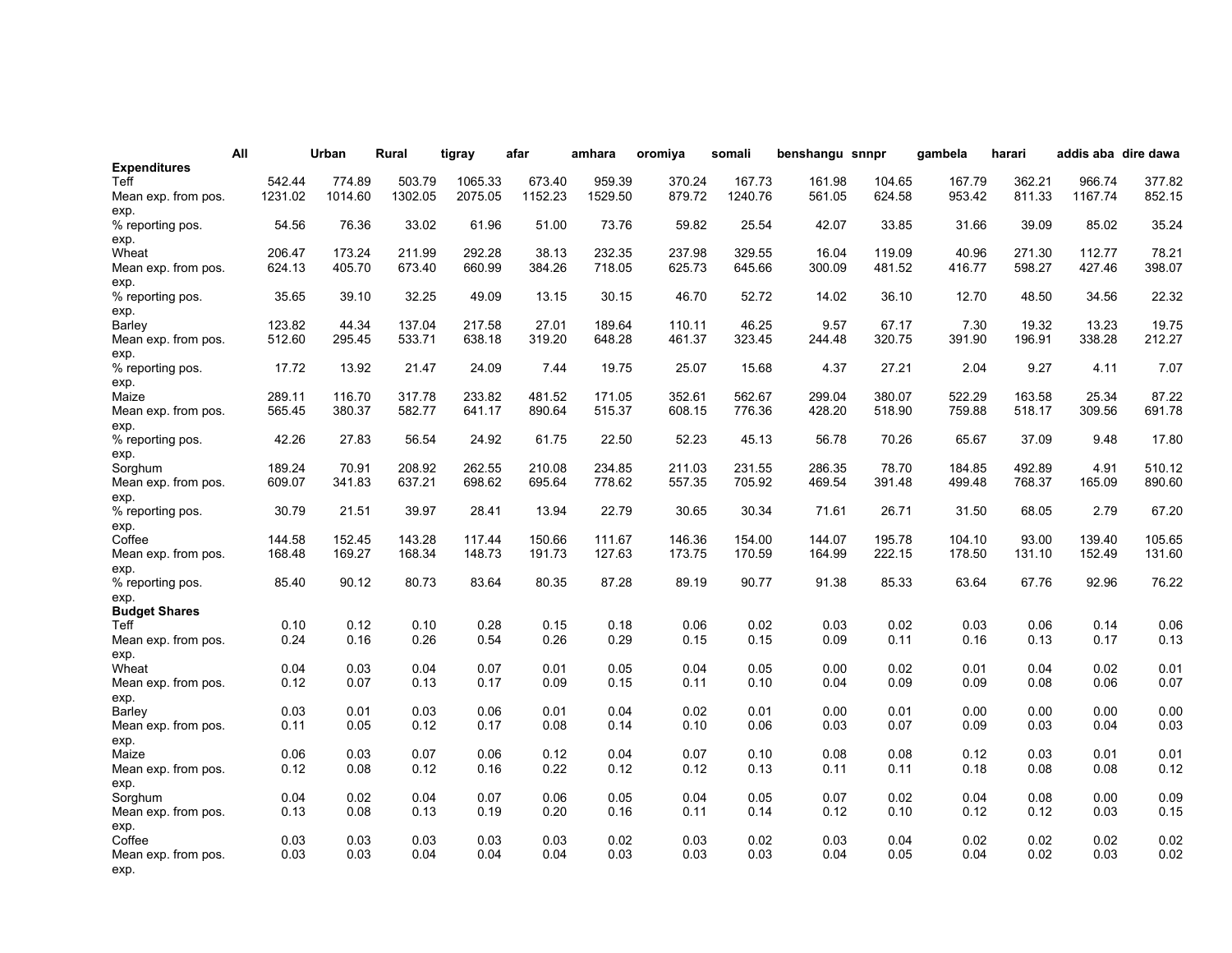| Table 3: Cereals Production and Food Aid                                                                                     |                                                                                                                           |  |  |  |        | ('000 metric tonnes) |        |        |        |        |        |  |
|------------------------------------------------------------------------------------------------------------------------------|---------------------------------------------------------------------------------------------------------------------------|--|--|--|--------|----------------------|--------|--------|--------|--------|--------|--|
|                                                                                                                              |                                                                                                                           |  |  |  | 1995   | 1996                 | 1997   | 1998   | 1999   | 2000   | 2001   |  |
|                                                                                                                              | Imported Cereals Food Aid (Wheat)                                                                                         |  |  |  | 643    | 320                  | 369    | 579    | 663    | 1074   | 574    |  |
|                                                                                                                              | of which:                                                                                                                 |  |  |  |        |                      |        |        |        |        |        |  |
|                                                                                                                              | Food Aid Imported from the United States                                                                                  |  |  |  | 151    | 64                   | 114    | 85     | 144    | 251    | 155    |  |
|                                                                                                                              | Food Aid Imported from Other*                                                                                             |  |  |  | 492    | 256                  | 255    | 494    | 493    | 813    | 419    |  |
| <b>Commercial Imports</b>                                                                                                    |                                                                                                                           |  |  |  |        |                      |        | 78     | 26     | 10     | 10     |  |
|                                                                                                                              | <b>Locally Procured Cereals Food Aid</b>                                                                                  |  |  |  | 34     | 109                  | 111    | 58     | 111    | 213    | 235    |  |
| <b>Total Cereals Food Aid</b>                                                                                                |                                                                                                                           |  |  |  | 677    | 429                  | 480    | 637    | 774    | 1287   | 809    |  |
|                                                                                                                              | Imported as Percent of Total                                                                                              |  |  |  | 94.98% | 74.59%               | 76.88% | 90.89% | 85.66% | 83.45% | 70.95% |  |
| Locally Procured as Percent of Total                                                                                         |                                                                                                                           |  |  |  | 5.02%  | 25.41%               | 23.13% | 9.11%  | 14.34% | 16.55% | 29.05% |  |
| <b>Total Cereals Production</b>                                                                                              |                                                                                                                           |  |  |  | 6,740  | 9,379                | 9,473  | 7,197  | 8,013  | 8,310  | 9,209  |  |
| <b>Total Wheat Production</b>                                                                                                |                                                                                                                           |  |  |  | 1,024  | 1,076                | 1,002  | 1,107  | 1,114  | 1,213  | 1,571  |  |
| Imported Wheat Food Aid as Percent of Wheat                                                                                  |                                                                                                                           |  |  |  | 62.79% | 29.74%               | 36.83% | 52.30% | 59.52% | 88.54% | 36.54% |  |
| Production                                                                                                                   |                                                                                                                           |  |  |  |        |                      |        |        |        |        |        |  |
| <b>Total Maize</b>                                                                                                           |                                                                                                                           |  |  |  | 1,673  | 2,539                | 2,532  | 1,929  | 2,417  | 2,526  | 3,139  |  |
| Production                                                                                                                   |                                                                                                                           |  |  |  |        |                      |        |        |        |        |        |  |
| <b>Total Teff</b>                                                                                                            |                                                                                                                           |  |  |  | 1,298  | 1,752                | 2,002  | 1,307  | 1,642  | 1,718  | 1,737  |  |
| Production                                                                                                                   |                                                                                                                           |  |  |  |        |                      |        |        |        |        |        |  |
|                                                                                                                              | <b>Total Sorghum Production</b>                                                                                           |  |  |  | 1,122  | 1,723                | 2,007  | 1,070  | 1,321  | 1,181  | 1,538  |  |
| Source: World Food Programme Shipping Bulletins 1995-2001, WFP Addis Ababa.                                                  |                                                                                                                           |  |  |  |        |                      |        |        |        |        |        |  |
|                                                                                                                              | *In 1999, other includes: 206,000 M/T from the World Food Programme, 166,000 M/T from the European Commission and roughly |  |  |  |        |                      |        |        |        |        |        |  |
| 10,000 tonnes each from Denmark, Italy, France and the Netherlands. In 2000, other includes: 464,799 M/T from the World Food |                                                                                                                           |  |  |  |        |                      |        |        |        |        |        |  |
|                                                                                                                              | Programme, roughly 20,000 M/T each from Canada, Italy, Great Britain, the EC and DFID, 12,572 M/T from Germany and 6,000  |  |  |  |        |                      |        |        |        |        |        |  |
| M/T from France.A3                                                                                                           |                                                                                                                           |  |  |  |        |                      |        |        |        |        |        |  |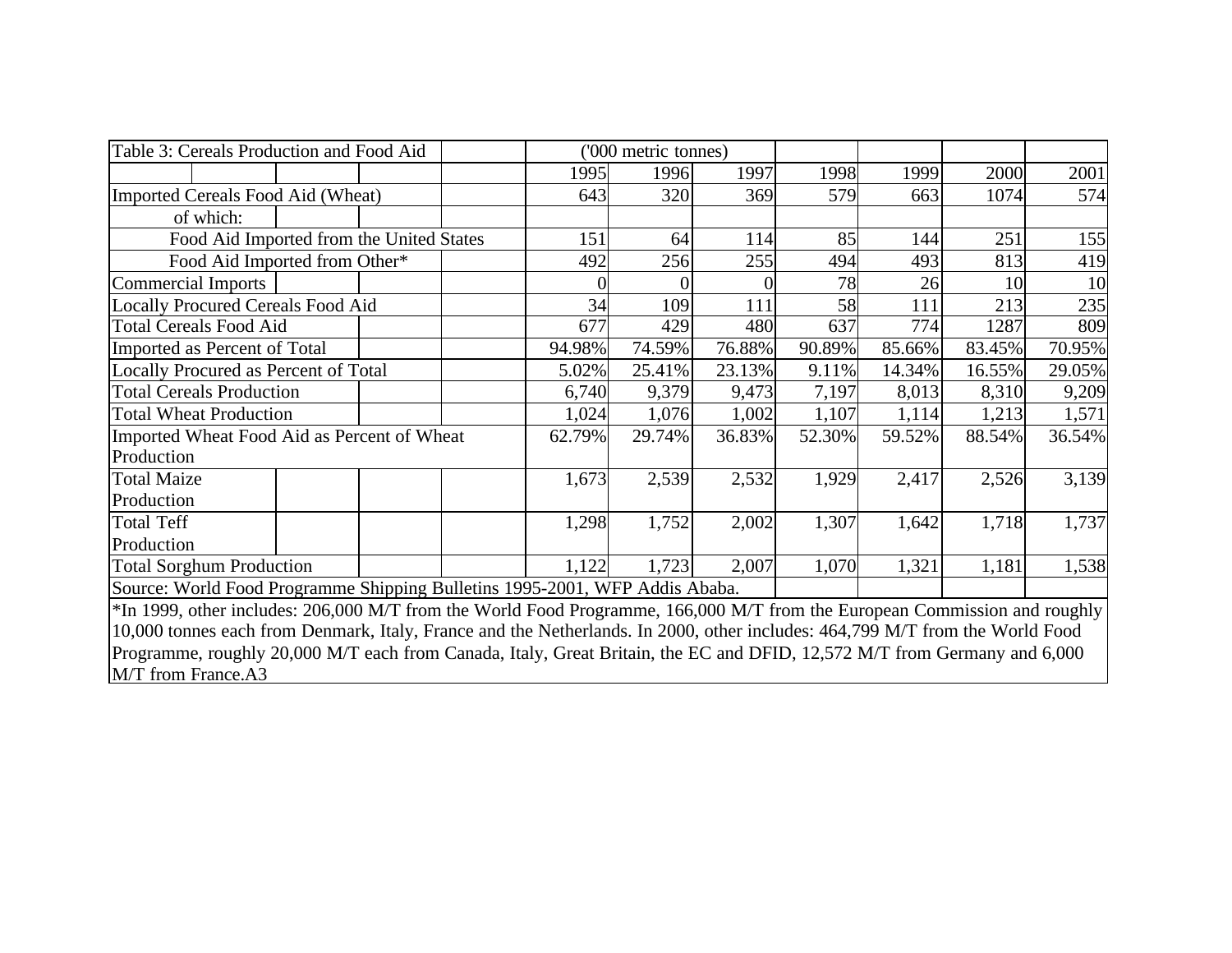

Figure 1 : Living Standard of Net Buyers and Sellers of Wheat - Entire Population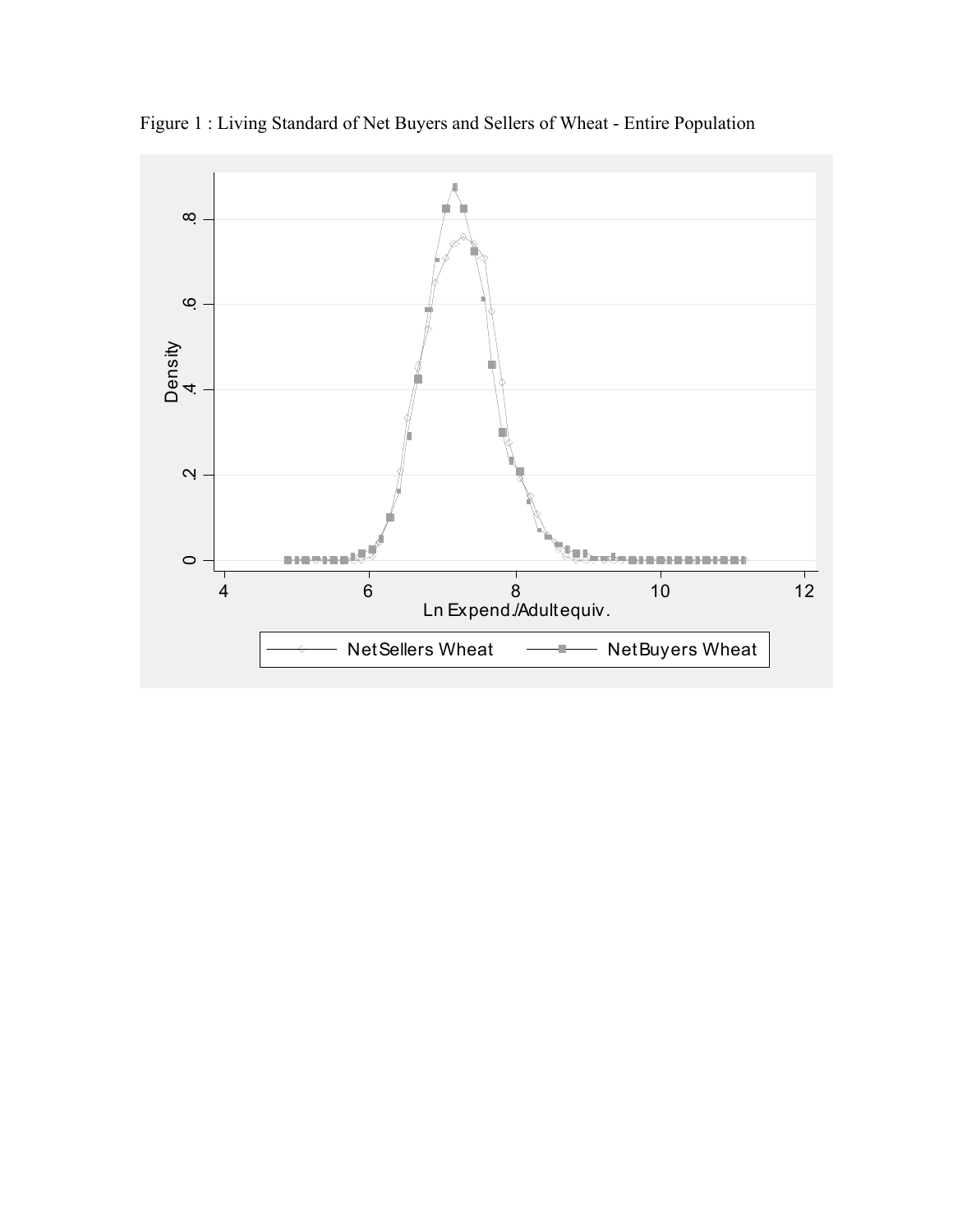

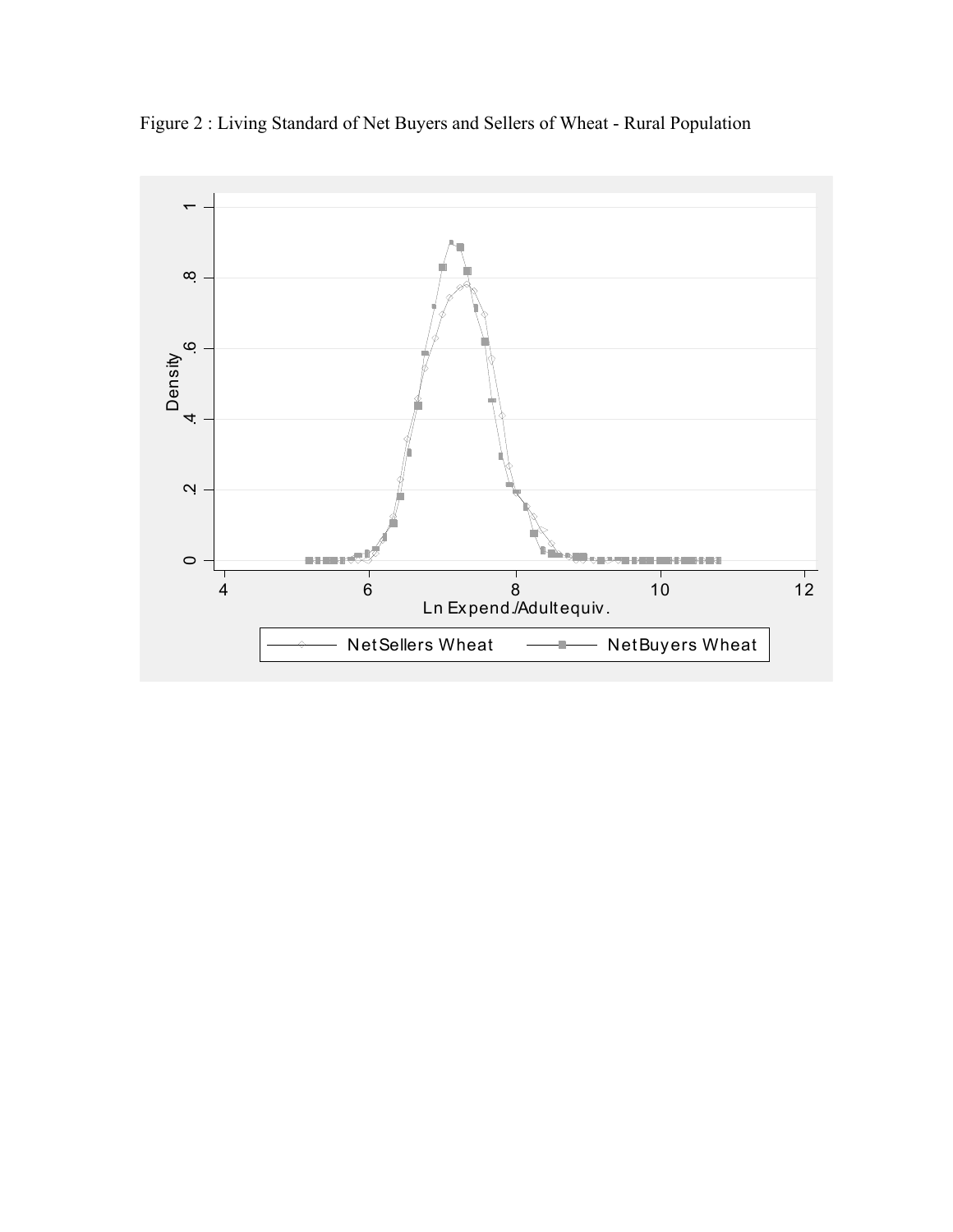

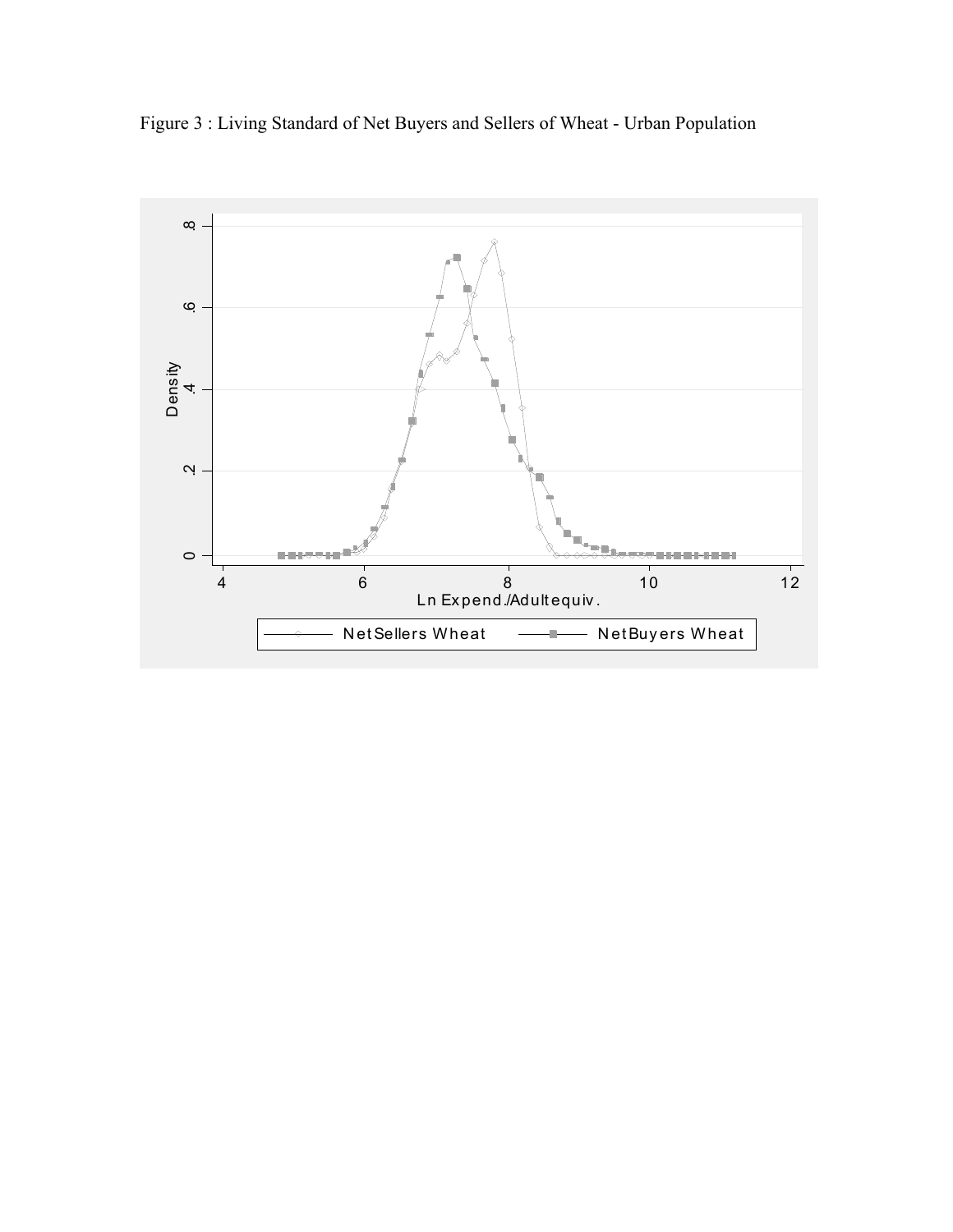

Figure 4: Buyers and Sellers of Wheat by Expenditure Category - Entire Country (with fitted values based on nonparametric regression)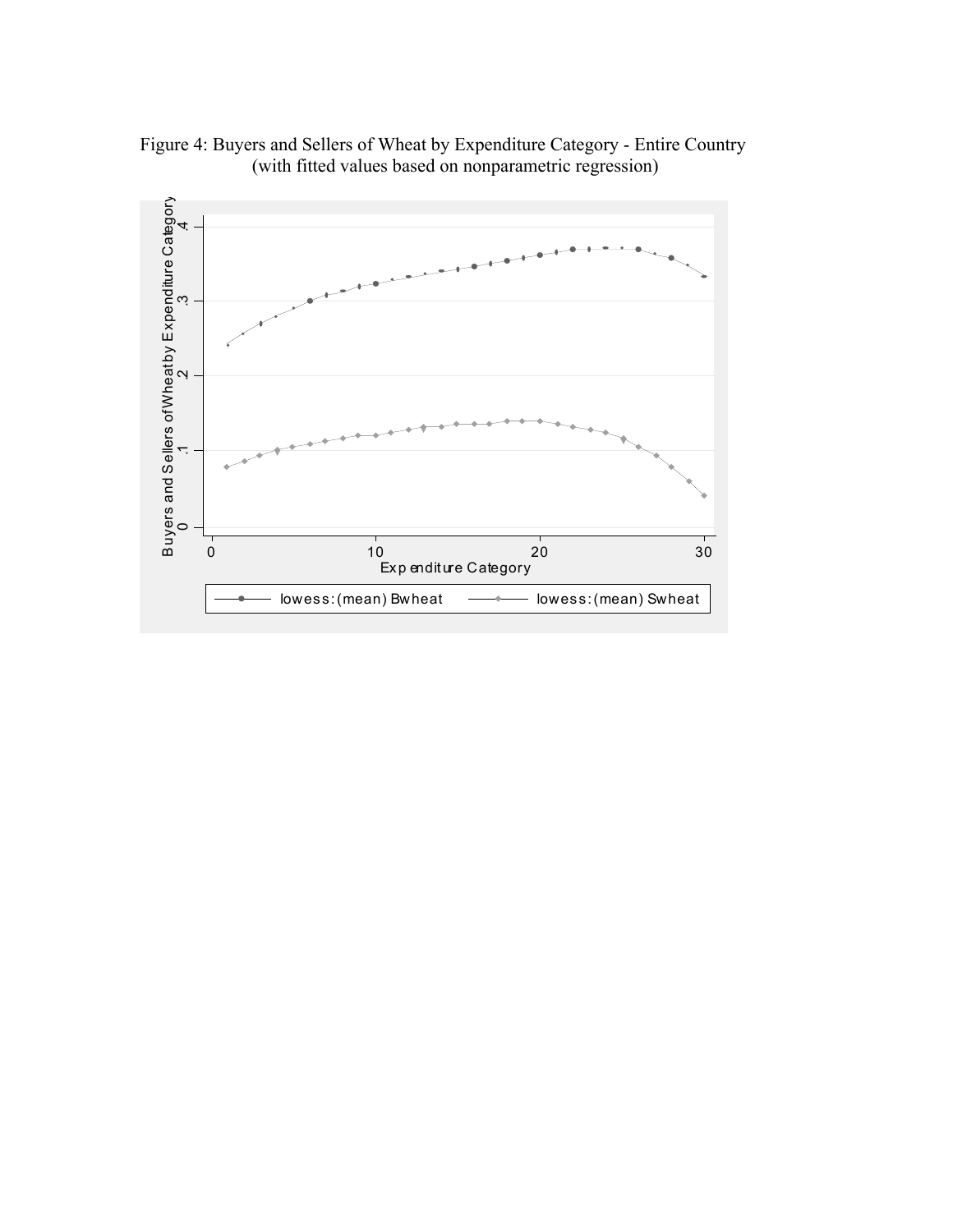

0 10 20 30 Ex p endit ure C ategory

 $lowest: (mean) Bwheat \longrightarrow \text{lowess:} (mean) Swheat$ 

Figure 5: Buyers and Sellers of Wheat by Expenditure Category - Rural Population (with fitted values based on nonparametric regression)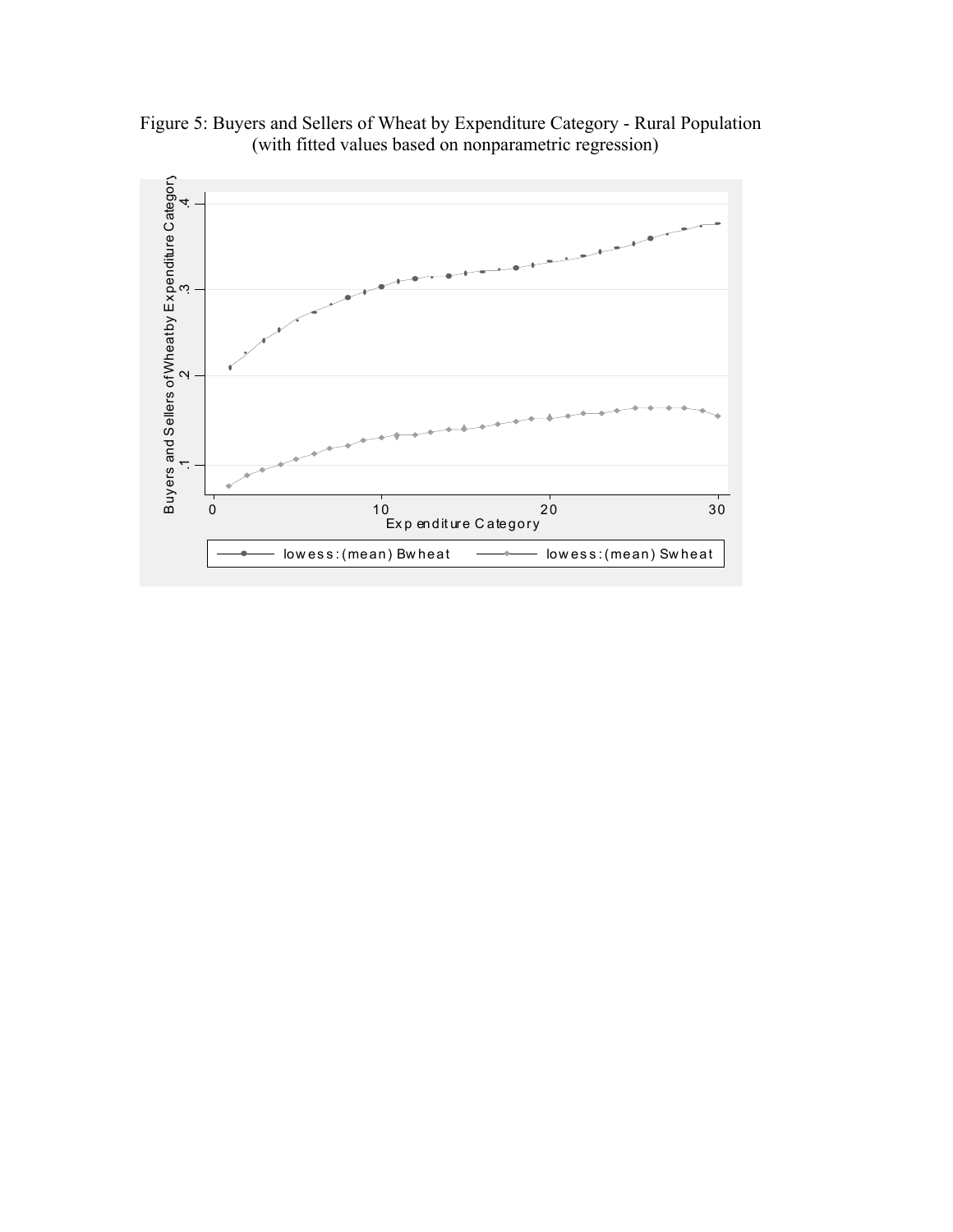

Figure 6: Buyers and Sellers of Wheat by Expenditure Category - Urban Population<br>(with fitted values based on nonparametric regression)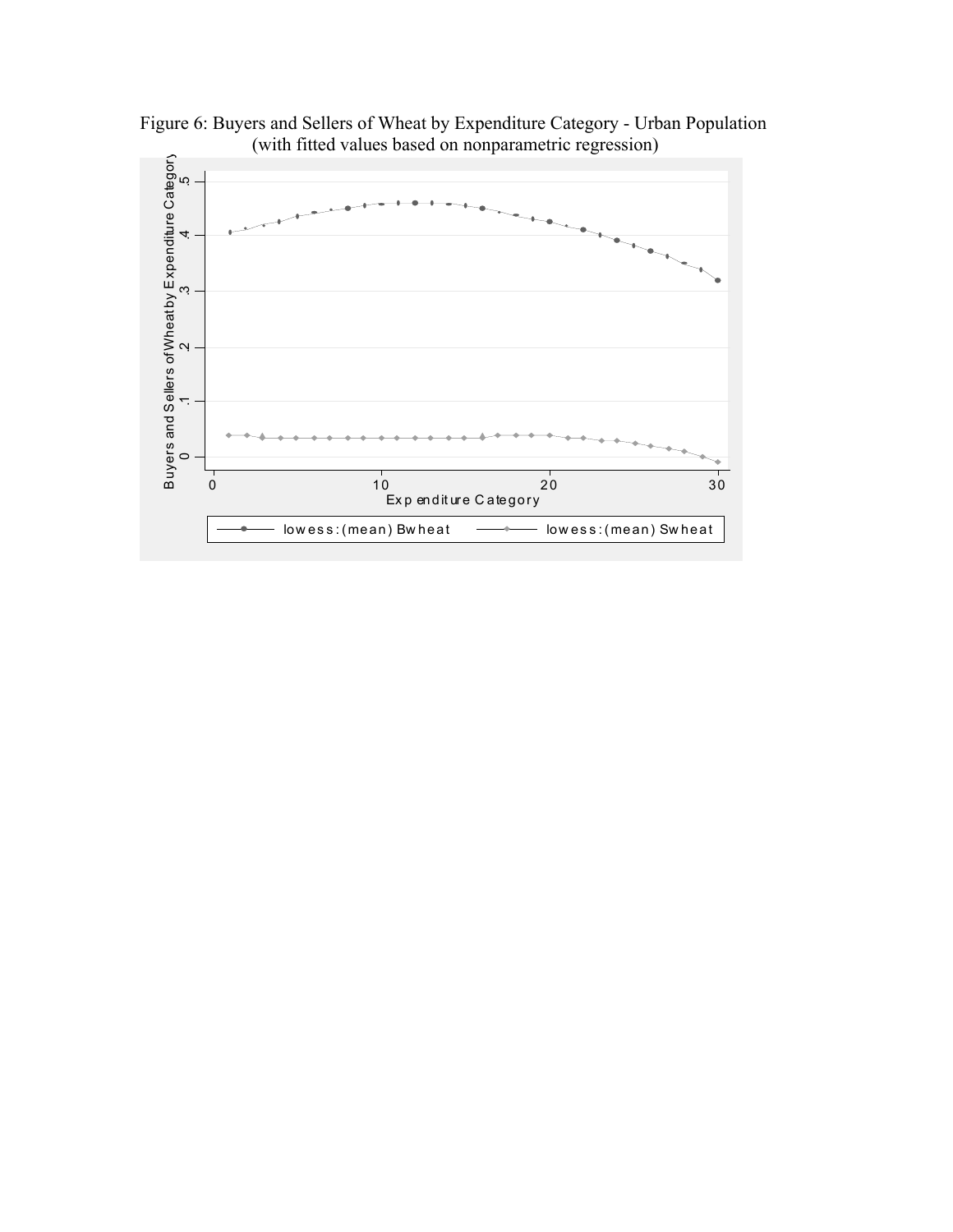

Figure 7: Buyers and Sellers of Wheat by Expenditure Category - Tigray<br>(with fitted values based on nonparametric regression)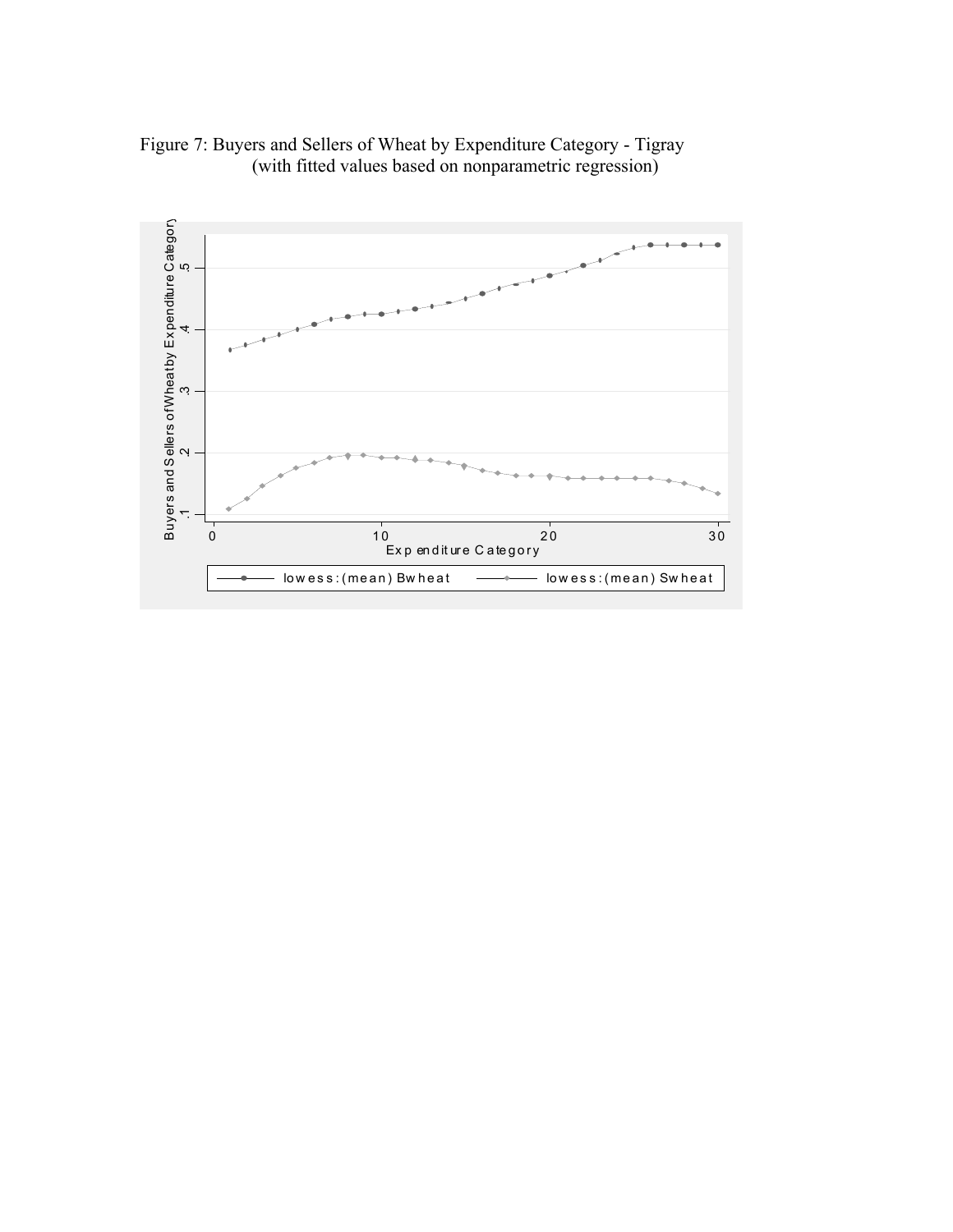

Figure 8: Buyers and Sellers of Wheat by Expenditure Category - Amhara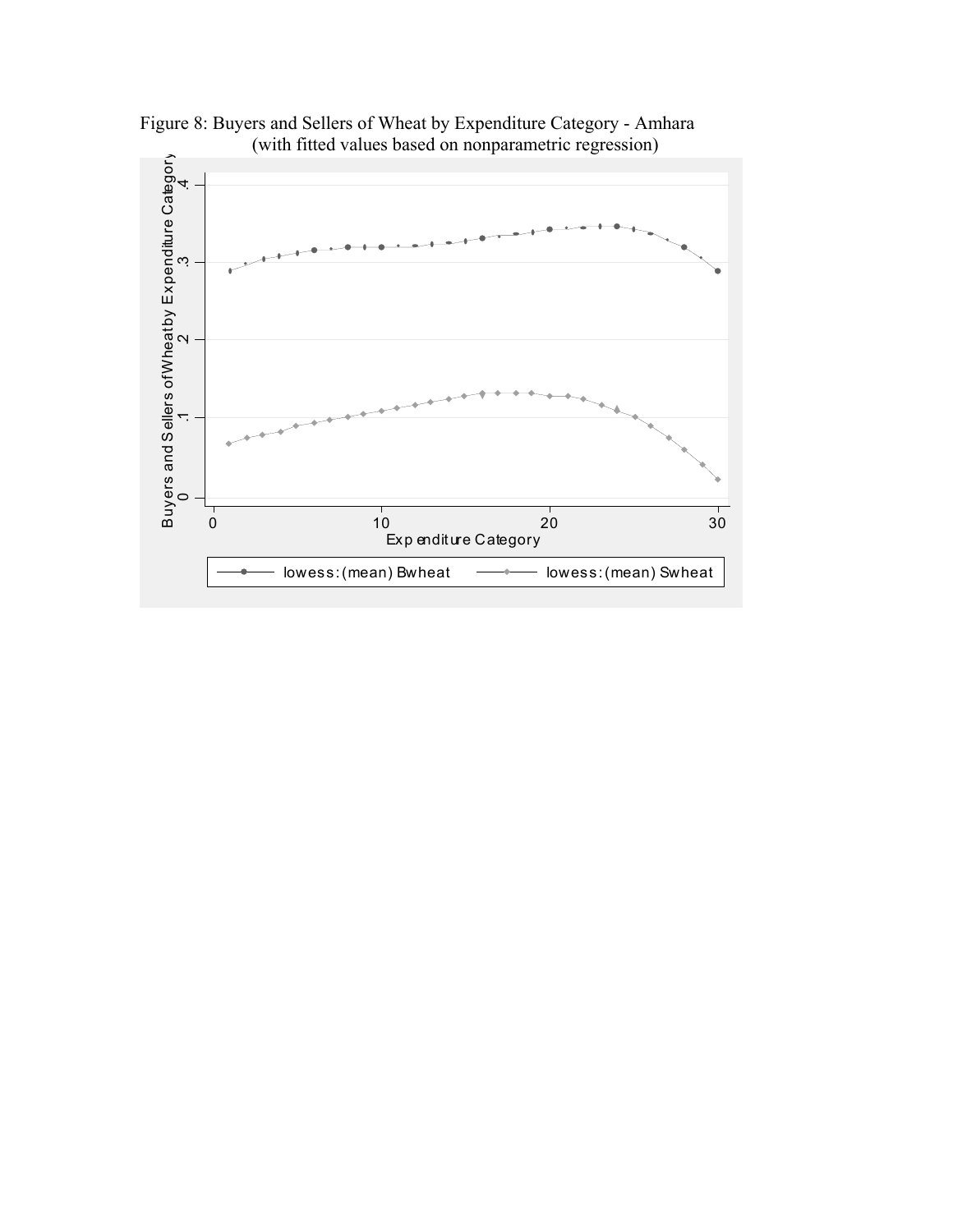

Figure 9: Buyers and Sellers of Wheat by Expenditure Category - Entire Oromiya (with fitted values based on nonparametric regression)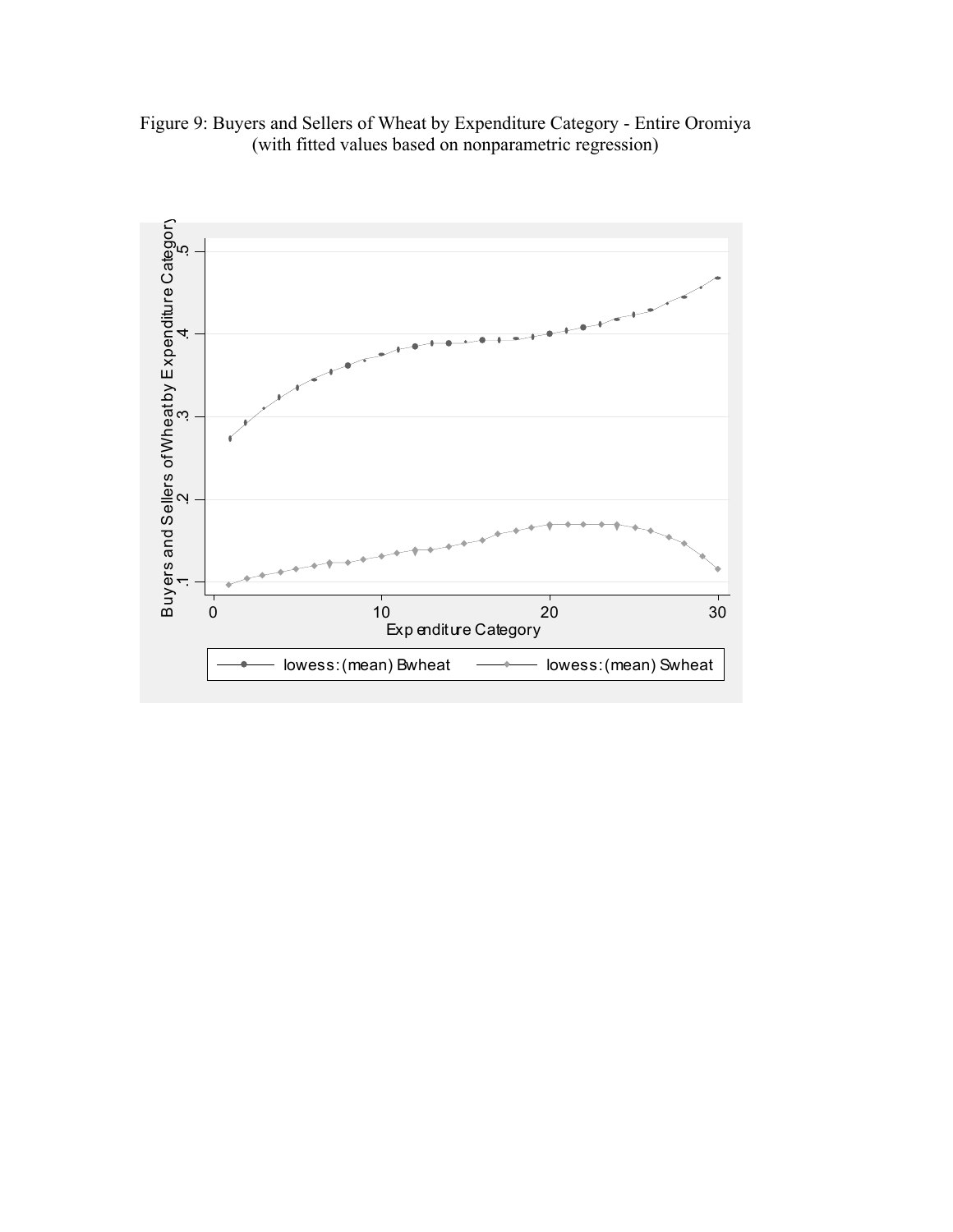

Figure 10: Buyers and Sellers of Wheat by Expenditure Category - SNNPR<br>(with fitted values based on nonparametric regression)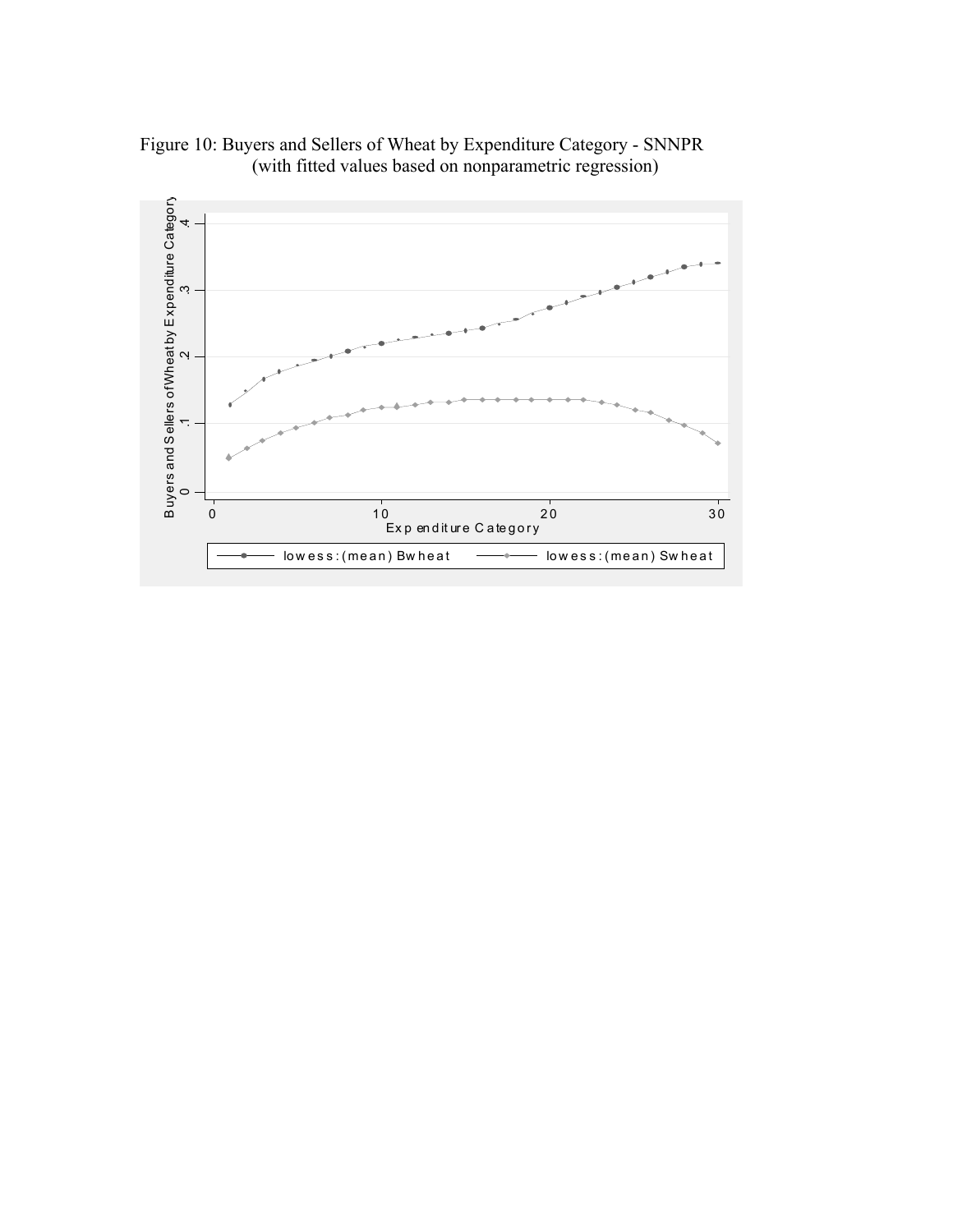

Figure11: Buyers and Sellers of Wheat by Expenditure Category - Addis Ababa (with fitted values based on nonparametric regression)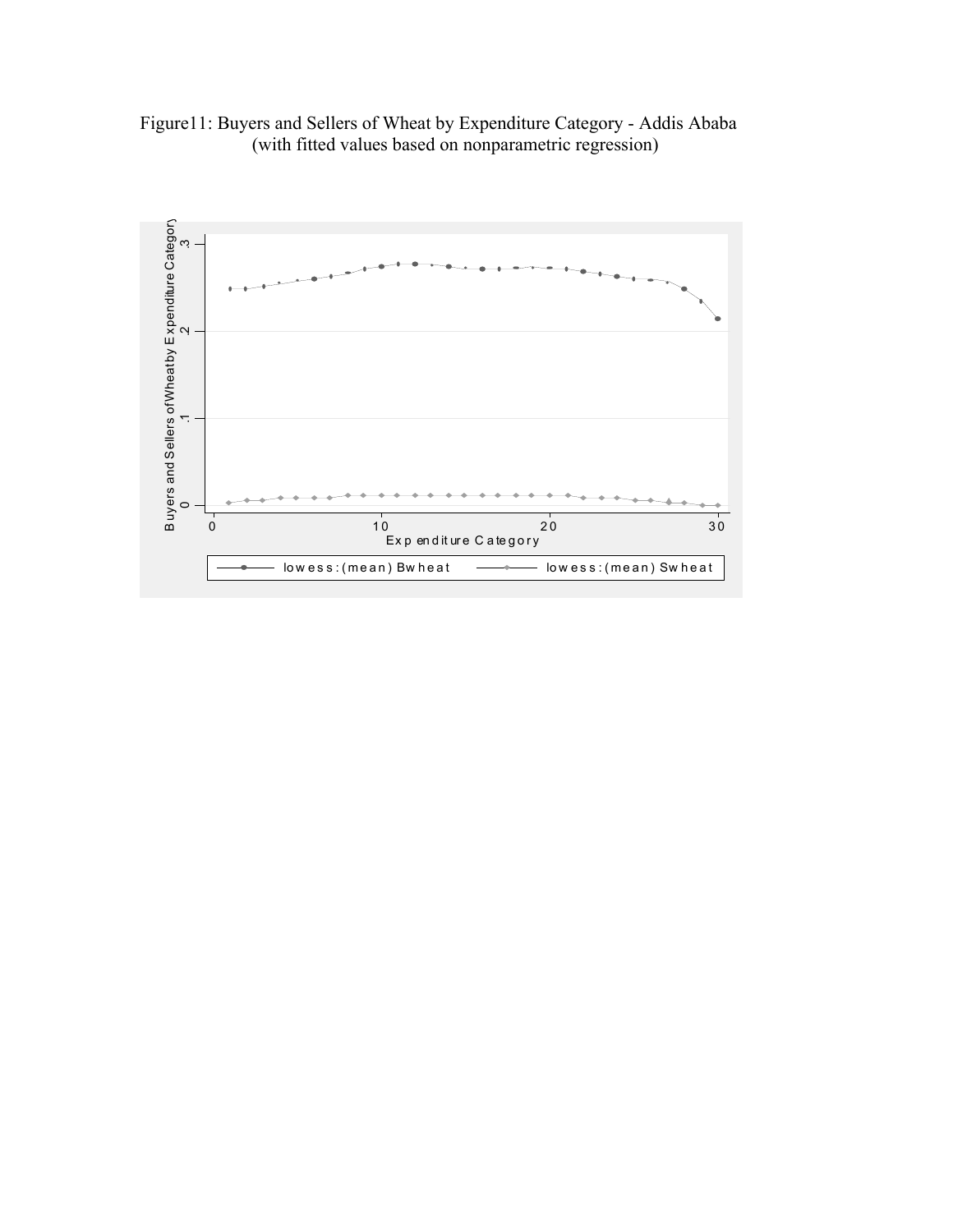

Figure 12: Net Sellers of Wheat by Expenditure Category - Entire Country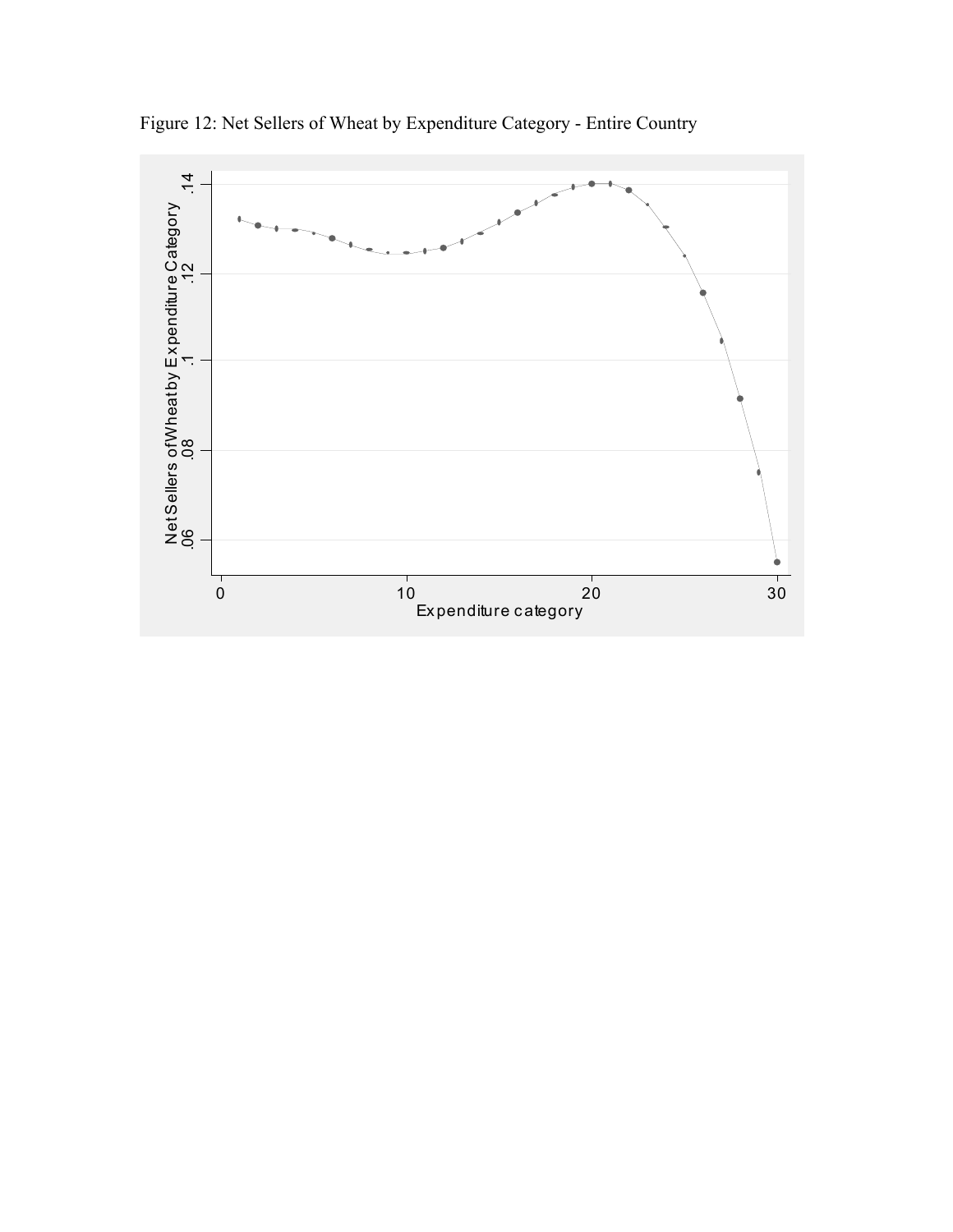

Figure 13: Net Sellers of Wheat by Expenditure Category - Rural Population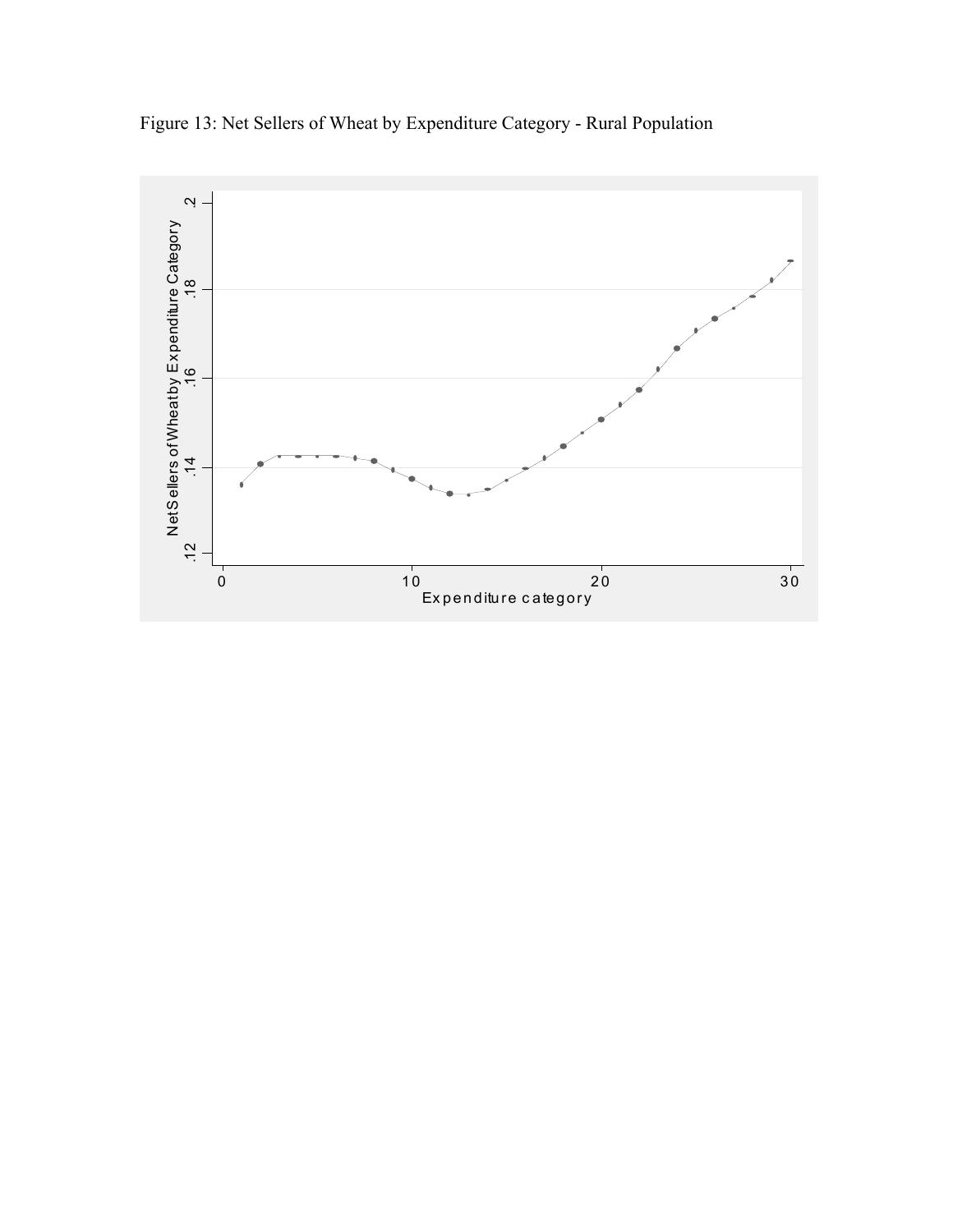

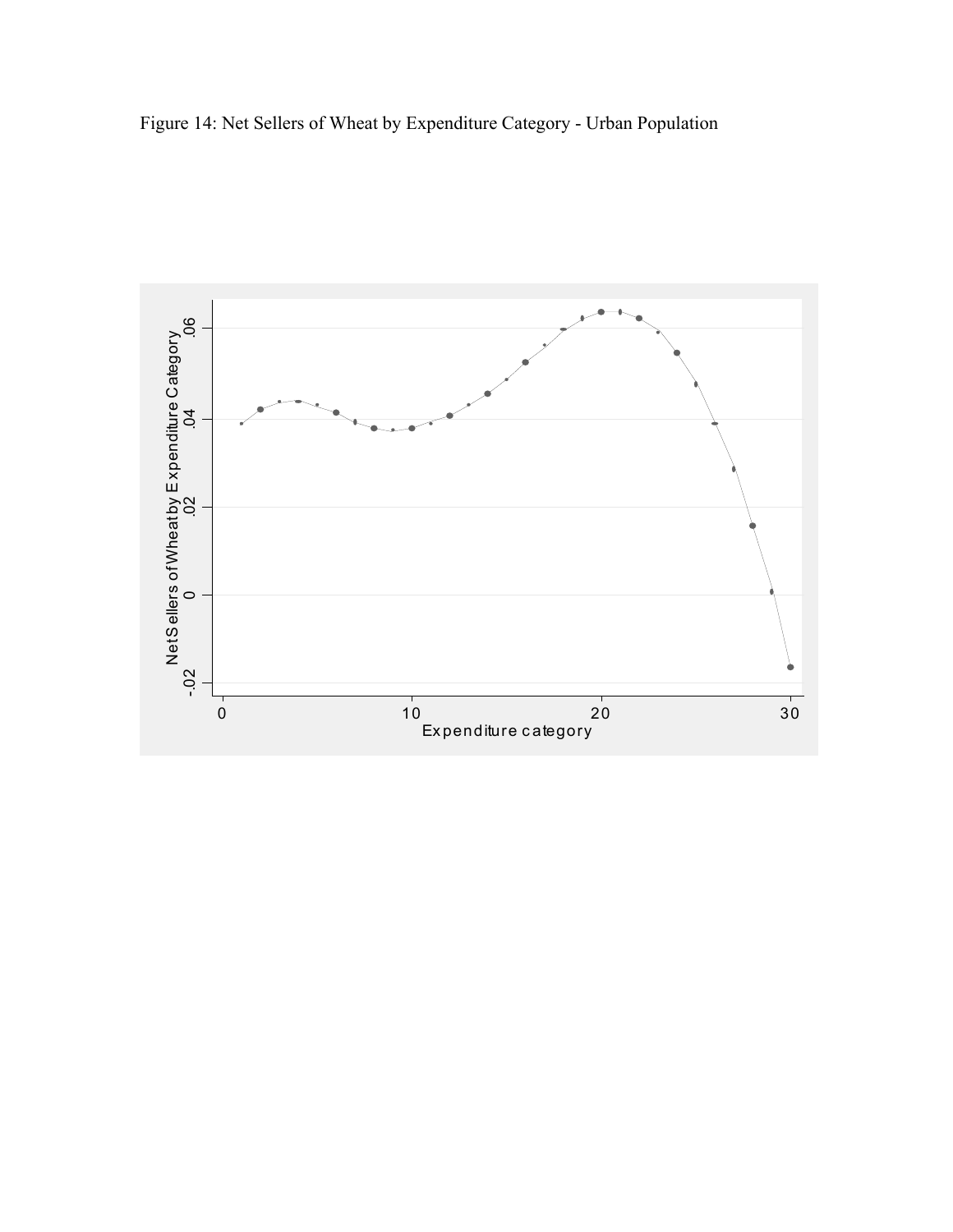

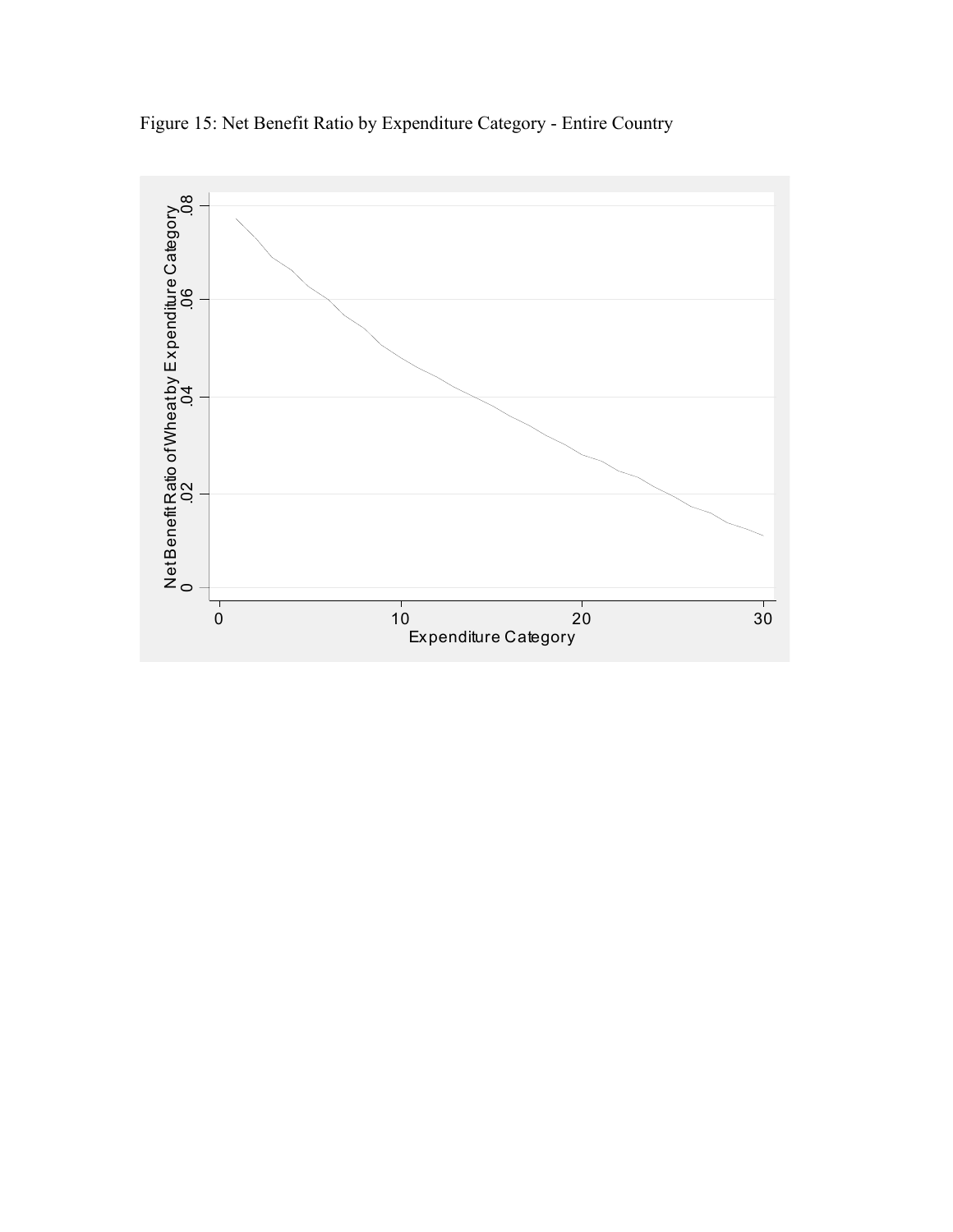

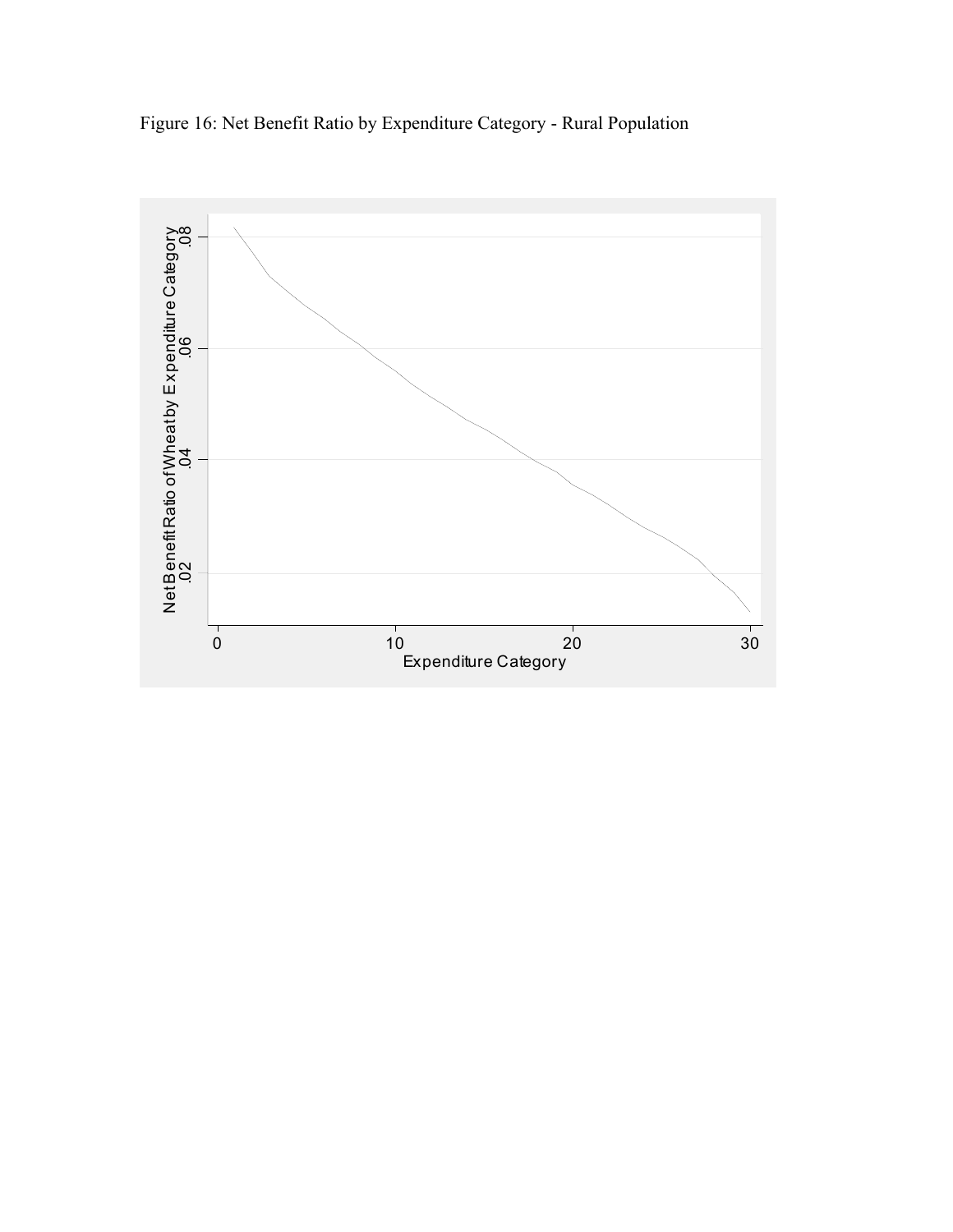

Figure 17: Net Benefit Ratio by Expenditure Category - Urban Population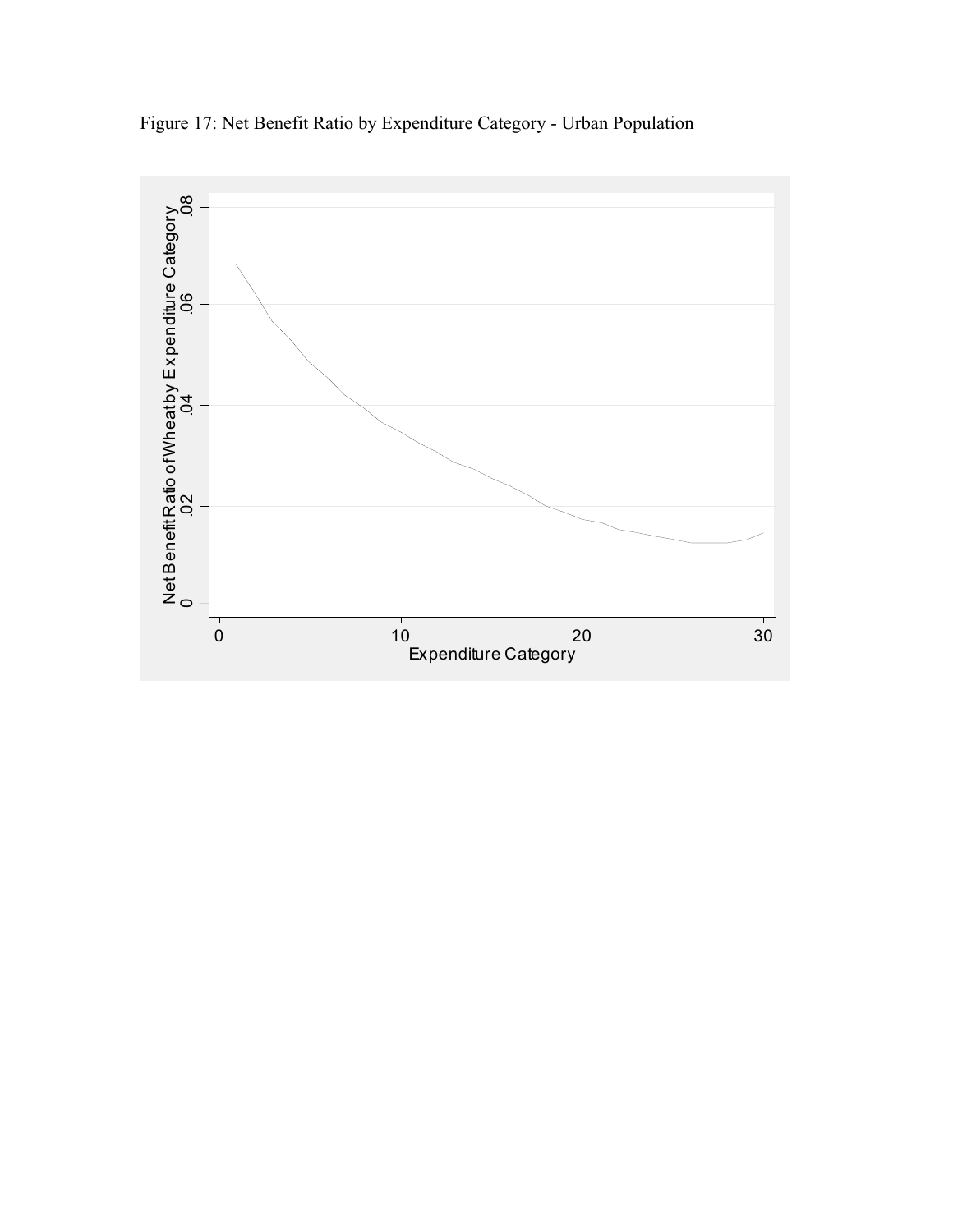



Notes: \$193 is the production weighted (by region) average of producer prices for wheat received in Ethiopia in 1999 converted at the average nominal exchange rate of 8.23 Birr/US dollar. 1,114 is total thousands of tonnes of wheat produced in Ethiopia in 1999. 1,777 is total thousands of tonnes of wheat consumed in Ethiopia in 1999 or 1,114 plus food aid equal to 663 thousand tonnes of wheat. \$295 is the price that would prevail in the market if food aid wheat were not imported. It is obtained assuming constant elasiticity of supply and demand functions, an elasticity of supply of wheat equal to .45 and an elasticity of demand for wheat equal to -.6.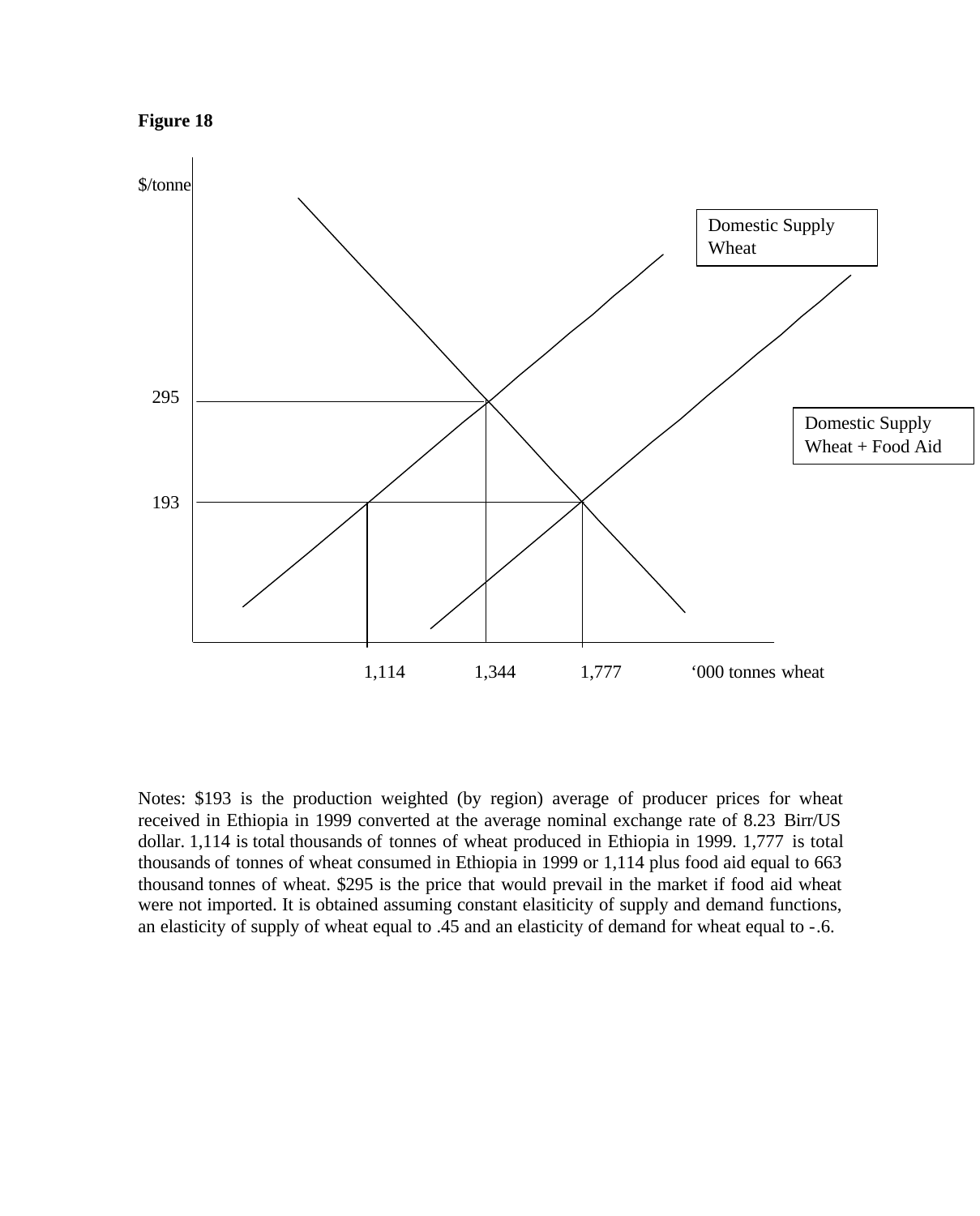

Appendix Figure 1: Living Standards of Entire Population by Urban/Rural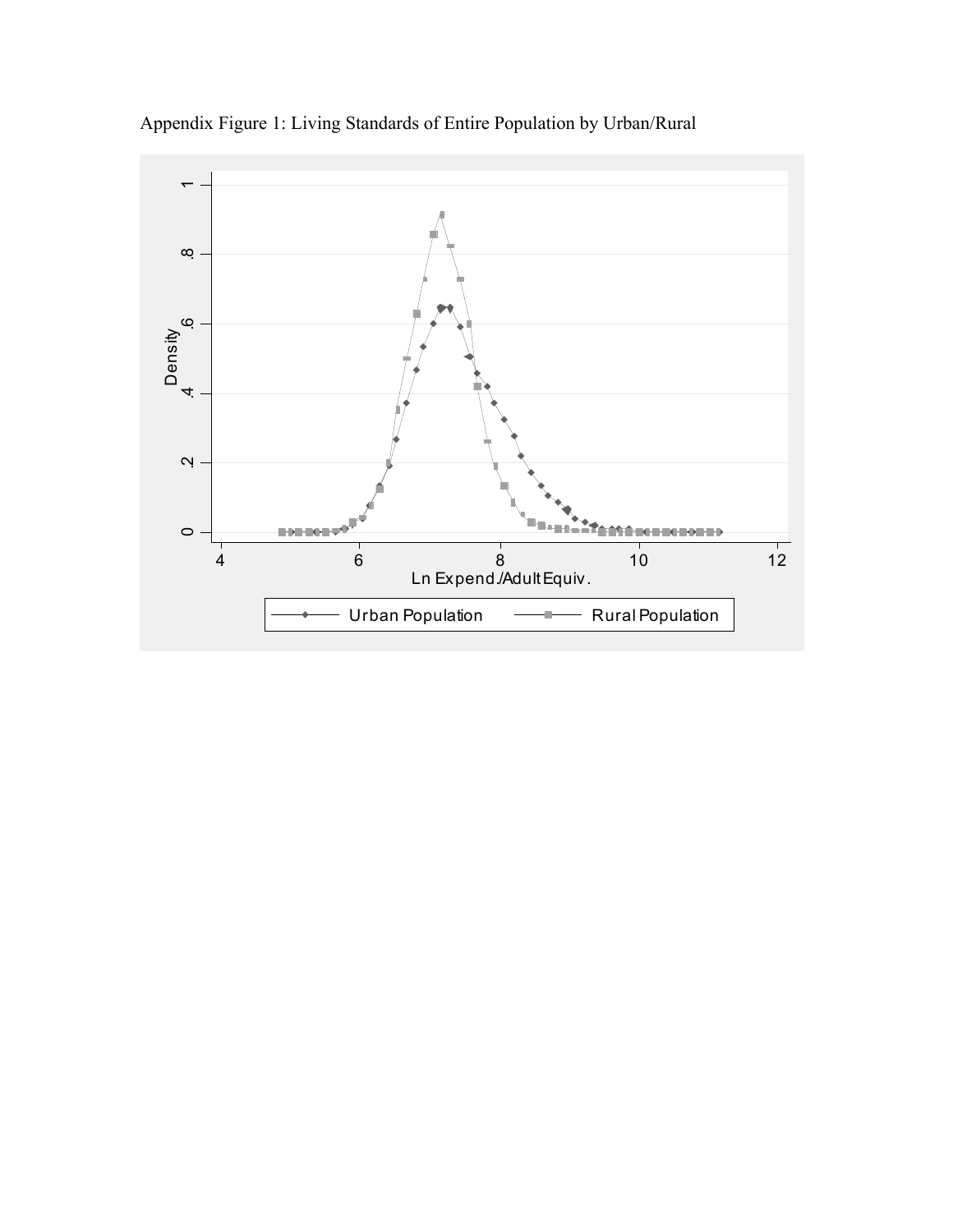#### **References**

- Abbott, P.C. and L.M. Young. 2003. "Export Competition Issues in the Doha Round." Paper for the conference *Agricultural Policy Reform and the WTO: Where Are We Heading?* Capri, Italy, June 23–26.
- Barrett, C. B., "Food Aid: Is it Development Assistance, Trade Promotion, Both or Neither?"*American Journal of Agricultural Economics* 80 (1998):566-71.
- Barrett, C. B. and Dorosh, P. A., ''Nonparametric Evidence from Rice in Madagascar,'' *American Journal of Agricultural Economics*, 78: 656-669, August 1996.
- Bezuneh, Mesfin, Deaton, Brady and Zuhair, Segu, "Food Aid Disincentives: The Tunisian Experience," Review of Development Economics, vol. 7, no. 4, November 2003, pp. 609-21
- Central Statistical Authority (CSA), Federal Democratic Republic of Ethiopia, 2001a. *Report on the 1999/2000 Household Income, Consumption, and Expenditure.* Addis Ababa, March, 2002.
- Central Statistical Authority (CSA), Federal Democratic Republic of Ethiopia, 2001b. *Report on the 1999/2000 Welfare Monitoring Survey.* Vol I and Vol II. Addis Ababa, 2002.
- Deaton, Angus, "Rice Prices and Income Distribution in Thailand: A Non-Parametric Analysis," The Economic Journal, Volume 99, Issue 395, Supplement:Conference Papers (1989), pp. 1-37
- Deaton, Angus, *The Analysis of Household Surveys: A Microeconometric Approach to Development Policy,* Johns Hopkins University Press, Baltimore, Maryland, 1997
- Degefe, Befekadu, Berhanu Nega, and Getahun Tafesse, eds. 2000. *First Annual Report on the Ethiopian Economy.* V.II, 2000/2001. Ethiopian Economic Association, Addis Ababa.
- Degefe, Befekadu, Berhanu Nega, and Getahun Tafesse, eds. 2001. *Second Annual Report on the Ethiopian Economy.* V.II, 2000/2001. Ethiopian Economic Association, Addis Ababa.
- Dercon, Stefan and Pramila Krishnan "Food Aid and Informal Insurance," CSAE Working Paper WPS/2003-01, January 28, 2003
- GebreMichael, Amdetsion, " The Impact of Gloabalization its promises and perils to the Ethiopian Economy," Presented at the Second International Conference on the Ethiopian Economy organized by the Ethiopian Economics Association, June 2004

Gabre-Madhin, Eleni, Email communication December 7, 2004.